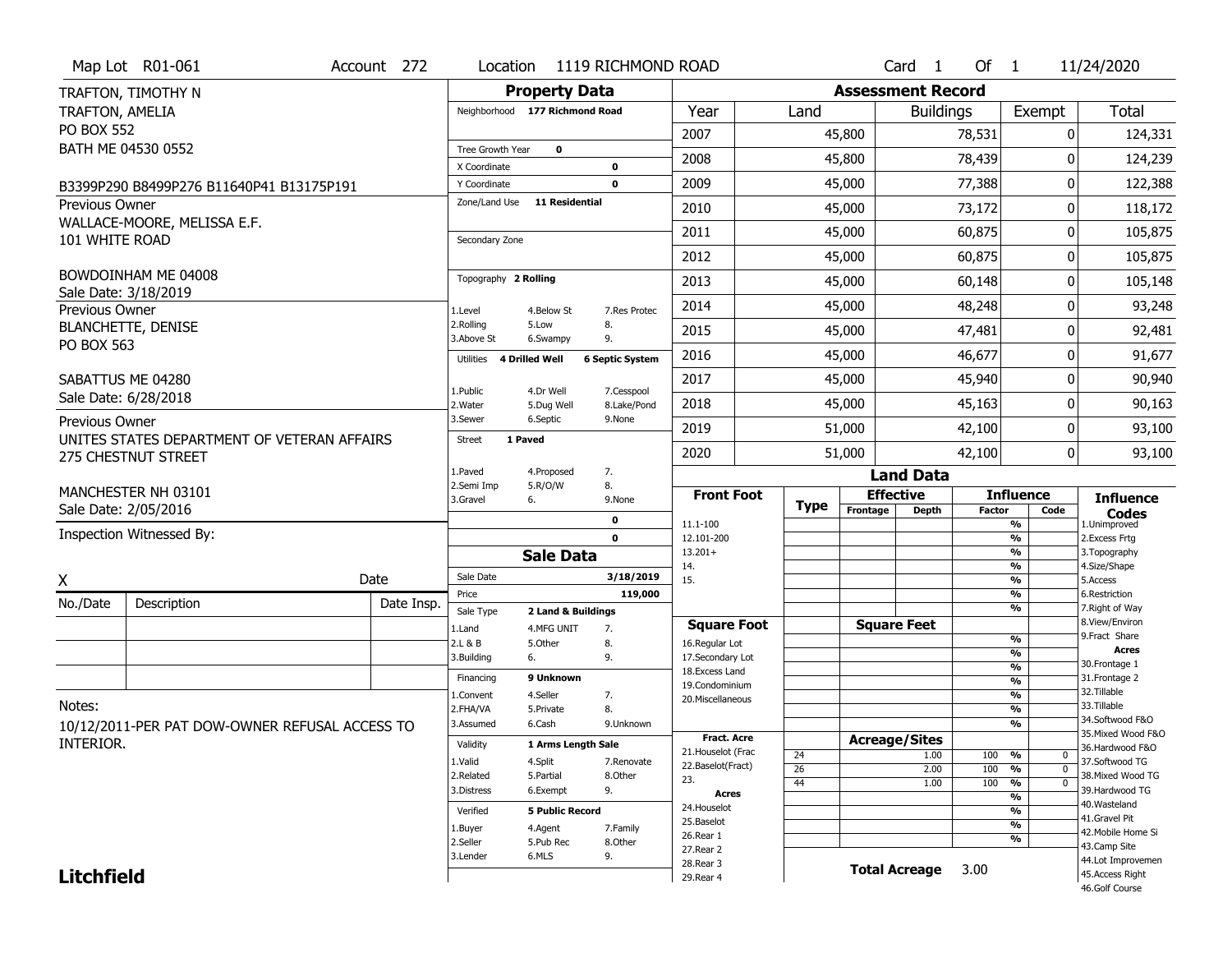|                         |                        |                                                   |                           |                           |            |                                       |                     |                                |            |                                    | <b>Litchfield</b>  |                    |      |                           |                   |                    |      |               |      |
|-------------------------|------------------------|---------------------------------------------------|---------------------------|---------------------------|------------|---------------------------------------|---------------------|--------------------------------|------------|------------------------------------|--------------------|--------------------|------|---------------------------|-------------------|--------------------|------|---------------|------|
|                         | Map Lot R01-061        |                                                   |                           |                           |            | Account 272                           |                     | Location                       |            |                                    |                    | 1119 RICHMOND ROAD |      |                           | Card <sub>1</sub> | Of<br>$\mathbf{1}$ |      | 11/24/2020    |      |
| <b>Building Style</b>   |                        |                                                   | SF Bsmt Living            |                           |            |                                       |                     | Layout                         |            |                                    |                    |                    |      |                           |                   |                    |      |               |      |
| 0.Uncoded               | 4.Cape                 | 8.Log                                             | Fin Bsmt Grade            |                           |            |                                       |                     | 1.Typical                      | 4.         |                                    | 7.                 | Shed               |      |                           |                   |                    |      |               |      |
| 1.Conv.                 | 5.Garrison             | 9.0ther                                           |                           | OPEN-5-CUSTOMIZE          |            |                                       |                     | 2.Inadeq                       | 5.         |                                    | 8.                 |                    |      |                           |                   |                    |      |               |      |
| 2.Ranch                 | 6.Split                | 10.Tri-Lev                                        | Heat Type                 | 100%                      |            |                                       |                     | 3.                             | 6.         |                                    | 9.                 | 12.0'              |      |                           |                   |                    |      |               | Shed |
| 3.R Ranch               | 7.Contemp              | 11.Earth O                                        | 0.Uncoded                 |                           | 4.Steam    |                                       | 8.Fl/Wall           | Attic                          |            |                                    |                    |                    |      |                           |                   |                    |      |               |      |
| <b>Dwelling Units</b>   |                        |                                                   | 1.HWBB                    |                           | 5.FWA      |                                       | 9.No Heat           | 1.1/4 Fin                      |            | 4.Full Fin                         | 7.                 | 12.0               |      |                           |                   |                    |      |               | 12.0 |
| Other Units             |                        |                                                   | 2.HWCI                    |                           | 6.GravWA   |                                       | 10.Radiant          | 2.1/2 Fin                      | 5.Fl/Stair |                                    | 8.                 |                    |      |                           |                   |                    |      |               |      |
| <b>Stories</b>          |                        |                                                   | 3.H Pump                  |                           | 7.Electric |                                       | 11.Radiant          | 3.3/4 Fin                      | 6.         |                                    | 9.None             |                    |      |                           |                   |                    |      |               | 8.0  |
| 1.1                     | 4.1.5                  | 7.1.25                                            | Cool Type                 | 0%                        |            |                                       |                     | Insulation                     |            |                                    |                    |                    |      |                           |                   |                    |      |               |      |
| 2.2                     | 5.1.75                 | 8.3.5                                             | 1.Refrig                  |                           | 4.W&C Air  |                                       | 7.RadHW             | 1.Full                         |            | 4.Minimal                          | 7.                 |                    |      |                           |                   |                    |      |               |      |
| 3.3                     | 6.2.5                  | 9.4                                               | 2.Evapor                  |                           | 5.Monitor- | 8.                                    |                     | 2.Heavy                        | 5.Partial  |                                    | 8.                 |                    |      |                           |                   |                    |      |               |      |
| <b>Exterior Walls</b>   |                        |                                                   | 3.H Pump                  |                           | 6.Monitor- | 9.None                                |                     | 3.Capped                       | 6.         |                                    | 9.None             |                    |      | 40.0'                     |                   |                    |      |               |      |
| 0.Uncoded<br>1.Wd Clapb | 4.Asbestos<br>5.Stucco | 8.Concrete<br>9.Other                             | Kitchen Style<br>1.Modern |                           | 4.Obsolete | 7.                                    |                     | Unfinished %<br>Grade & Factor |            |                                    |                    |                    |      |                           |                   |                    |      |               |      |
| 2.Vinyl                 | 6.Brick                | 10.Wd shin                                        | 2. Typical                |                           | 5.         | 8.                                    |                     | 1.E Grade                      |            | 4.B Grade                          | 7.AAA Grad         |                    |      |                           |                   |                    |      |               |      |
| 3.Compos.               | 7.Stone                | $11.71 - 11$                                      | 3.Old Type                |                           | 6.         | 9.None                                |                     | 2.D Grade                      |            | 5.A Grade                          | 8.M&S              |                    |      |                           |                   |                    |      |               |      |
| Roof Surface            |                        |                                                   | Bath(s) Style             |                           |            |                                       |                     | 3.C Grade                      |            | 6.AA Grade                         | 9.Same             |                    |      |                           |                   |                    |      |               |      |
| 1.Asphalt               | 4.Composit             | 7.Rolled R                                        | 1.Modern                  |                           | 4.Obsolete | 7.                                    |                     | SQFT (Footprint)               |            |                                    |                    |                    | 28.0 |                           |                   |                    | 4.0' |               |      |
| 2.Slate                 | 5.Wood                 | 8.                                                | 2. Typical                |                           | 5.         | 8.                                    |                     | Condition                      |            |                                    |                    |                    |      | D-Wide/S                  |                   |                    |      | $8.0^{\circ}$ |      |
| 3.Metal                 | 6.Other                | 9.                                                | 3.Old Type                |                           | 6.         | 9.None                                |                     | 1.Poor                         | 4.Avg      |                                    | 7.V G              |                    |      | ** OP PRICED AS P/O DW ** |                   |                    |      |               |      |
| SF Masonry Trim         |                        |                                                   | # Rooms                   |                           |            |                                       |                     | 2.Fair                         | $5.Avg+$   |                                    | 8.Exc              |                    |      |                           |                   |                    |      |               |      |
| OPEN-3-CUSTOM           |                        |                                                   | # Bedrooms                |                           |            |                                       |                     | 3.Avg-                         | 6.Good     |                                    | 9.Same             |                    |      |                           |                   | 14.0               | OP   | 14.0'         |      |
| OPEN-4-CUSTOM           |                        |                                                   | # Full Baths              |                           |            |                                       |                     | Phys. % Good                   |            |                                    |                    |                    |      |                           |                   |                    |      |               |      |
| Year Built              |                        |                                                   | # Half Baths              |                           |            |                                       |                     | Funct. % Good                  |            |                                    |                    |                    |      |                           |                   |                    |      | 22.0'         |      |
| Year Remodeled          |                        |                                                   |                           | # Addn Fixtures           |            |                                       |                     | <b>Functional Code</b>         |            |                                    |                    |                    |      |                           |                   |                    |      |               |      |
| Foundation              |                        |                                                   | # Fireplaces              |                           |            |                                       |                     | 1.Incomp                       | 4.Delap    |                                    | 7.No Power         |                    |      |                           |                   | 18.0'              |      |               |      |
| 1.Concrete              | 4.Wood                 | 7.                                                |                           |                           |            |                                       |                     | 2.O-Built                      | 5.Bsmt     |                                    | 8.LongTerm         |                    |      |                           | 8.0'              |                    |      |               |      |
| 2.C Block               | 5.Slab                 | 8.                                                |                           |                           |            |                                       |                     | 3.Damage                       |            | 6.Common                           | 9.None             |                    |      |                           |                   |                    |      | <b>WD</b>     |      |
| 3.Br/Stone              | 6.Piers                | 9.                                                |                           |                           |            |                                       |                     | Econ. % Good                   |            |                                    |                    |                    |      |                           |                   | 26.0               |      |               |      |
| Basement                |                        |                                                   |                           |                           |            |                                       |                     | Economic Code                  |            |                                    |                    |                    |      |                           |                   |                    |      |               |      |
| 1.1/4 Bmt               | 4.Full Bmt             | 7.                                                |                           |                           |            |                                       |                     | 0.None                         |            | 3.No Power                         | 9.None             |                    |      |                           |                   |                    |      |               |      |
| 2.1/2 Bmt<br>3.3/4 Bmt  | 5.Crawl Sp<br>6.       | 8.<br>9.None                                      |                           |                           |            |                                       |                     | 1.Location<br>2.Encroach       |            | 4.Generate<br>5.Multi-Fa           | 8.<br>9.           |                    |      |                           |                   |                    |      |               |      |
| Bsmt Gar # Cars         |                        |                                                   |                           |                           |            | Software                              |                     | Entrance Code 2 Refused Entry  |            |                                    |                    |                    |      |                           |                   |                    |      |               |      |
| Wet Basement            |                        |                                                   |                           |                           |            | A Division of Harris Computer Systems |                     | 1.Interior                     | 4.Vacant   |                                    | 7.                 |                    |      |                           |                   |                    |      |               |      |
| 1.Dry                   | 4.Dirt Flr             | 7.                                                |                           |                           |            |                                       |                     | 2.Refusal                      |            | 5.Estimate                         | 8.                 |                    |      |                           |                   |                    |      |               |      |
| 2.Damp                  | 5.                     | 8.                                                |                           |                           |            |                                       |                     | 3.Informed                     |            | 6.Existing                         | 9.                 |                    |      |                           |                   |                    |      |               |      |
| 3.Wet                   | 6.                     | 9.                                                |                           |                           |            |                                       |                     | Information Code 1 Owner       |            |                                    |                    |                    |      |                           |                   |                    |      |               |      |
|                         |                        |                                                   |                           |                           |            |                                       |                     | 1.Owner                        | 4.Agent    |                                    | 7.Vacant           |                    |      |                           |                   |                    |      |               |      |
|                         |                        |                                                   |                           |                           |            |                                       |                     | 2.Relative                     |            | 5.Estimate                         | 8.                 |                    |      |                           |                   |                    |      |               |      |
|                         |                        |                                                   |                           | Date Inspected 10/12/2011 |            |                                       |                     | 3.Tenant                       | 6.Other    |                                    | 9.                 |                    |      |                           |                   |                    |      |               |      |
|                         |                        | <b>Additions, Outbuildings &amp; Improvements</b> |                           |                           |            |                                       |                     |                                |            |                                    | 1.One Story Fram   |                    |      |                           |                   |                    |      |               |      |
| Type                    |                        | Year                                              | Units                     | Grade                     | Cond       |                                       | Phys. Funct.        | Sound Value                    |            |                                    | 2.Two Story Fram   |                    |      |                           |                   |                    |      |               |      |
| 991 Double wide         |                        | 1998                                              | 28x40                     | 3 100                     | 6          | 0                                     | % 100 %             |                                |            |                                    | 3. Three Story Fr  |                    |      |                           |                   |                    |      |               |      |
| 101 Conc Slab           |                        | 1998                                              | 1120                      | 3 100                     | 4          | 0                                     | $%100$ %            |                                |            | 4.1 & 1/2 Story                    |                    |                    |      |                           |                   |                    |      |               |      |
|                         |                        |                                                   |                           |                           |            |                                       |                     |                                |            | 5.1 & 3/4 Story<br>6.2 & 1/2 Story |                    |                    |      |                           |                   |                    |      |               |      |
| 68 Wood Deck/s          |                        | 1998 320                                          |                           | 3100                      | 4          | 0                                     | $\frac{9}{6}$ 100 % |                                |            |                                    | 21. Open Frame Por |                    |      |                           |                   |                    |      |               |      |
| 24 Frame Shed           |                        | 0                                                 |                           |                           |            | $\%$                                  |                     | % 500                          |            |                                    | 22.Encl Frame Por  |                    |      |                           |                   |                    |      |               |      |
| 24 Frame Shed           |                        | 0                                                 |                           |                           |            | $\sqrt{0}$                            |                     | % 800                          |            |                                    | 23. Frame Garage   |                    |      |                           |                   |                    |      |               |      |
|                         |                        |                                                   |                           |                           |            | $\%$                                  | $\sqrt{6}$          |                                |            | 24.Frame Shed                      |                    |                    |      |                           |                   |                    |      |               |      |
|                         |                        |                                                   |                           |                           |            | $\%$                                  | $\%$                |                                |            |                                    | 25.Frame Bay Wind  |                    |      |                           |                   |                    |      |               |      |
|                         |                        |                                                   |                           |                           |            |                                       |                     |                                |            |                                    | 26.1SFr Overhang   |                    |      |                           |                   |                    |      |               |      |
|                         |                        |                                                   |                           |                           |            | $\%$                                  | $\frac{1}{2}$       |                                |            |                                    | 27.Unfin Basement  |                    |      |                           |                   |                    |      |               |      |
|                         |                        |                                                   |                           |                           |            | $\%$                                  | $\%$                |                                |            |                                    | 28. Unfinished Att |                    |      |                           |                   |                    |      |               |      |
|                         |                        |                                                   |                           |                           |            | $\%$                                  | $\sqrt{6}$          |                                |            |                                    | 29. Finished Attic |                    |      |                           |                   |                    |      |               |      |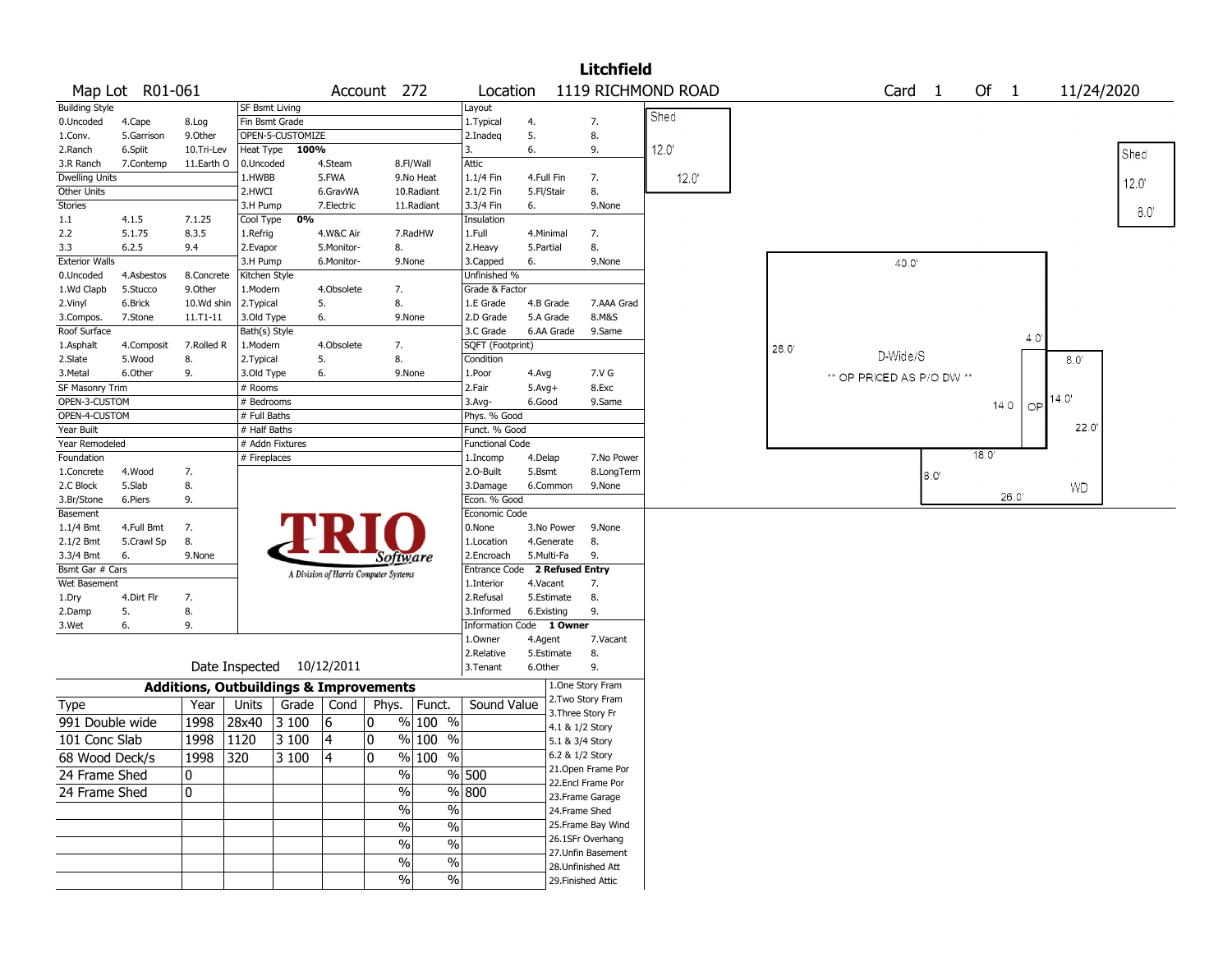|                       | Map Lot R01-061A                        | Account 2355 |                               | Location                          | 35 NORTH ADAMS ROAD       |                                    |             |                          | Card 1           | Of $1$           |                                           | 11/24/2020                          |
|-----------------------|-----------------------------------------|--------------|-------------------------------|-----------------------------------|---------------------------|------------------------------------|-------------|--------------------------|------------------|------------------|-------------------------------------------|-------------------------------------|
|                       | D A C PARTNERSHIP                       |              |                               | <b>Property Data</b>              |                           |                                    |             | <b>Assessment Record</b> |                  |                  |                                           |                                     |
|                       | <b>GARABEDIAN DIANE GENERAL PARTNER</b> |              |                               | Neighborhood 141 North Adams Road |                           | Year                               | Land        |                          | <b>Buildings</b> |                  | Exempt                                    | Total                               |
| P.O. BOX 410          |                                         |              |                               |                                   |                           | 2007                               |             | 25,200                   |                  | $\boldsymbol{0}$ | 0                                         | 25,200                              |
|                       | LITCHFIELD ME 04350                     |              | Tree Growth Year              | $\mathbf 0$                       |                           | 2008                               |             | 25,200                   |                  | 0                | O                                         | 25,200                              |
|                       |                                         |              | X Coordinate                  |                                   | 0<br>$\mathbf 0$          | 2009                               |             |                          |                  | $\boldsymbol{0}$ | 0                                         |                                     |
| <b>Previous Owner</b> | B7704P250 B8480P1                       |              | Y Coordinate<br>Zone/Land Use | <b>11 Residential</b>             |                           |                                    |             | 25,200                   |                  |                  |                                           | 25,200                              |
| NEAL, WILLIAM A       |                                         |              |                               |                                   |                           | 2010                               |             | 25,200                   |                  | 0                | 0                                         | 25,200                              |
| NAN ELIZABETH         |                                         |              | Secondary Zone                |                                   |                           | 2011                               |             | 25,200                   |                  | 0                | 0                                         | 25,200                              |
|                       | 35 NO. ADAMS ROAD                       |              |                               |                                   |                           | 2012                               |             | 25,200                   |                  | 0                | 0                                         | 25,200                              |
|                       | LITCHFIELD ME 04350                     |              | Topography 2 Rolling          |                                   |                           | 2013                               |             | 25,200                   |                  | $\mathbf 0$      | 0                                         | 25,200                              |
|                       | Sale Date: 7/01/2005                    |              | 1.Level                       | 4.Below St                        | 7.Res Protec              | 2014                               |             | 25,200                   |                  | 0                | 0                                         | 25,200                              |
|                       |                                         |              | 2.Rolling<br>3.Above St       | 5.Low<br>6.Swampy                 | 8.<br>9.                  | 2015                               |             | 25,200                   |                  | 0                | 0                                         | 25,200                              |
|                       |                                         |              | <b>Utilities</b>              |                                   |                           | 2016                               |             | 25,200                   |                  | 0                | 0                                         | 25,200                              |
|                       |                                         |              |                               |                                   |                           | 2017                               |             | 25,200                   |                  | $\boldsymbol{0}$ | 0                                         | 25,200                              |
|                       |                                         |              | 1.Public<br>2. Water          | 4.Dr Well<br>5.Dug Well           | 7.Cesspool<br>8.Lake/Pond | 2018                               |             | 25,200                   |                  | 0                | 0                                         | 25,200                              |
|                       |                                         |              | 3.Sewer                       | 6.Septic                          | 9.None                    | 2019                               |             | 23,700                   |                  | 0                | 0                                         | 23,700                              |
|                       |                                         |              | <b>Street</b>                 | 1 Paved                           |                           | 2020                               |             | 23,700                   |                  | $\mathbf{0}$     | 0                                         | 23,700                              |
|                       |                                         |              | 1.Paved<br>2.Semi Imp         | 4.Proposed                        | 7.<br>8.                  |                                    |             |                          | <b>Land Data</b> |                  |                                           |                                     |
|                       |                                         |              | 3.Gravel                      | 5.R/O/W<br>6.                     | 9.None                    | <b>Front Foot</b>                  | <b>Type</b> | <b>Effective</b>         |                  |                  | <b>Influence</b>                          | <b>Influence</b>                    |
|                       |                                         |              |                               |                                   | $\mathbf 0$               | 11.1-100                           |             | Frontage                 | <b>Depth</b>     | <b>Factor</b>    | Code<br>%                                 | <b>Codes</b><br>1.Unimproved        |
|                       | Inspection Witnessed By:                |              |                               |                                   | $\mathbf 0$               | 12.101-200                         |             |                          |                  |                  | $\frac{9}{6}$                             | 2. Excess Frtg                      |
|                       |                                         |              |                               | <b>Sale Data</b>                  |                           | $13.201+$<br>14.                   |             |                          |                  |                  | $\overline{\frac{9}{6}}$<br>$\frac{9}{6}$ | 3. Topography<br>4.Size/Shape       |
| X                     |                                         | Date         | Sale Date                     |                                   | 7/01/2005                 | 15.                                |             |                          |                  |                  | $\overline{\frac{9}{6}}$                  | 5.Access                            |
| No./Date              | Description                             | Date Insp.   | Price<br>Sale Type            | 1 Land Only                       | 450,000                   |                                    |             |                          |                  |                  | %<br>%                                    | 6.Restriction<br>7. Right of Way    |
|                       |                                         |              | 1.Land                        | 4.MFG UNIT                        | 7.                        | <b>Square Foot</b>                 |             | <b>Square Feet</b>       |                  |                  |                                           | 8.View/Environ                      |
|                       |                                         |              | 2.L & B                       | 5.0ther                           | 8.                        | 16.Regular Lot                     |             |                          |                  |                  | $\frac{9}{6}$<br>%                        | 9.Fract Share<br>Acres              |
|                       |                                         |              | 3.Building                    | 6.                                | 9.                        | 17.Secondary Lot<br>18.Excess Land |             |                          |                  |                  | $\frac{9}{6}$                             | 30. Frontage 1                      |
|                       |                                         |              | Financing                     | 9 Unknown                         |                           | 19.Condominium                     |             |                          |                  |                  | $\frac{9}{6}$                             | 31. Frontage 2                      |
| Notes:                |                                         |              | 1.Convent                     | 4.Seller                          | 7.                        | 20.Miscellaneous                   |             |                          |                  |                  | $\frac{9}{6}$                             | 32.Tillable<br>33.Tillable          |
|                       |                                         |              | 2.FHA/VA<br>3.Assumed         | 5.Private<br>6.Cash               | 8.<br>9.Unknown           |                                    |             |                          |                  |                  | $\frac{9}{6}$<br>$\overline{\frac{9}{6}}$ | 34.Softwood F&O                     |
|                       |                                         |              |                               |                                   |                           | <b>Fract. Acre</b>                 |             | <b>Acreage/Sites</b>     |                  |                  |                                           | 35. Mixed Wood F&O                  |
|                       |                                         |              | Validity                      | 1 Arms Length Sale                |                           | 21. Houselot (Frac                 | 22          |                          | 0.90             | 100              | %<br>0                                    | 36.Hardwood F&O                     |
|                       |                                         |              | 1.Valid                       | 4.Split                           | 7.Renovate                | 22.Baselot(Fract)                  |             |                          |                  |                  | $\frac{9}{6}$                             | 37.Softwood TG                      |
|                       |                                         |              | 2.Related<br>3.Distress       | 5.Partial<br>6.Exempt             | 8.Other<br>9.             | 23.                                |             |                          |                  |                  | $\overline{\frac{9}{6}}$                  | 38. Mixed Wood TG<br>39.Hardwood TG |
|                       |                                         |              |                               |                                   |                           | <b>Acres</b><br>24. Houselot       |             |                          |                  |                  | $\overline{\frac{9}{6}}$                  | 40. Wasteland                       |
|                       |                                         |              | Verified                      | <b>5 Public Record</b>            |                           | 25.Baselot                         |             |                          |                  |                  | $\frac{9}{6}$                             | 41.Gravel Pit                       |
|                       |                                         |              | 1.Buyer                       | 4.Agent                           | 7.Family                  | 26.Rear 1                          |             |                          |                  |                  | $\overline{\frac{9}{6}}$<br>$\frac{9}{6}$ | 42. Mobile Home Si                  |
|                       |                                         |              | 2.Seller                      | 5.Pub Rec<br>6.MLS                | 8.Other                   | 27.Rear 2                          |             |                          |                  |                  |                                           | 43.Camp Site                        |
| <b>Litchfield</b>     |                                         |              | 3.Lender                      |                                   | 9.                        | 28. Rear 3                         |             | <b>Total Acreage</b>     |                  | 0.90             |                                           | 44.Lot Improvemen                   |
|                       |                                         |              |                               |                                   |                           | 29. Rear 4                         |             |                          |                  |                  |                                           | 45.Access Right<br>46.Golf Course   |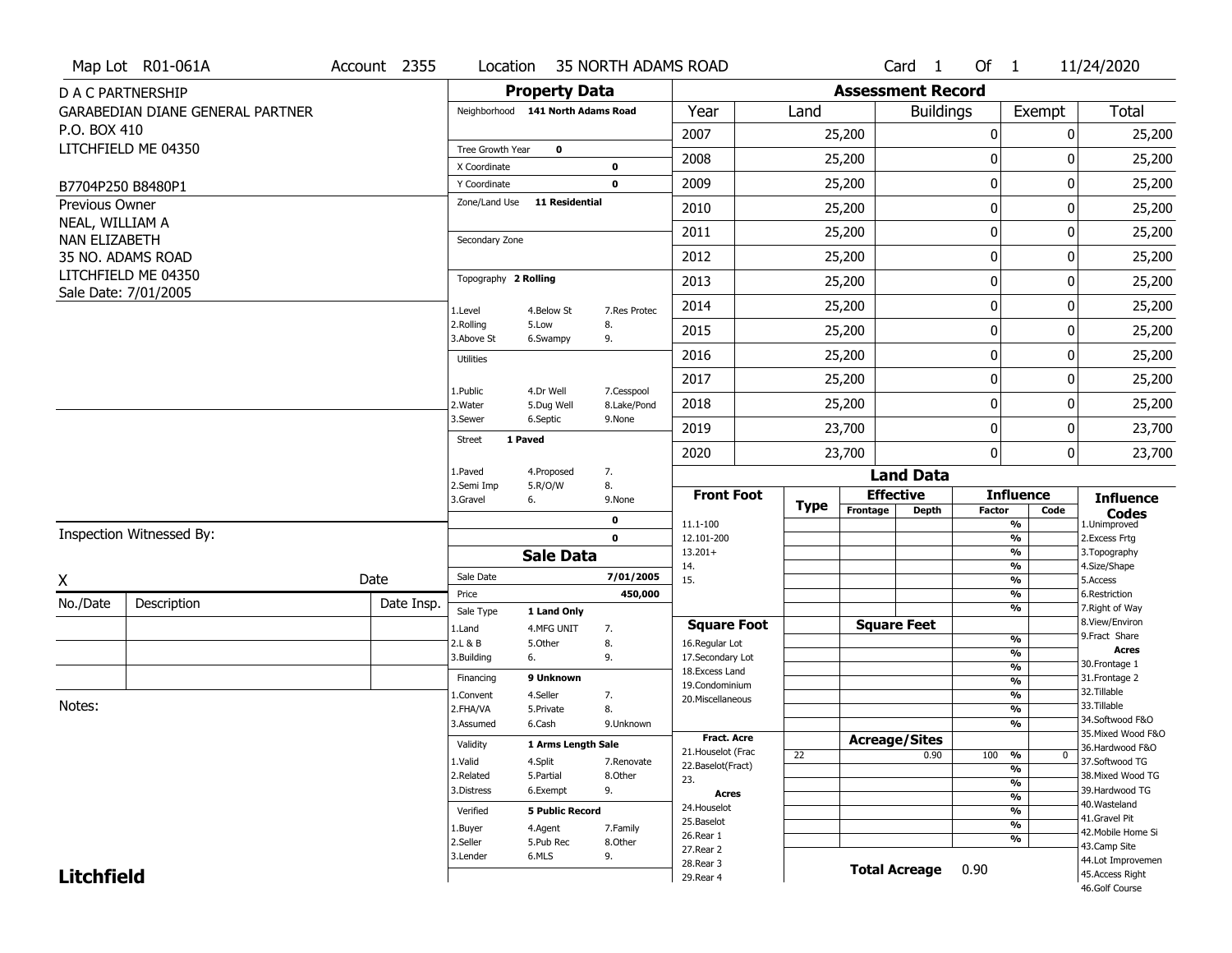|                       |                  |                                                   |                       |                  |            |                                       |               |                        |            |            | <b>Litchfield</b>  |                     |        |        |            |
|-----------------------|------------------|---------------------------------------------------|-----------------------|------------------|------------|---------------------------------------|---------------|------------------------|------------|------------|--------------------|---------------------|--------|--------|------------|
|                       | Map Lot R01-061A |                                                   |                       |                  |            | Account 2355                          |               | Location               |            |            |                    | 35 NORTH ADAMS ROAD | Card 1 | Of $1$ | 11/24/2020 |
| <b>Building Style</b> |                  |                                                   | <b>SF Bsmt Living</b> |                  |            |                                       |               | Layout                 |            |            |                    |                     |        |        |            |
| 0.Uncoded             | 4.Cape           | 8.Log                                             | Fin Bsmt Grade        |                  |            |                                       |               | 1. Typical             | 4.         |            | 7.                 |                     |        |        |            |
| 1.Conv.               | 5.Garrison       | 9.Other                                           |                       | OPEN-5-CUSTOMIZE |            |                                       |               | 2.Inadeg               | 5.         |            | 8.                 |                     |        |        |            |
| 2.Ranch               | 6.Split          | 10.Tri-Lev                                        | Heat Type             | 100%             |            |                                       |               | 3.                     | 6.         |            | 9.                 |                     |        |        |            |
| 3.R Ranch             | 7.Contemp        | 11.Earth O                                        | 0.Uncoded             |                  | 4.Steam    |                                       | 8.Fl/Wall     | <b>Attic</b>           |            |            |                    |                     |        |        |            |
| <b>Dwelling Units</b> |                  |                                                   | 1.HWBB                |                  | 5.FWA      |                                       | 9.No Heat     | $1.1/4$ Fin            | 4.Full Fin |            | 7.                 |                     |        |        |            |
| Other Units           |                  |                                                   | 2.HWCI                |                  | 6.GravWA   |                                       | 10.Radiant    | 2.1/2 Fin              | 5.Fl/Stair |            | 8.                 |                     |        |        |            |
| Stories               |                  |                                                   | 3.H Pump              |                  | 7.Electric |                                       | 11.Radiant    | 3.3/4 Fin              | 6.         |            | 9.None             |                     |        |        |            |
| 1.1                   | 4.1.5            | 7.1.25                                            | Cool Type             | 0%               |            |                                       |               | Insulation             |            |            |                    |                     |        |        |            |
| 2.2                   | 5.1.75           | 8.3.5                                             | 1.Refrig              |                  | 4.W&C Air  |                                       | 7.RadHW       | 1.Full                 | 4.Minimal  |            | 7.                 |                     |        |        |            |
| 3.3                   | 6.2.5            | 9.4                                               | 2.Evapor              |                  | 5.Monitor- | 8.                                    |               | 2.Heavy                | 5.Partial  |            | 8.                 |                     |        |        |            |
| <b>Exterior Walls</b> |                  |                                                   | 3.H Pump              |                  | 6.Monitor- | 9.None                                |               | 3.Capped               | 6.         |            | 9.None             |                     |        |        |            |
| 0.Uncoded             | 4.Asbestos       | 8.Concrete                                        | Kitchen Style         |                  |            |                                       |               | Unfinished %           |            |            |                    |                     |        |        |            |
| 1.Wd Clapb            | 5.Stucco         | 9.0ther                                           | 1.Modern              |                  | 4.Obsolete | 7.                                    |               | Grade & Factor         |            |            |                    |                     |        |        |            |
| 2.Vinyl               | 6.Brick          | 10.Wd shin                                        | 2.Typical             | 5.               |            | 8.                                    |               | 1.E Grade              |            | 4.B Grade  | 7.AAA Grad         |                     |        |        |            |
| 3.Compos.             | 7.Stone          | 11.T1-11                                          | 3.Old Type            | 6.               |            | 9.None                                |               | 2.D Grade              |            | 5.A Grade  | 8.M&S              |                     |        |        |            |
| Roof Surface          |                  |                                                   | Bath(s) Style         |                  |            |                                       |               | 3.C Grade              |            | 6.AA Grade | 9.Same             |                     |        |        |            |
| 1.Asphalt             | 4.Composit       | 7.Rolled R                                        | 1.Modern              |                  | 4.Obsolete | 7.                                    |               | SQFT (Footprint)       |            |            |                    |                     |        |        |            |
| 2.Slate               | 5.Wood           | 8.                                                | 2. Typical            | 5.               |            | 8.                                    |               | Condition              |            |            |                    |                     |        |        |            |
| 3.Metal               | 6.Other          | 9.                                                | 3.Old Type            | 6.               |            | 9.None                                |               | 1.Poor                 | 4.Avg      |            | 7.V G              |                     |        |        |            |
| SF Masonry Trim       |                  |                                                   | # Rooms               |                  |            |                                       |               | 2.Fair                 | $5.Avg+$   |            | 8.Exc              |                     |        |        |            |
| OPEN-3-CUSTOM         |                  |                                                   | # Bedrooms            |                  |            |                                       |               | $3.$ Avg-              | 6.Good     |            | 9.Same             |                     |        |        |            |
| OPEN-4-CUSTOM         |                  |                                                   | # Full Baths          |                  |            |                                       |               | Phys. % Good           |            |            |                    |                     |        |        |            |
| Year Built            |                  |                                                   | # Half Baths          |                  |            |                                       |               | Funct. % Good          |            |            |                    |                     |        |        |            |
| Year Remodeled        |                  |                                                   | # Addn Fixtures       |                  |            |                                       |               | <b>Functional Code</b> |            |            |                    |                     |        |        |            |
| Foundation            |                  |                                                   | # Fireplaces          |                  |            |                                       |               | 1.Incomp               | 4.Delap    |            | 7.No Power         |                     |        |        |            |
| 1.Concrete            | 4.Wood           | 7.                                                |                       |                  |            |                                       |               | 2.0-Built              | 5.Bsmt     |            | 8.LongTerm         |                     |        |        |            |
| 2.C Block             | 5.Slab           | 8.                                                |                       |                  |            |                                       |               | 3.Damage               |            | 6.Common   | 9.None             |                     |        |        |            |
| 3.Br/Stone            | 6.Piers          | 9.                                                |                       |                  |            |                                       |               | Econ. % Good           |            |            |                    |                     |        |        |            |
| Basement              |                  |                                                   |                       |                  |            |                                       |               | Economic Code          |            |            |                    |                     |        |        |            |
| $1.1/4$ Bmt           | 4.Full Bmt       | 7.                                                |                       |                  |            |                                       |               | 0.None                 |            | 3.No Power | 9.None             |                     |        |        |            |
| 2.1/2 Bmt             | 5.Crawl Sp       | 8.                                                |                       |                  |            |                                       |               | 1.Location             |            | 4.Generate | 8.                 |                     |        |        |            |
| 3.3/4 Bmt             | 6.               | 9.None                                            |                       |                  |            | Software                              |               | 2.Encroach             |            | 5.Multi-Fa | 9.                 |                     |        |        |            |
| Bsmt Gar # Cars       |                  |                                                   |                       |                  |            |                                       |               | Entrance Code          | 0          |            |                    |                     |        |        |            |
| Wet Basement          |                  |                                                   |                       |                  |            | A Division of Harris Computer Systems |               | 1.Interior             | 4.Vacant   |            | 7.                 |                     |        |        |            |
| 1.Dry                 | 4.Dirt Flr       | 7.                                                |                       |                  |            |                                       |               | 2.Refusal              |            | 5.Estimate | 8.                 |                     |        |        |            |
| 2.Damp                | 5.               | 8.                                                |                       |                  |            |                                       |               | 3.Informed             | 6.Existing |            | 9.                 |                     |        |        |            |
| 3.Wet                 | 6.               | 9.                                                |                       |                  |            |                                       |               | Information Code 0     |            |            |                    |                     |        |        |            |
|                       |                  |                                                   |                       |                  |            |                                       |               | 1.0wner                | 4.Agent    |            | 7.Vacant           |                     |        |        |            |
|                       |                  |                                                   |                       |                  |            |                                       |               | 2.Relative             |            | 5.Estimate | 8.                 |                     |        |        |            |
|                       |                  |                                                   | Date Inspected        |                  |            |                                       |               | 3.Tenant               | 6.Other    |            | 9.                 |                     |        |        |            |
|                       |                  | <b>Additions, Outbuildings &amp; Improvements</b> |                       |                  |            |                                       |               |                        |            |            | 1.One Story Fram   |                     |        |        |            |
|                       |                  | Year                                              | Units                 | Grade            | Cond       | Phys.                                 | Funct.        | Sound Value            |            |            | 2. Two Story Fram  |                     |        |        |            |
| Type                  |                  |                                                   |                       |                  |            |                                       |               |                        |            |            | 3. Three Story Fr  |                     |        |        |            |
|                       |                  |                                                   |                       |                  |            | $\%$                                  | $\%$          |                        |            |            | 4.1 & 1/2 Story    |                     |        |        |            |
|                       |                  |                                                   |                       |                  |            | $\%$                                  | $\%$          |                        |            |            | 5.1 & 3/4 Story    |                     |        |        |            |
|                       |                  |                                                   |                       |                  |            | $\sqrt{6}$                            | $\%$          |                        |            |            | 6.2 & 1/2 Story    |                     |        |        |            |
|                       |                  |                                                   |                       |                  |            |                                       |               |                        |            |            | 21. Open Frame Por |                     |        |        |            |
|                       |                  |                                                   |                       |                  |            | $\sqrt{6}$                            | $\%$          |                        |            |            | 22.Encl Frame Por  |                     |        |        |            |
|                       |                  |                                                   |                       |                  |            | $\frac{1}{2}$                         | $\frac{9}{6}$ |                        |            |            | 23. Frame Garage   |                     |        |        |            |
|                       |                  |                                                   |                       |                  |            | $\sqrt{6}$                            | $\%$          |                        |            |            | 24.Frame Shed      |                     |        |        |            |
|                       |                  |                                                   |                       |                  |            | $\sqrt{6}$                            | $\frac{9}{6}$ |                        |            |            | 25. Frame Bay Wind |                     |        |        |            |
|                       |                  |                                                   |                       |                  |            |                                       |               |                        |            |            | 26.1SFr Overhang   |                     |        |        |            |
|                       |                  |                                                   |                       |                  |            | $\sqrt{6}$                            | $\%$          |                        |            |            | 27.Unfin Basement  |                     |        |        |            |
|                       |                  |                                                   |                       |                  |            | $\%$                                  | $\%$          |                        |            |            | 28. Unfinished Att |                     |        |        |            |
|                       |                  |                                                   |                       |                  |            | $\%$                                  | $\sqrt{6}$    |                        |            |            | 29. Finished Attic |                     |        |        |            |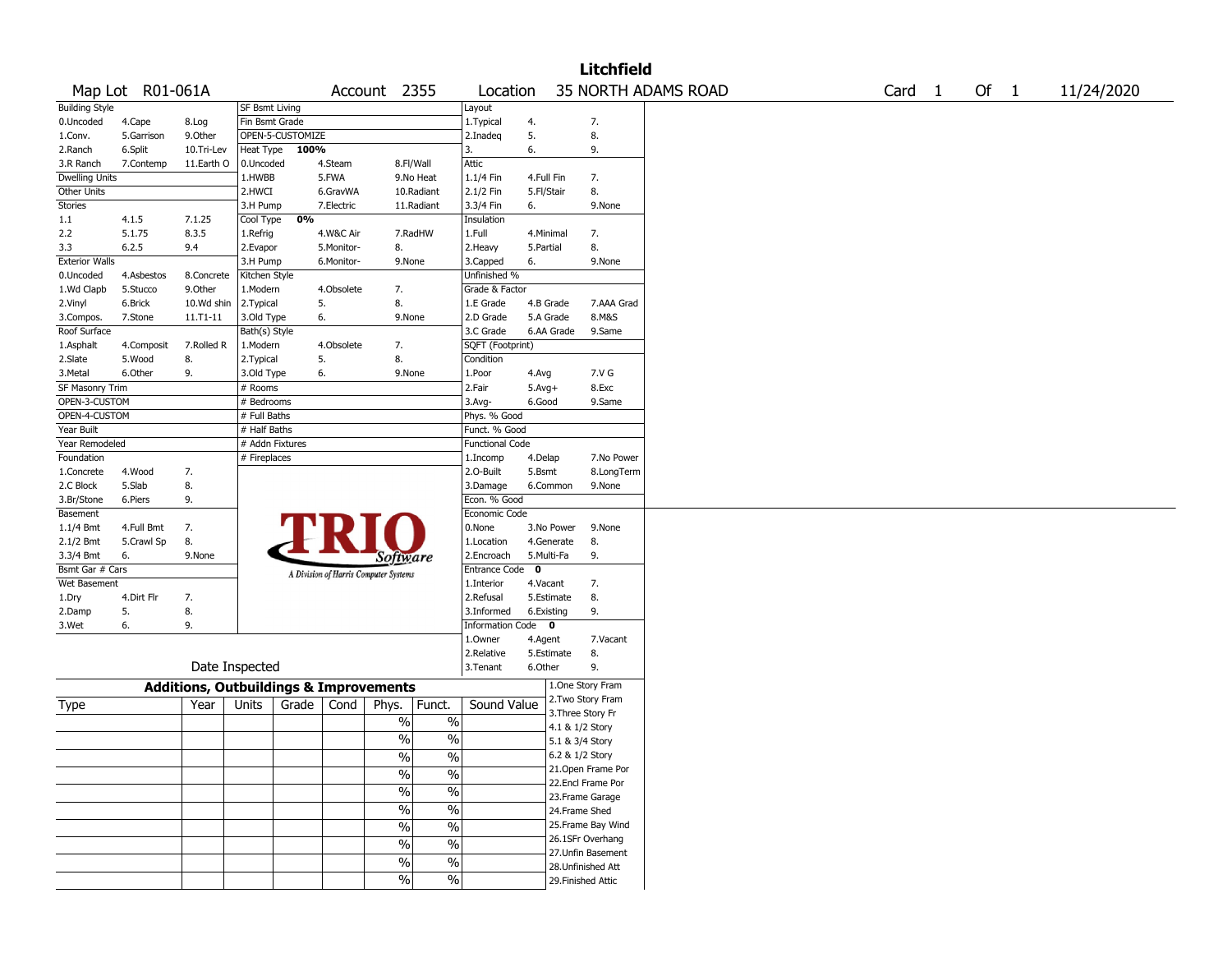|                   | Map Lot R01-062          | Account 1401 | Location                |                                | 1113 RICHMOND ROAD        |                         |                 |                          | Card <sub>1</sub>    | Of 1   |                                | 11/24/2020                        |
|-------------------|--------------------------|--------------|-------------------------|--------------------------------|---------------------------|-------------------------|-----------------|--------------------------|----------------------|--------|--------------------------------|-----------------------------------|
| PORTER, VIRGINIA  |                          |              |                         | <b>Property Data</b>           |                           |                         |                 | <b>Assessment Record</b> |                      |        |                                |                                   |
| PORTER TAMMY V    |                          |              |                         | Neighborhood 177 Richmond Road |                           | Year                    | Land            |                          | <b>Buildings</b>     |        | Exempt                         | <b>Total</b>                      |
|                   | 1112 RICHMOND RD         |              |                         |                                |                           | 2007                    |                 | 21,653                   |                      | 46,568 | 0                              | 68,221                            |
|                   | LITCHFIELD ME 04350      |              | Tree Growth Year        | $\mathbf 0$                    |                           | 2008                    |                 |                          |                      | 46,045 | 0                              | 67,698                            |
|                   |                          |              | X Coordinate            |                                | 0                         |                         |                 | 21,653                   |                      |        |                                |                                   |
|                   | B3903P256 B8010P83       |              | Y Coordinate            |                                | $\mathbf 0$               | 2009                    |                 | 21,563                   |                      | 36,346 | 0                              | 57,909                            |
|                   |                          |              |                         | Zone/Land Use 11 Residential   |                           | 2010                    |                 | 21,563                   |                      | 44,444 | 0                              | 66,007                            |
|                   |                          |              | Secondary Zone          |                                |                           | 2011                    |                 | 21,563                   |                      | 44,204 | 0                              | 65,767                            |
|                   |                          |              |                         |                                |                           | 2012                    |                 | 21,563                   |                      | 44,204 | 0                              | 65,767                            |
|                   |                          |              | Topography 2 Rolling    |                                |                           | 2013                    |                 | 21,563                   |                      | 43,694 | 0                              | 65,257                            |
|                   |                          |              | 1.Level                 | 4.Below St                     | 7.Res Protec              | 2014                    |                 | 21,563                   |                      | 43,650 | 0                              | 65,213                            |
|                   |                          |              | 2.Rolling<br>3.Above St | 5.Low<br>6.Swampy              | 8.<br>9.                  | 2015                    |                 | 21,563                   |                      | 43,183 | 0                              | 64,746                            |
|                   |                          |              | Utilities 9 None        |                                | 9 None                    | 2016                    |                 | 21,563                   |                      | 43,139 | 0                              | 64,702                            |
|                   |                          |              |                         |                                |                           | 2017                    |                 | 21,563                   |                      | 42,630 | 0                              | 64,193                            |
|                   |                          |              | 1.Public<br>2. Water    | 4.Dr Well<br>5.Dug Well        | 7.Cesspool<br>8.Lake/Pond | 2018                    |                 | 21,563                   |                      | 42,630 | 0                              | 64,193                            |
|                   |                          |              | 3.Sewer                 | 6.Septic                       | 9.None                    | 2019                    |                 | 24,700                   |                      | 21,300 | 0                              | 46,000                            |
|                   |                          |              | <b>Street</b>           | 1 Paved                        |                           | 2020                    |                 | 24,700                   |                      | 21,300 | $\overline{0}$                 | 46,000                            |
|                   |                          |              | 1.Paved                 | 4.Proposed                     | 7.                        |                         |                 |                          | <b>Land Data</b>     |        |                                |                                   |
|                   |                          |              | 2.Semi Imp<br>3.Gravel  | 5.R/O/W<br>6.                  | 8.<br>9.None              | <b>Front Foot</b>       | <b>Type</b>     |                          | <b>Effective</b>     |        | <b>Influence</b>               | <b>Influence</b>                  |
|                   |                          |              |                         |                                | 0                         | 11.1-100                |                 | Frontage                 | <b>Depth</b>         | Factor | Code<br>%                      | <b>Codes</b><br>1.Unimproved      |
|                   | Inspection Witnessed By: |              |                         |                                | $\mathbf 0$               | 12.101-200              |                 |                          |                      |        | $\overline{\frac{9}{6}}$       | 2. Excess Frtg                    |
|                   |                          |              |                         | <b>Sale Data</b>               |                           | $13.201+$<br>14.        |                 |                          |                      |        | %<br>%                         | 3. Topography<br>4.Size/Shape     |
| X                 |                          | Date         | Sale Date               |                                | 6/28/2004                 | 15.                     |                 |                          |                      |        | $\frac{9}{6}$                  | 5.Access                          |
| No./Date          | Description              | Date Insp.   | Price                   |                                |                           |                         |                 |                          |                      |        | %                              | 6.Restriction                     |
|                   |                          |              | Sale Type               | 2 Land & Buildings             |                           | <b>Square Foot</b>      |                 |                          | <b>Square Feet</b>   |        | %                              | 7. Right of Way<br>8.View/Environ |
|                   |                          |              | 1.Land<br>2.L & B       | 4.MFG UNIT<br>5.Other          | 7.<br>8.                  | 16.Regular Lot          |                 |                          |                      |        | $\frac{9}{6}$                  | 9. Fract Share                    |
|                   |                          |              | 3.Building              | 6.                             | 9.                        | 17.Secondary Lot        |                 |                          |                      |        | $\overline{\frac{9}{6}}$       | <b>Acres</b>                      |
|                   |                          |              | Financing               | 9 Unknown                      |                           | 18. Excess Land         |                 |                          |                      |        | $\frac{9}{6}$                  | 30.Frontage 1<br>31. Frontage 2   |
|                   |                          |              |                         | 4.Seller                       |                           | 19.Condominium          |                 |                          |                      |        | $\frac{9}{6}$<br>$\frac{9}{6}$ | 32.Tillable                       |
| Notes:            |                          |              | 1.Convent<br>2.FHA/VA   | 5.Private                      | 7.<br>8.                  | 20.Miscellaneous        |                 |                          |                      |        | $\overline{\frac{9}{6}}$       | 33.Tillable                       |
|                   |                          |              | 3.Assumed               | 6.Cash                         | 9.Unknown                 |                         |                 |                          |                      |        | %                              | 34.Softwood F&O                   |
|                   |                          |              |                         |                                |                           | Fract. Acre             |                 |                          | <b>Acreage/Sites</b> |        |                                | 35. Mixed Wood F&O                |
|                   |                          |              | Validity                | <b>2 Related Parties</b>       |                           | 21. Houselot (Frac      | 24              |                          | 1.00                 | 95     | %<br>$\overline{4}$            | 36.Hardwood F&O                   |
|                   |                          |              | 1.Valid                 | 4.Split                        | 7.Renovate                | 22.Baselot(Fract)       | $\overline{26}$ |                          | 0.30                 | 100    | $\frac{9}{6}$<br>$\mathbf 0$   | 37.Softwood TG                    |
|                   |                          |              | 2.Related               | 5.Partial                      | 8.Other                   | 23.                     |                 |                          |                      |        | %                              | 38. Mixed Wood TG                 |
|                   |                          |              | 3.Distress              | 6.Exempt                       | 9.                        | <b>Acres</b>            |                 |                          |                      |        | $\frac{9}{6}$                  | 39.Hardwood TG<br>40. Wasteland   |
|                   |                          |              | Verified                | <b>5 Public Record</b>         |                           | 24. Houselot            |                 |                          |                      |        | %                              | 41.Gravel Pit                     |
|                   |                          |              | 1.Buyer                 | 4.Agent                        | 7.Family                  | 25.Baselot<br>26.Rear 1 |                 |                          |                      |        | $\frac{9}{6}$                  | 42. Mobile Home Si                |
|                   |                          |              | 2.Seller                | 5.Pub Rec                      | 8.Other                   | 27.Rear 2               |                 |                          |                      |        | %                              | 43.Camp Site                      |
|                   |                          |              | 3.Lender                | 6.MLS                          | 9.                        | 28.Rear 3               |                 |                          |                      |        |                                | 44.Lot Improvemen                 |
| <b>Litchfield</b> |                          |              |                         |                                |                           | 29. Rear 4              |                 |                          | <b>Total Acreage</b> | 1.30   |                                | 45.Access Right<br>46.Golf Course |
|                   |                          |              |                         |                                |                           |                         |                 |                          |                      |        |                                |                                   |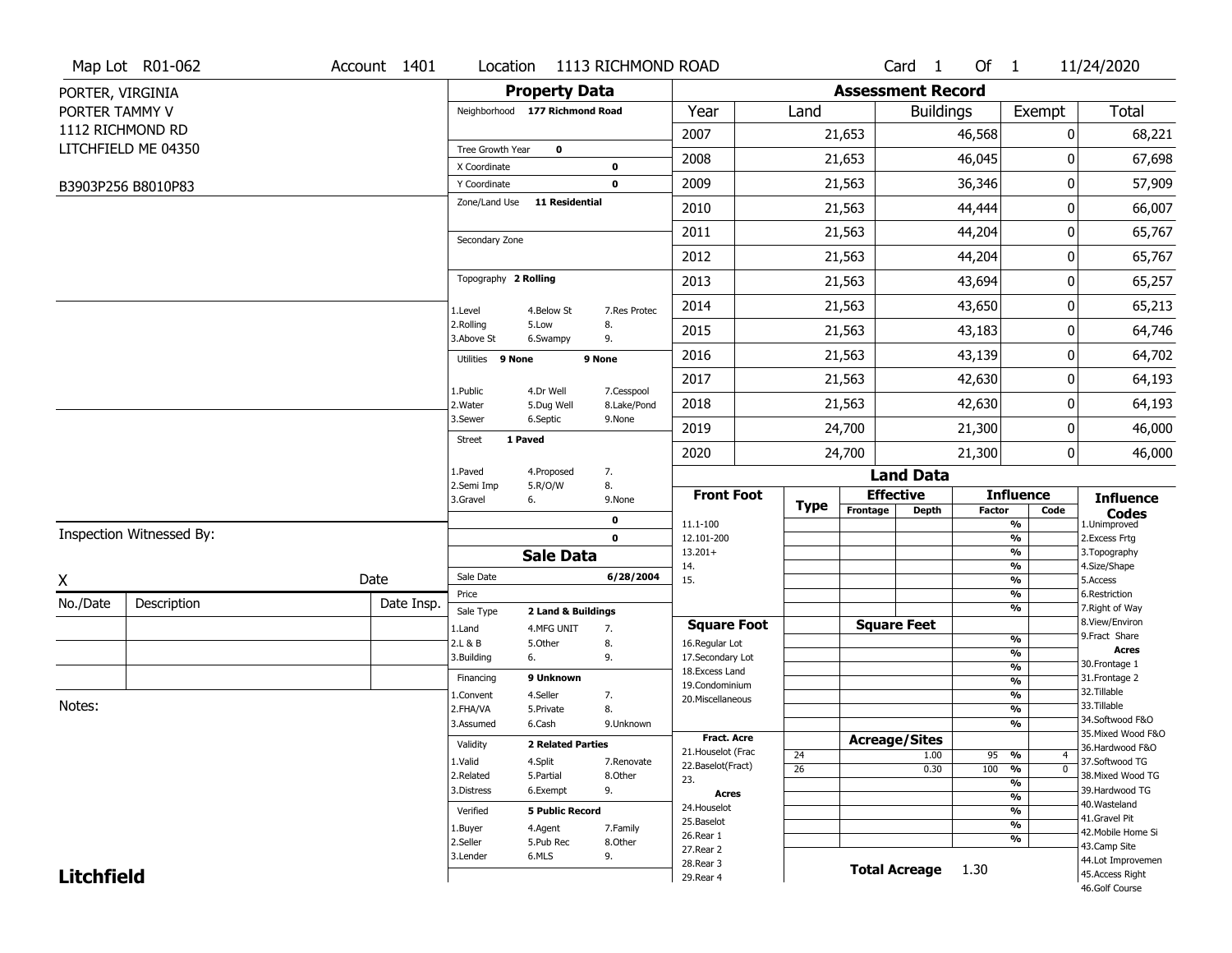|                       |                 |                                                   |                |                  |                                       |       |                                           |                             |            |                 | <b>Litchfield</b>  |                    |                |                   |        |            |  |
|-----------------------|-----------------|---------------------------------------------------|----------------|------------------|---------------------------------------|-------|-------------------------------------------|-----------------------------|------------|-----------------|--------------------|--------------------|----------------|-------------------|--------|------------|--|
|                       | Map Lot R01-062 |                                                   |                |                  |                                       |       | Account 1401                              | Location                    |            |                 |                    | 1113 RICHMOND ROAD |                | Card <sub>1</sub> | Of $1$ | 11/24/2020 |  |
| <b>Building Style</b> |                 |                                                   | SF Bsmt Living |                  |                                       |       |                                           | Layout                      |            |                 |                    |                    |                |                   |        |            |  |
| 0.Uncoded             | 4.Cape          | 8.Log                                             | Fin Bsmt Grade |                  |                                       |       |                                           | 1. Typical                  | 4.         |                 | 7.                 |                    |                |                   | Shed   |            |  |
| 1.Conv.               | 5.Garrison      | 9.Other                                           |                | OPEN-5-CUSTOMIZE |                                       |       |                                           | 2.Inadeq                    | 5.         |                 | 8.                 |                    |                |                   |        |            |  |
| 2.Ranch               | 6.Split         | 10.Tri-Lev                                        | Heat Type      | 100%             |                                       |       |                                           | 3.                          | 6.         |                 | 9.                 |                    |                |                   |        |            |  |
| 3.R Ranch             | 7.Contemp       | 11.Earth O                                        | 0.Uncoded      |                  | 4.Steam                               |       | 8.Fl/Wall                                 | Attic                       |            |                 |                    |                    | $10.0^{\circ}$ |                   |        |            |  |
| <b>Dwelling Units</b> |                 |                                                   | 1.HWBB         |                  | 5.FWA                                 |       | 9.No Heat                                 | 1.1/4 Fin                   | 4.Full Fin |                 | 7.                 |                    |                |                   |        |            |  |
| Other Units           |                 |                                                   | 2.HWCI         |                  | 6.GravWA                              |       | 10.Radiant                                | 2.1/2 Fin                   | 5.Fl/Stair |                 | 8.                 |                    |                | 36.0              |        |            |  |
| Stories               |                 |                                                   | 3.H Pump       |                  | 7.Electric                            |       | 11.Radiant                                | 3.3/4 Fin                   | 6.         |                 | 9.None             |                    |                |                   |        |            |  |
| 1.1                   | 4.1.5           | 7.1.25                                            | Cool Type      | 0%               |                                       |       |                                           | Insulation                  |            |                 |                    |                    |                |                   |        |            |  |
| 2.2                   | 5.1.75          | 8.3.5                                             | 1.Refrig       |                  | 4.W&C Air                             |       | 7.RadHW                                   | 1.Full                      | 4.Minimal  |                 | 7.                 |                    |                |                   |        |            |  |
| 3.3                   | 6.2.5           | 9.4                                               | 2.Evapor       |                  | 5.Monitor-                            |       | 8.                                        | 2. Heavy                    | 5.Partial  |                 | 8.                 |                    |                |                   |        |            |  |
| <b>Exterior Walls</b> |                 |                                                   | 3.H Pump       |                  | 6.Monitor-                            |       | 9.None                                    | 3.Capped                    | 6.         |                 | 9.None             |                    |                |                   |        |            |  |
| 0.Uncoded             | 4.Asbestos      | 8.Concrete                                        | Kitchen Style  |                  |                                       |       |                                           | Unfinished %                |            |                 |                    |                    |                |                   |        |            |  |
| 1.Wd Clapb            | 5.Stucco        | 9.Other                                           | 1.Modern       |                  | 4.Obsolete                            |       | 7.                                        | Grade & Factor              |            |                 |                    |                    |                |                   |        |            |  |
| 2.Vinyl               | 6.Brick         | 10.Wd shin                                        | 2. Typical     |                  | 5.                                    |       | 8.                                        | 1.E Grade                   | 4.B Grade  |                 | 7.AAA Grad         |                    |                |                   |        |            |  |
| 3.Compos.             | 7.Stone         | $11.71 - 11$                                      | 3.Old Type     |                  | 6.                                    |       | 9.None                                    | 2.D Grade                   | 5.A Grade  |                 | 8.M&S              |                    |                |                   |        |            |  |
| Roof Surface          |                 |                                                   | Bath(s) Style  |                  |                                       |       |                                           | 3.C Grade                   | 6.AA Grade |                 | 9.Same             |                    |                | 13/4sGarage       |        |            |  |
| 1.Asphalt             | 4.Composit      | 7.Rolled R                                        | 1.Modern       |                  | 4.Obsolete                            |       | 7.                                        | SQFT (Footprint)            |            |                 |                    |                    |                |                   |        |            |  |
| 2.Slate               | 5.Wood          | 8.                                                | 2. Typical     |                  | 5.                                    |       | 8.                                        | Condition                   |            |                 |                    |                    | 28.0           |                   |        |            |  |
| 3.Metal               | 6.Other         | 9.                                                | 3.Old Type     |                  | 6.                                    |       | 9.None                                    | 1.Poor                      | 4.Avg      |                 | 7.V G              |                    |                |                   |        |            |  |
| SF Masonry Trim       |                 |                                                   | # Rooms        |                  |                                       |       |                                           | 2.Fair                      | $5.Avg+$   |                 | 8.Exc              |                    |                |                   |        |            |  |
| OPEN-3-CUSTOM         |                 |                                                   | # Bedrooms     |                  |                                       |       |                                           | $3.$ Avg-                   | 6.Good     |                 | 9.Same             |                    |                |                   |        |            |  |
| OPEN-4-CUSTOM         |                 |                                                   | # Full Baths   |                  |                                       |       |                                           | Phys. % Good                |            |                 |                    |                    |                |                   |        |            |  |
| Year Built            |                 |                                                   | # Half Baths   |                  |                                       |       |                                           | Funct. % Good               |            |                 |                    |                    |                |                   |        |            |  |
| Year Remodeled        |                 |                                                   |                | # Addn Fixtures  |                                       |       |                                           | <b>Functional Code</b>      |            |                 |                    |                    |                |                   |        |            |  |
| Foundation            |                 |                                                   | # Fireplaces   |                  |                                       |       |                                           | 1.Incomp                    | 4.Delap    |                 | 7.No Power         |                    |                |                   |        |            |  |
| 1.Concrete            | 4.Wood          | 7.                                                |                |                  |                                       |       |                                           | 2.0-Built                   | 5.Bsmt     |                 | 8.LongTerm         |                    |                |                   |        |            |  |
| 2.C Block             | 5.Slab          | 8.                                                |                |                  |                                       |       |                                           | 3.Damage                    | 6.Common   |                 | 9.None             |                    |                | 36.0              |        |            |  |
| 3.Br/Stone            | 6.Piers         | 9.                                                |                |                  |                                       |       |                                           | Econ. % Good                |            |                 |                    |                    |                |                   |        |            |  |
| Basement              |                 |                                                   |                |                  |                                       |       |                                           | Economic Code               |            |                 |                    |                    |                |                   |        |            |  |
| $1.1/4$ Bmt           | 4.Full Bmt      | 7.                                                |                |                  |                                       |       |                                           | 0.None                      | 3.No Power |                 | 9.None             |                    |                |                   |        |            |  |
| 2.1/2 Bmt             | 5.Crawl Sp      | 8.                                                |                |                  |                                       |       |                                           | 1.Location                  | 4.Generate |                 | 8.                 |                    |                |                   |        |            |  |
| 3.3/4 Bmt             | 6.              | 9.None                                            |                |                  |                                       |       | Software                                  | 2.Encroach                  | 5.Multi-Fa |                 | 9.                 |                    |                |                   |        |            |  |
| Bsmt Gar # Cars       |                 |                                                   |                |                  | A Division of Harris Computer Systems |       |                                           | Entrance Code 5 Estimated   |            |                 |                    |                    |                |                   |        |            |  |
| Wet Basement          |                 |                                                   |                |                  |                                       |       |                                           | 1.Interior                  | 4.Vacant   |                 | 7.                 |                    |                |                   |        |            |  |
| 1.Dry                 | 4.Dirt Flr      | 7.                                                |                |                  |                                       |       |                                           | 2.Refusal                   | 5.Estimate |                 | 8.                 |                    |                |                   |        |            |  |
| 2.Damp                | 5.              | 8.                                                |                |                  |                                       |       |                                           | 3.Informed                  | 6.Existing |                 | 9.                 |                    |                |                   |        |            |  |
| 3.Wet                 | 6.              | 9.                                                |                |                  |                                       |       |                                           | Information Code 5 Estimate |            |                 |                    |                    |                |                   |        |            |  |
|                       |                 |                                                   |                |                  |                                       |       |                                           | 1.Owner                     | 4.Agent    |                 | 7.Vacant           |                    |                |                   |        |            |  |
|                       |                 |                                                   |                |                  |                                       |       |                                           | 2.Relative                  | 5.Estimate |                 | 8.                 |                    |                |                   |        |            |  |
|                       |                 |                                                   | Date Inspected |                  | 9/14/2018                             |       |                                           | 3.Tenant                    | 6.Other    |                 | 9.                 |                    |                |                   |        |            |  |
|                       |                 | <b>Additions, Outbuildings &amp; Improvements</b> |                |                  |                                       |       |                                           |                             |            |                 | 1.One Story Fram   |                    |                |                   |        |            |  |
| Type                  |                 | Year                                              | Units          |                  | Grade   Cond                          | Phys. | Funct.                                    | Sound Value                 |            |                 | 2. Two Story Fram  |                    |                |                   |        |            |  |
| 74 1 3/4s Garage      |                 | 1995                                              | 1008           | 2 100            | 4                                     | 0     | % 90<br>$\frac{0}{0}$                     |                             |            | 4.1 & 1/2 Story | 3. Three Story Fr  |                    |                |                   |        |            |  |
| 24 Frame Shed         |                 | 2007                                              | 360            | 1 100            | 4                                     | 0     | % 75<br>$\%$                              |                             |            | 5.1 & 3/4 Story |                    |                    |                |                   |        |            |  |
|                       |                 |                                                   |                |                  |                                       |       | %<br>%                                    |                             |            | 6.2 & 1/2 Story |                    |                    |                |                   |        |            |  |
|                       |                 |                                                   |                |                  |                                       |       |                                           |                             |            |                 | 21. Open Frame Por |                    |                |                   |        |            |  |
|                       |                 |                                                   |                |                  |                                       |       | $\frac{0}{0}$<br>$\%$                     |                             |            |                 | 22.Encl Frame Por  |                    |                |                   |        |            |  |
|                       |                 |                                                   |                |                  |                                       |       | $\frac{1}{2}$<br>$\overline{\frac{0}{6}}$ |                             |            |                 | 23. Frame Garage   |                    |                |                   |        |            |  |
|                       |                 |                                                   |                |                  |                                       |       | $\overline{\frac{0}{6}}$<br>%             |                             |            | 24.Frame Shed   |                    |                    |                |                   |        |            |  |
|                       |                 |                                                   |                |                  |                                       |       | $\overline{\frac{0}{6}}$<br>$\sqrt{6}$    |                             |            |                 | 25. Frame Bay Wind |                    |                |                   |        |            |  |
|                       |                 |                                                   |                |                  |                                       |       |                                           |                             |            |                 | 26.1SFr Overhang   |                    |                |                   |        |            |  |
|                       |                 |                                                   |                |                  |                                       |       | $\sqrt{6}$<br>$\%$                        |                             |            |                 | 27.Unfin Basement  |                    |                |                   |        |            |  |
|                       |                 |                                                   |                |                  |                                       |       | $\frac{0}{0}$<br>$\%$                     |                             |            |                 | 28.Unfinished Att  |                    |                |                   |        |            |  |
|                       |                 |                                                   |                |                  |                                       |       | $\%$<br>$\frac{0}{0}$                     |                             |            |                 | 29. Finished Attic |                    |                |                   |        |            |  |
|                       |                 |                                                   |                |                  |                                       |       |                                           |                             |            |                 |                    |                    |                |                   |        |            |  |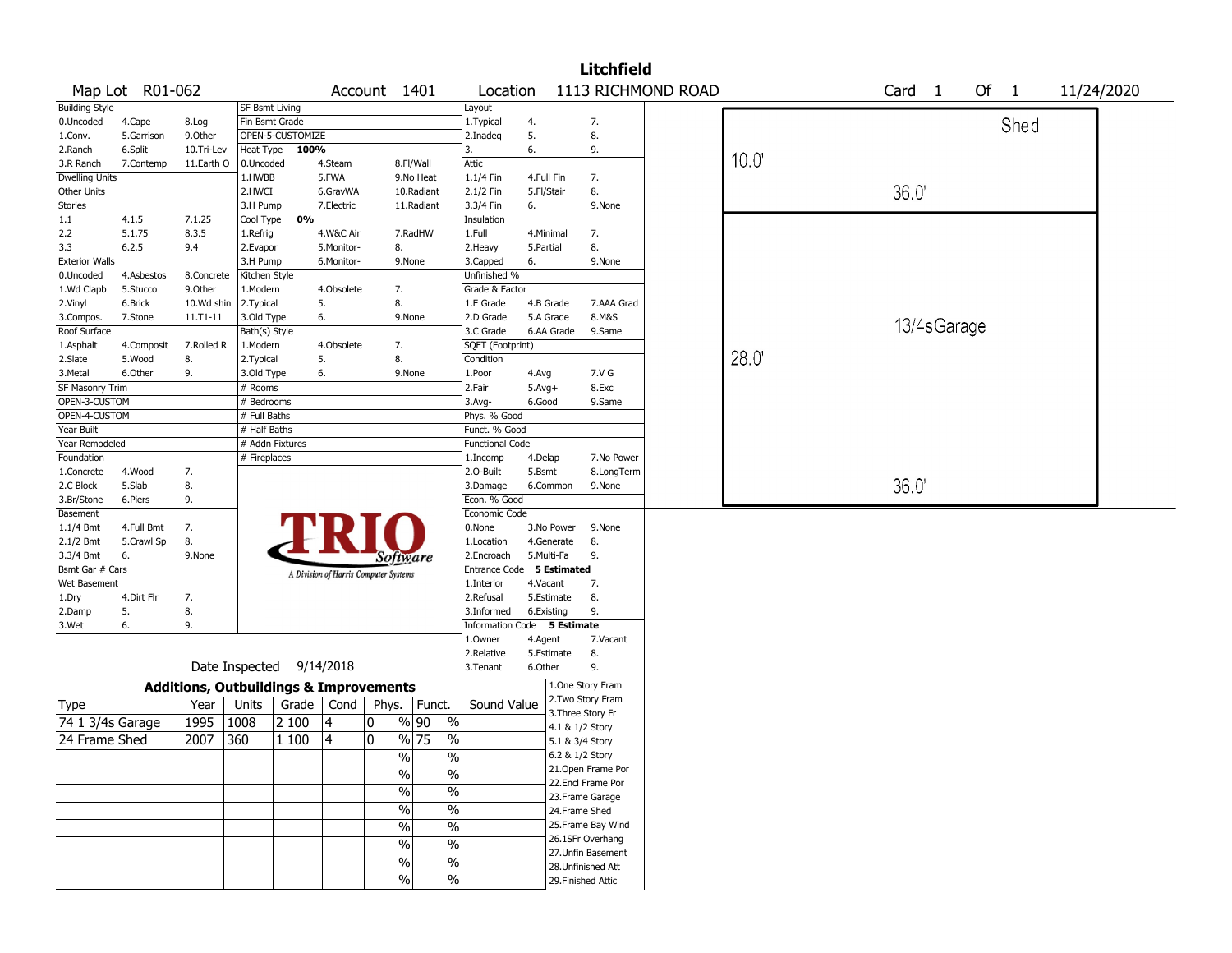| <b>Property Data</b><br><b>Assessment Record</b><br>PORTER JASON D<br><b>Total</b><br>Year<br>Exempt<br>C/O: BECKY SMITH<br>Neighborhood 141 North Adams Road<br>Land<br><b>Buildings</b><br>12 NORTH ADAMS ROAD<br>2007<br>44,089<br>90,479<br>0<br>LITCHFIELD ME 04350<br>Tree Growth Year<br>$\mathbf 0$<br>2008<br>44,089<br>89,564<br>133,653<br>0<br>X Coordinate<br>0<br>2009<br>43,525<br>84,965<br>0<br>128,490<br>Y Coordinate<br>$\mathbf 0$<br>B3590P136 B9566P81<br>Zone/Land Use<br><b>11 Residential</b><br>Previous Owner<br>86,773<br>2010<br>43,525<br>0<br>PORTER, RAYNOL F<br>2011<br>43,525<br>126,164<br>0<br>12 NORTH ADAMS ROAD<br>Secondary Zone<br>2012<br>43,525<br>126,164<br>0<br>LITCHFIELD ME 04350<br>Topography 2 Rolling<br>2013<br>43,525<br>124,676<br>0<br>Sale Date: 11/15/2007<br>2014<br>43,525<br>0<br>124,263<br>1.Level<br>7.Res Protec<br>4.Below St<br>2.Rolling<br>8.<br>5.Low<br>2015<br>43,525<br>123,189<br>10,000<br>3.Above St<br>9.<br>6.Swampy<br>2016<br>43,525<br>122,775<br>15,000<br><b>4 Drilled Well</b><br><b>6 Septic System</b><br>Utilities<br>2017<br>43,525<br>121,284<br>20,000<br>4.Dr Well<br>7.Cesspool<br>1.Public<br>43,525 | Map Lot R01-062A<br>Account 1403 | Location |            | <b>12 NORTH ADAMS ROAD</b> |      |  | Card 1 | Of $1$  |        | 11/24/2020         |
|----------------------------------------------------------------------------------------------------------------------------------------------------------------------------------------------------------------------------------------------------------------------------------------------------------------------------------------------------------------------------------------------------------------------------------------------------------------------------------------------------------------------------------------------------------------------------------------------------------------------------------------------------------------------------------------------------------------------------------------------------------------------------------------------------------------------------------------------------------------------------------------------------------------------------------------------------------------------------------------------------------------------------------------------------------------------------------------------------------------------------------------------------------------------------------------------------|----------------------------------|----------|------------|----------------------------|------|--|--------|---------|--------|--------------------|
|                                                                                                                                                                                                                                                                                                                                                                                                                                                                                                                                                                                                                                                                                                                                                                                                                                                                                                                                                                                                                                                                                                                                                                                                    |                                  |          |            |                            |      |  |        |         |        |                    |
|                                                                                                                                                                                                                                                                                                                                                                                                                                                                                                                                                                                                                                                                                                                                                                                                                                                                                                                                                                                                                                                                                                                                                                                                    |                                  |          |            |                            |      |  |        |         |        |                    |
|                                                                                                                                                                                                                                                                                                                                                                                                                                                                                                                                                                                                                                                                                                                                                                                                                                                                                                                                                                                                                                                                                                                                                                                                    |                                  |          |            |                            |      |  |        |         |        | 134,568            |
|                                                                                                                                                                                                                                                                                                                                                                                                                                                                                                                                                                                                                                                                                                                                                                                                                                                                                                                                                                                                                                                                                                                                                                                                    |                                  |          |            |                            |      |  |        |         |        |                    |
|                                                                                                                                                                                                                                                                                                                                                                                                                                                                                                                                                                                                                                                                                                                                                                                                                                                                                                                                                                                                                                                                                                                                                                                                    |                                  |          |            |                            |      |  |        |         |        |                    |
|                                                                                                                                                                                                                                                                                                                                                                                                                                                                                                                                                                                                                                                                                                                                                                                                                                                                                                                                                                                                                                                                                                                                                                                                    |                                  |          |            |                            |      |  |        |         |        |                    |
|                                                                                                                                                                                                                                                                                                                                                                                                                                                                                                                                                                                                                                                                                                                                                                                                                                                                                                                                                                                                                                                                                                                                                                                                    |                                  |          |            |                            |      |  |        |         |        | 130,298            |
|                                                                                                                                                                                                                                                                                                                                                                                                                                                                                                                                                                                                                                                                                                                                                                                                                                                                                                                                                                                                                                                                                                                                                                                                    |                                  |          |            |                            |      |  |        |         |        | 169,689            |
|                                                                                                                                                                                                                                                                                                                                                                                                                                                                                                                                                                                                                                                                                                                                                                                                                                                                                                                                                                                                                                                                                                                                                                                                    |                                  |          |            |                            |      |  |        |         |        | 169,689            |
|                                                                                                                                                                                                                                                                                                                                                                                                                                                                                                                                                                                                                                                                                                                                                                                                                                                                                                                                                                                                                                                                                                                                                                                                    |                                  |          |            |                            |      |  |        |         |        | 168,201            |
|                                                                                                                                                                                                                                                                                                                                                                                                                                                                                                                                                                                                                                                                                                                                                                                                                                                                                                                                                                                                                                                                                                                                                                                                    |                                  |          |            |                            |      |  |        |         |        | 167,788            |
|                                                                                                                                                                                                                                                                                                                                                                                                                                                                                                                                                                                                                                                                                                                                                                                                                                                                                                                                                                                                                                                                                                                                                                                                    |                                  |          |            |                            |      |  |        |         |        | 156,714            |
|                                                                                                                                                                                                                                                                                                                                                                                                                                                                                                                                                                                                                                                                                                                                                                                                                                                                                                                                                                                                                                                                                                                                                                                                    |                                  |          |            |                            |      |  |        |         |        | 151,300            |
|                                                                                                                                                                                                                                                                                                                                                                                                                                                                                                                                                                                                                                                                                                                                                                                                                                                                                                                                                                                                                                                                                                                                                                                                    |                                  |          |            |                            |      |  |        |         |        | 144,809            |
|                                                                                                                                                                                                                                                                                                                                                                                                                                                                                                                                                                                                                                                                                                                                                                                                                                                                                                                                                                                                                                                                                                                                                                                                    |                                  | 2. Water | 5.Dug Well | 8.Lake/Pond                | 2018 |  |        | 121,284 | 19,200 | 145,609            |
| 3.Sewer<br>6.Septic<br>9.None<br>2019<br>49,200<br>73,800<br>20,000                                                                                                                                                                                                                                                                                                                                                                                                                                                                                                                                                                                                                                                                                                                                                                                                                                                                                                                                                                                                                                                                                                                                |                                  |          |            |                            |      |  |        |         |        | 103,000            |
| 1 Paved<br>Street<br>2020<br>49,200<br>73,800<br>25,000                                                                                                                                                                                                                                                                                                                                                                                                                                                                                                                                                                                                                                                                                                                                                                                                                                                                                                                                                                                                                                                                                                                                            |                                  |          |            |                            |      |  |        |         |        | 98,000             |
| 1.Paved<br>7.<br>4.Proposed<br><b>Land Data</b>                                                                                                                                                                                                                                                                                                                                                                                                                                                                                                                                                                                                                                                                                                                                                                                                                                                                                                                                                                                                                                                                                                                                                    |                                  |          |            |                            |      |  |        |         |        |                    |
| 8.<br>2.Semi Imp<br>5.R/O/W<br><b>Front Foot</b><br><b>Effective</b><br><b>Influence</b><br><b>Influence</b><br>3.Gravel<br>6.<br>9.None<br><b>Type</b>                                                                                                                                                                                                                                                                                                                                                                                                                                                                                                                                                                                                                                                                                                                                                                                                                                                                                                                                                                                                                                            |                                  |          |            |                            |      |  |        |         |        |                    |
| Frontage<br><b>Depth</b><br><b>Factor</b><br>Code<br><b>Codes</b><br>0<br>11.1-100<br>%<br>1.Unimproved                                                                                                                                                                                                                                                                                                                                                                                                                                                                                                                                                                                                                                                                                                                                                                                                                                                                                                                                                                                                                                                                                            |                                  |          |            |                            |      |  |        |         |        |                    |
| Inspection Witnessed By:<br>$\frac{9}{6}$<br>$\mathbf 0$<br>12.101-200<br>2.Excess Frtg                                                                                                                                                                                                                                                                                                                                                                                                                                                                                                                                                                                                                                                                                                                                                                                                                                                                                                                                                                                                                                                                                                            |                                  |          |            |                            |      |  |        |         |        |                    |
| $13.201+$<br>%<br>3. Topography<br><b>Sale Data</b><br>%<br>4.Size/Shape<br>14.                                                                                                                                                                                                                                                                                                                                                                                                                                                                                                                                                                                                                                                                                                                                                                                                                                                                                                                                                                                                                                                                                                                    |                                  |          |            |                            |      |  |        |         |        |                    |
| Sale Date<br>Date<br>$\frac{9}{6}$<br>X<br>15.<br>5.Access                                                                                                                                                                                                                                                                                                                                                                                                                                                                                                                                                                                                                                                                                                                                                                                                                                                                                                                                                                                                                                                                                                                                         |                                  |          |            |                            |      |  |        |         |        |                    |
| Price<br>$\frac{9}{6}$<br>6.Restriction<br>No./Date<br>Description<br>Date Insp.<br>%<br>7. Right of Way                                                                                                                                                                                                                                                                                                                                                                                                                                                                                                                                                                                                                                                                                                                                                                                                                                                                                                                                                                                                                                                                                           |                                  |          |            |                            |      |  |        |         |        |                    |
| Sale Type<br>8.View/Environ<br><b>Square Feet</b><br><b>Square Foot</b><br>1.Land<br>4.MFG UNIT<br>7.                                                                                                                                                                                                                                                                                                                                                                                                                                                                                                                                                                                                                                                                                                                                                                                                                                                                                                                                                                                                                                                                                              |                                  |          |            |                            |      |  |        |         |        |                    |
| 9. Fract Share<br>$\frac{9}{6}$<br>8.<br>2.L & B<br>5.Other<br>16.Regular Lot<br><b>Acres</b>                                                                                                                                                                                                                                                                                                                                                                                                                                                                                                                                                                                                                                                                                                                                                                                                                                                                                                                                                                                                                                                                                                      |                                  |          |            |                            |      |  |        |         |        |                    |
| $\frac{9}{6}$<br>3.Building<br>9.<br>17.Secondary Lot<br>6.<br>30. Frontage 1<br>$\frac{9}{6}$                                                                                                                                                                                                                                                                                                                                                                                                                                                                                                                                                                                                                                                                                                                                                                                                                                                                                                                                                                                                                                                                                                     |                                  |          |            |                            |      |  |        |         |        |                    |
| 18.Excess Land<br>31. Frontage 2<br>Financing<br>$\frac{9}{6}$<br>19.Condominium                                                                                                                                                                                                                                                                                                                                                                                                                                                                                                                                                                                                                                                                                                                                                                                                                                                                                                                                                                                                                                                                                                                   |                                  |          |            |                            |      |  |        |         |        |                    |
| 32. Tillable<br>$\frac{9}{6}$<br>4.Seller<br>7.<br>1.Convent<br>20.Miscellaneous                                                                                                                                                                                                                                                                                                                                                                                                                                                                                                                                                                                                                                                                                                                                                                                                                                                                                                                                                                                                                                                                                                                   |                                  |          |            |                            |      |  |        |         |        |                    |
| Notes:<br>33.Tillable<br>8.<br>$\frac{9}{6}$<br>2.FHA/VA<br>5.Private<br>34.Softwood F&O                                                                                                                                                                                                                                                                                                                                                                                                                                                                                                                                                                                                                                                                                                                                                                                                                                                                                                                                                                                                                                                                                                           |                                  |          |            |                            |      |  |        |         |        |                    |
| $\overline{\frac{9}{6}}$<br>3.Assumed<br>6.Cash<br>9.Unknown                                                                                                                                                                                                                                                                                                                                                                                                                                                                                                                                                                                                                                                                                                                                                                                                                                                                                                                                                                                                                                                                                                                                       |                                  |          |            |                            |      |  |        |         |        | 35. Mixed Wood F&O |
| <b>Fract. Acre</b><br><b>Acreage/Sites</b><br>Validity<br>36.Hardwood F&O<br>21. Houselot (Frac                                                                                                                                                                                                                                                                                                                                                                                                                                                                                                                                                                                                                                                                                                                                                                                                                                                                                                                                                                                                                                                                                                    |                                  |          |            |                            |      |  |        |         |        |                    |
| 24<br>1.00<br>100<br>%<br>0<br>1.Valid<br>4.Split<br>37.Softwood TG<br>7.Renovate<br>22.Baselot(Fract)<br>26<br>1.41<br>100<br>%<br>$\mathbf 0$                                                                                                                                                                                                                                                                                                                                                                                                                                                                                                                                                                                                                                                                                                                                                                                                                                                                                                                                                                                                                                                    |                                  |          |            |                            |      |  |        |         |        |                    |
| 38. Mixed Wood TG<br>2.Related<br>5.Partial<br>8.Other<br>23.<br>100<br>44<br>1.00<br>%<br>$\mathbf 0$                                                                                                                                                                                                                                                                                                                                                                                                                                                                                                                                                                                                                                                                                                                                                                                                                                                                                                                                                                                                                                                                                             |                                  |          |            |                            |      |  |        |         |        |                    |
| 39.Hardwood TG<br>3.Distress<br>9.<br>6.Exempt<br><b>Acres</b><br>$\frac{9}{6}$                                                                                                                                                                                                                                                                                                                                                                                                                                                                                                                                                                                                                                                                                                                                                                                                                                                                                                                                                                                                                                                                                                                    |                                  |          |            |                            |      |  |        |         |        |                    |
| 40. Wasteland<br>24. Houselot<br>$\frac{9}{6}$<br>Verified<br>41.Gravel Pit                                                                                                                                                                                                                                                                                                                                                                                                                                                                                                                                                                                                                                                                                                                                                                                                                                                                                                                                                                                                                                                                                                                        |                                  |          |            |                            |      |  |        |         |        |                    |
| 25.Baselot<br>$\frac{9}{6}$<br>1.Buyer<br>4.Agent<br>7.Family<br>42. Mobile Home Si<br>26.Rear 1                                                                                                                                                                                                                                                                                                                                                                                                                                                                                                                                                                                                                                                                                                                                                                                                                                                                                                                                                                                                                                                                                                   |                                  |          |            |                            |      |  |        |         |        |                    |
| %<br>2.Seller<br>5.Pub Rec<br>8.Other<br>43.Camp Site<br>27.Rear 2                                                                                                                                                                                                                                                                                                                                                                                                                                                                                                                                                                                                                                                                                                                                                                                                                                                                                                                                                                                                                                                                                                                                 |                                  |          |            |                            |      |  |        |         |        |                    |
| 9.<br>3.Lender<br>6.MLS<br>28. Rear 3                                                                                                                                                                                                                                                                                                                                                                                                                                                                                                                                                                                                                                                                                                                                                                                                                                                                                                                                                                                                                                                                                                                                                              |                                  |          |            |                            |      |  |        |         |        | 44.Lot Improvemen  |
| <b>Total Acreage</b><br>2.41<br><b>Litchfield</b><br>45.Access Right<br>29. Rear 4<br>46.Golf Course                                                                                                                                                                                                                                                                                                                                                                                                                                                                                                                                                                                                                                                                                                                                                                                                                                                                                                                                                                                                                                                                                               |                                  |          |            |                            |      |  |        |         |        |                    |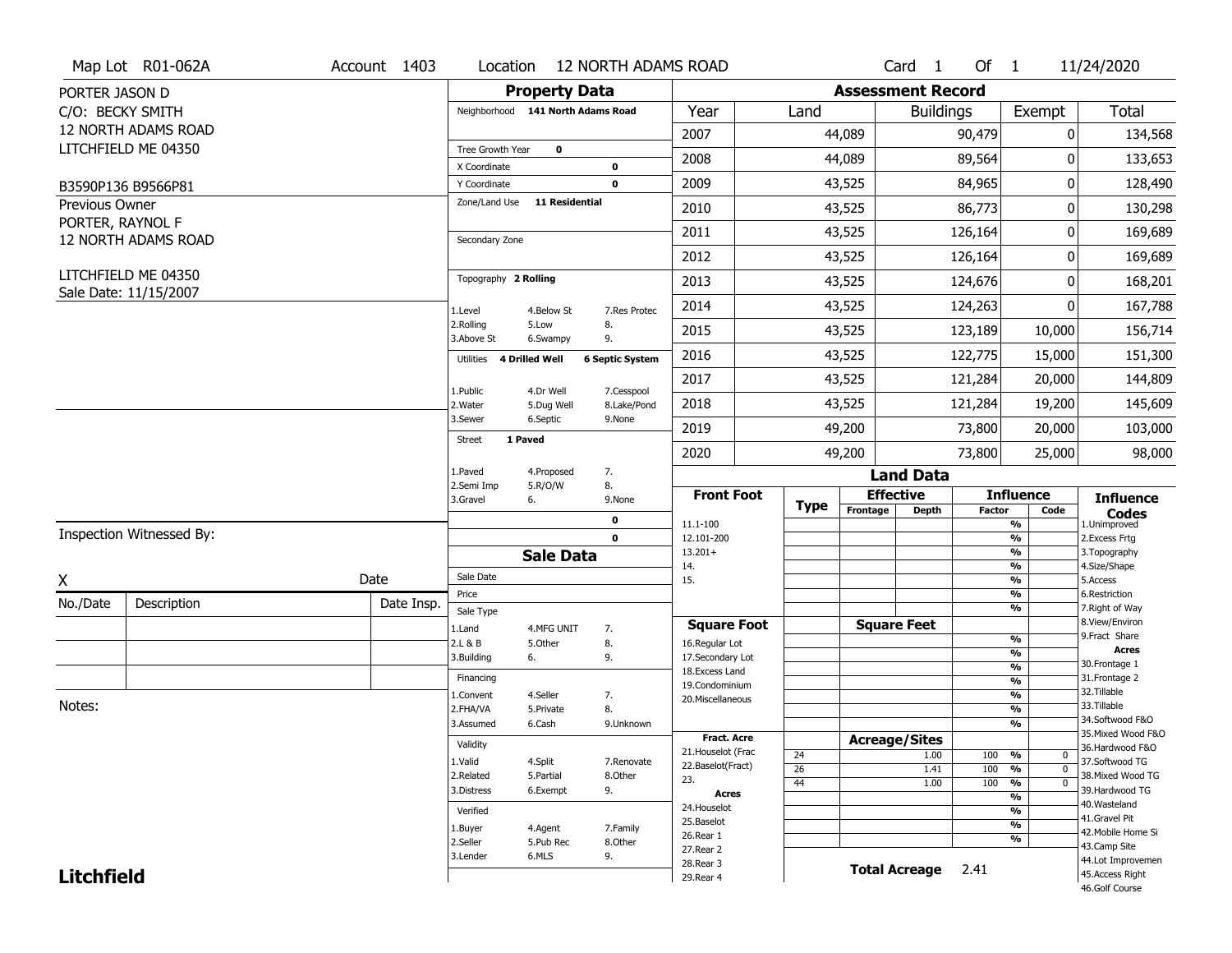|                       |                               |                                                   |                 |                  |                                       |                   |                                |                             |              |                                    | <b>Litchfield</b>                      |                            |        |                |        |                |
|-----------------------|-------------------------------|---------------------------------------------------|-----------------|------------------|---------------------------------------|-------------------|--------------------------------|-----------------------------|--------------|------------------------------------|----------------------------------------|----------------------------|--------|----------------|--------|----------------|
|                       | Map Lot R01-062A              |                                                   |                 |                  |                                       | Account 1403      |                                | Location                    |              |                                    |                                        | <b>12 NORTH ADAMS ROAD</b> | Card 1 |                | Of $1$ | 11/24/2020     |
|                       | Building Style 1 Conventional |                                                   | SF Bsmt Living  |                  | 0                                     |                   |                                | Layout                      | 1 Typical    |                                    |                                        |                            |        |                |        |                |
| 0.Uncoded             | 4.Cape                        | 8.Log                                             | Fin Bsmt Grade  |                  | 0 <sub>0</sub>                        |                   |                                | 1.Typical                   | 4.           |                                    | 7.                                     |                            |        |                |        |                |
| 1.Conv.               | 5.Garrison                    | 9.0ther                                           |                 | OPEN-5-CUSTOMIZE | $\bf{0}$                              |                   |                                | 2.Inadeq                    | 5.           |                                    | 8.                                     |                            |        |                |        |                |
| 2.Ranch               | 6.Split                       | 10.Tri-Lev                                        | Heat Type       | 100%             |                                       | 8 Floor/Wall Unit |                                | 3.                          | 6.           |                                    | 9.                                     |                            |        |                |        |                |
| 3.R Ranch             | 7.Contemp                     | 11.Earth O                                        | 0.Uncoded       |                  | 4.Steam                               |                   | 8.Fl/Wall                      | Attic                       | 9 None       |                                    |                                        |                            |        |                |        |                |
| Dwelling Units 1      |                               |                                                   | 1.HWBB          |                  | 5.FWA                                 |                   | 9.No Heat                      | 1.1/4 Fin                   | 4.Full Fin   |                                    | 7.                                     |                            |        |                |        |                |
| Other Units           | $\mathbf 0$                   |                                                   | 2.HWCI          |                  | 6.GravWA                              |                   | 10.Radiant                     | 2.1/2 Fin                   | 5.Fl/Stair   |                                    | 8.                                     |                            |        |                |        |                |
| Stories               | 1 One Story                   |                                                   | 3.H Pump        |                  | 7.Electric                            |                   | 11.Radiant                     | 3.3/4 Fin                   | 6.           |                                    | 9.None                                 |                            |        |                |        |                |
| 1.1                   | 4.1.5                         | 7.1.25                                            | Cool Type       | 0%               |                                       | 9 None            |                                | Insulation                  | 1 Full       |                                    |                                        |                            |        |                |        |                |
| 2.2                   | 5.1.75                        | 8.3.5                                             | 1.Refrig        |                  | 4.W&C Air                             |                   | 7.RadHW                        | 1.Full                      | 4.Minimal    |                                    | 7.                                     |                            |        |                |        |                |
| 3.3                   | 6.2.5                         | 9.4                                               | 2.Evapor        |                  | 5.Monitor-                            | 8.                |                                | 2.Heavy                     | 5.Partial    |                                    | 8.                                     |                            |        |                |        |                |
| <b>Exterior Walls</b> | 9 Other                       |                                                   | 3.H Pump        |                  | 6.Monitor-                            |                   | 9.None                         | 3.Capped                    | 6.           |                                    | 9.None                                 |                            |        |                |        |                |
| 0.Uncoded             | 4.Asbestos                    | 8.Concrete                                        | Kitchen Style   |                  | 2 Typical                             |                   |                                | Unfinished %                | 0%           |                                    |                                        |                            |        | <b>WD</b>      |        | 1/2s(F)/Garage |
| 1.Wd Clapb            | 5.Stucco                      | 9.0ther                                           | 1.Modern        |                  | 4.Obsolete                            | 7.                |                                | Grade & Factor              |              | 2 Fair 90%                         |                                        |                            |        |                |        |                |
| 2.Vinyl               | 6.Brick                       | 10.Wd shin                                        | 2. Typical      |                  | 5.                                    | 8.                |                                | 1.E Grade                   |              | 4.B Grade                          | 7.AAA Grad                             | 1sBFr<br>32.0              |        |                |        |                |
| 3.Compos.             | 7.Stone                       | 11.T1-11                                          | 3.Old Type      |                  | 6.                                    |                   | 9.None                         | 2.D Grade                   |              | 5.A Grade                          | 8.M&S                                  |                            |        | 14.0           | 28.0   |                |
| Roof Surface          | 1 Asphalt Shingles            |                                                   | Bath(s) Style   |                  |                                       | 2 Typical Bath(s) |                                | 3.C Grade                   |              | 6.AA Grade                         | 9.Same                                 |                            |        |                |        |                |
| 1.Asphalt             | 4.Composit                    | 7.Rolled R                                        | 1.Modern        |                  | 4.Obsolete                            | 7.                |                                | SQFT (Footprint) 1280       |              |                                    |                                        |                            |        | $10.0^{\circ}$ |        |                |
| 2.Slate               | 5.Wood                        | 8.                                                | 2. Typical      |                  | 5.                                    | 8.                |                                | Condition                   | 4 Average    |                                    |                                        |                            |        |                |        |                |
| 3.Metal               | 6.Other                       | 9.                                                | 3.Old Type      |                  | 6.                                    |                   | 9.None                         | 1.Poor                      | 4.Avg        |                                    | 7.V G                                  |                            |        |                |        |                |
| SF Masonry Trim       | 0                             |                                                   | # Rooms         |                  | $\bf{0}$                              |                   |                                | 2.Fair                      | $5.$ Avg $+$ |                                    | 8.Exc                                  | 40.0                       |        |                |        | 32.0'          |
| OPEN-3-CUSTOM 0       |                               |                                                   | # Bedrooms      |                  | $\mathbf 0$                           |                   |                                | 3.Avg-                      | 6.Good       |                                    | 9.Same                                 |                            |        |                |        |                |
| OPEN-4-CUSTOM 0       |                               |                                                   | # Full Baths    |                  | $\mathbf{1}$                          |                   |                                | Phys. % Good                |              | 0%                                 |                                        |                            |        |                |        |                |
| Year Built            | 2006                          |                                                   | # Half Baths    |                  | $\mathbf 0$                           |                   |                                | Funct. % Good               |              | 60%                                |                                        |                            |        |                |        |                |
| Year Remodeled        | $\mathbf 0$                   |                                                   | # Addn Fixtures |                  | $\mathbf 0$                           |                   |                                | <b>Functional Code</b>      |              | 1 Incomplete                       |                                        |                            |        |                |        |                |
| Foundation            | 1 Concrete                    |                                                   | # Fireplaces    |                  | 0                                     |                   |                                | 1.Incomp                    | 4.Delap      |                                    | 7.No Power                             |                            |        |                |        |                |
| 1.Concrete            | 4.Wood                        | 7.                                                |                 |                  |                                       |                   |                                | 2.O-Built                   | 5.Bsmt       |                                    | 8.LongTerm                             |                            |        |                |        |                |
| 2.C Block             | 5.Slab                        | 8.                                                |                 |                  |                                       |                   |                                | 3.Damage                    |              | 6.Common                           | 9.None                                 |                            |        |                |        |                |
| 3.Br/Stone            | 6.Piers                       | 9.                                                |                 |                  |                                       |                   |                                | Econ. % Good                | 100%         |                                    |                                        |                            |        |                |        |                |
| Basement              | <b>4 Full Basement</b>        |                                                   |                 |                  |                                       |                   |                                | Economic Code None          |              |                                    |                                        |                            |        |                |        |                |
| 1.1/4 Bmt             | 4.Full Bmt                    | 7.                                                |                 |                  |                                       |                   |                                | 0.None                      |              | 3.No Power                         | 9.None                                 |                            |        |                |        |                |
| 2.1/2 Bmt             | 5.Crawl Sp                    | 8.                                                |                 |                  |                                       |                   |                                | 1.Location                  |              | 4.Generate                         | 8.                                     |                            |        |                |        |                |
| 3.3/4 Bmt             | 6.                            | 9.None                                            |                 |                  |                                       |                   | Software                       | 2.Encroach                  |              | 5.Multi-Fa                         | 9.                                     |                            |        |                |        |                |
| Bsmt Gar # Cars 0     |                               |                                                   |                 |                  |                                       |                   |                                | Entrance Code               |              | 5 Estimated                        |                                        |                            |        |                |        |                |
| Wet Basement          | 1 Dry Basement                |                                                   |                 |                  | A Division of Harris Computer Systems |                   |                                | 1.Interior                  | 4.Vacant     |                                    | 7.                                     |                            |        |                |        |                |
| 1.Dry                 | 4.Dirt Flr                    | 7.                                                |                 |                  |                                       |                   |                                | 2.Refusal                   |              | 5.Estimate                         | 8.                                     |                            |        |                |        |                |
| 2.Damp                | 5.                            | 8.                                                |                 |                  |                                       |                   |                                | 3.Informed                  |              | 6.Existing                         | 9.                                     |                            |        |                |        |                |
| 3.Wet                 | 6.                            | 9.                                                |                 |                  |                                       |                   |                                | Information Code 5 Estimate |              |                                    |                                        |                            |        |                |        |                |
|                       |                               |                                                   |                 |                  |                                       |                   |                                | 1.0wner                     | 4.Agent      |                                    | 7.Vacant                               |                            |        |                |        |                |
|                       |                               |                                                   |                 |                  |                                       |                   |                                | 2.Relative                  |              | 5.Estimate                         | 8.                                     |                            |        |                |        |                |
|                       |                               |                                                   | Date Inspected  |                  | 10/04/2018                            |                   |                                | 3.Tenant                    | 6.Other      |                                    | 9.                                     |                            |        |                |        |                |
|                       |                               |                                                   |                 |                  |                                       |                   |                                |                             |              |                                    |                                        |                            |        |                |        |                |
|                       |                               | <b>Additions, Outbuildings &amp; Improvements</b> |                 |                  |                                       |                   |                                |                             |              |                                    | 1.One Story Fram                       |                            |        |                |        |                |
| Type                  |                               | Year                                              | Units           | Grade            | Cond                                  | Phys.             | Funct.                         | Sound Value                 |              |                                    | 2. Two Story Fram<br>3. Three Story Fr |                            |        |                |        |                |
|                       | 9 Finished 1/2 Story          | 1995                                              | 896             | 2 100            | 2                                     | 0                 | % 100 %                        |                             |              |                                    |                                        |                            |        |                |        |                |
| 23 Frame Garage       |                               | 1995                                              | 896             | 2 100            | 2                                     | 0                 | % 100 %                        |                             |              | 4.1 & 1/2 Story<br>5.1 & 3/4 Story |                                        |                            |        |                |        |                |
|                       |                               |                                                   |                 |                  |                                       |                   |                                |                             |              |                                    |                                        |                            |        |                |        |                |
| 68 Wood Deck/s        |                               | 1995                                              | 140             | 2 100            | 2                                     | 0                 | % 100 %                        |                             |              | 6.2 & 1/2 Story                    |                                        |                            |        |                |        |                |
|                       |                               |                                                   |                 |                  |                                       |                   | $\frac{0}{0}$<br>$\frac{0}{0}$ |                             |              |                                    | 21. Open Frame Por                     |                            |        |                |        |                |
|                       |                               |                                                   |                 |                  |                                       |                   | $\frac{1}{2}$<br>$\%$          |                             |              |                                    | 22.Encl Frame Por                      |                            |        |                |        |                |
|                       |                               |                                                   |                 |                  |                                       |                   |                                |                             |              |                                    | 23. Frame Garage                       |                            |        |                |        |                |
|                       |                               |                                                   |                 |                  |                                       |                   | $\frac{1}{2}$<br>$\%$          |                             |              | 24.Frame Shed                      |                                        |                            |        |                |        |                |
|                       |                               |                                                   |                 |                  |                                       |                   | $\%$<br>$\frac{0}{0}$          |                             |              |                                    | 25. Frame Bay Wind                     |                            |        |                |        |                |
|                       |                               |                                                   |                 |                  |                                       |                   | $\frac{0}{0}$<br>$\%$          |                             |              |                                    | 26.1SFr Overhang                       |                            |        |                |        |                |
|                       |                               |                                                   |                 |                  |                                       |                   |                                |                             |              |                                    | 27. Unfin Basement                     |                            |        |                |        |                |
|                       |                               |                                                   |                 |                  |                                       |                   | $\%$<br>$\%$                   |                             |              |                                    | 28. Unfinished Att                     |                            |        |                |        |                |
|                       |                               |                                                   |                 |                  |                                       |                   | $\frac{0}{0}$<br>$\%$          |                             |              |                                    | 29. Finished Attic                     |                            |        |                |        |                |
|                       |                               |                                                   |                 |                  |                                       |                   |                                |                             |              |                                    |                                        |                            |        |                |        |                |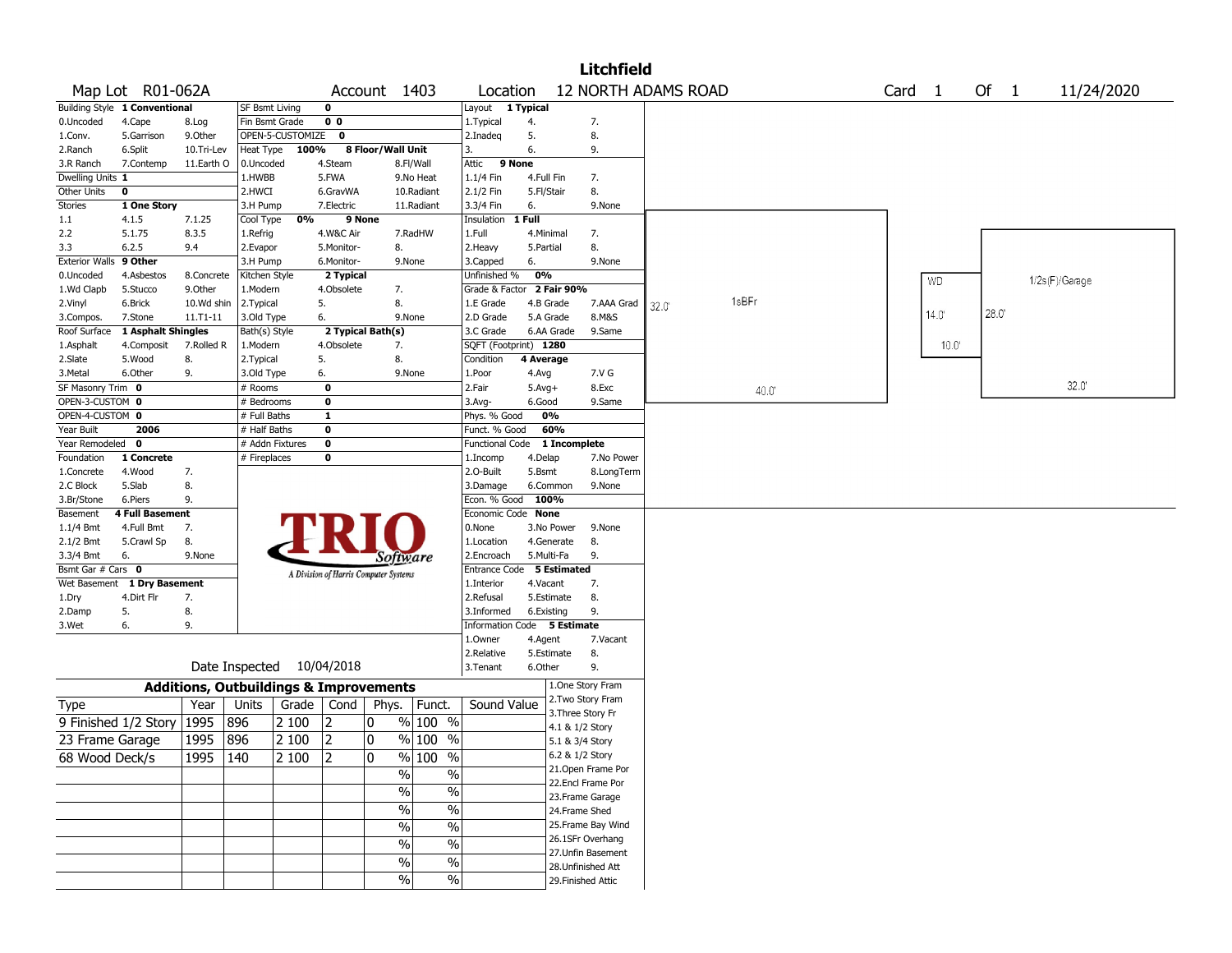|                   | Map Lot R01-063                             | Account 1902 | Location                     |                           | <b>ADAMS ROAD</b> |                          |             |                          | Card <sub>1</sub>    | Of 1                           |              | 11/24/2020                          |
|-------------------|---------------------------------------------|--------------|------------------------------|---------------------------|-------------------|--------------------------|-------------|--------------------------|----------------------|--------------------------------|--------------|-------------------------------------|
|                   | <b>GETCHELL, TIMOTHY</b>                    |              |                              | <b>Property Data</b>      |                   |                          |             | <b>Assessment Record</b> |                      |                                |              |                                     |
| <b>4 CAT LANE</b> |                                             |              | Neighborhood 4 Adams Road    |                           |                   | Year                     | Land        |                          | <b>Buildings</b>     |                                | Exempt       | <b>Total</b>                        |
|                   | LITCHFIELD ME 04350                         |              |                              |                           |                   | 2007                     |             | 41,100                   |                      | 0                              | 0            | 41,100                              |
|                   |                                             |              | Tree Growth Year             | $\mathbf 0$               |                   | 2008                     |             |                          |                      | 0                              | 0            | 41,100                              |
|                   |                                             |              | X Coordinate                 |                           | 0                 |                          |             | 41,100                   |                      |                                |              |                                     |
|                   | B4466P147 B10015P225                        |              | Y Coordinate                 |                           | $\mathbf 0$       | 2009                     |             | 41,225                   |                      | 0                              | 0            | 41,225                              |
| Previous Owner    |                                             |              | Zone/Land Use                | 11 Residential            |                   | 2010                     |             | 41,225                   |                      | 0                              | 0            | 41,225                              |
| WING, GABRIEL     | <b>16 JOHN TARR ROAD</b>                    |              | Secondary Zone               |                           |                   | 2011                     |             | 41,225                   |                      | 0                              | 0            | 41,225                              |
|                   |                                             |              |                              |                           |                   | 2012                     |             | 41,225                   |                      | 0                              | 0            | 41,225                              |
|                   | LITCHFIELD ME 04350<br>Sale Date: 3/19/2009 |              | Topography 2 Rolling         |                           |                   | 2013                     |             | 41,225                   |                      | 0                              | 0            | 41,225                              |
|                   |                                             |              | 1.Level                      | 4.Below St                | 7.Res Protec      | 2014                     |             | 41,225                   |                      | 0                              | 0            | 41,225                              |
|                   |                                             |              | 2.Rolling<br>3.Above St      | 5.Low<br>6.Swampy         | 8.<br>9.          | 2015                     |             | 41,225                   |                      | 0                              | 0            | 41,225                              |
|                   |                                             |              | Utilities 9 None             |                           | 9 None            | 2016                     |             | 41,225                   |                      | 0                              | 0            | 41,225                              |
|                   |                                             |              | 1.Public                     | 4.Dr Well                 | 7.Cesspool        | 2017                     |             | 41,225                   |                      | 0                              | 0            | 41,225                              |
|                   |                                             |              | 2. Water                     | 5.Dug Well                | 8.Lake/Pond       | 2018                     |             | 41,225                   |                      | 0                              | 0            | 41,225                              |
|                   |                                             |              | 3.Sewer                      | 6.Septic                  | 9.None            | 2019                     |             | 40,100                   |                      | 0                              | 0            | 40,100                              |
|                   |                                             |              | 1 Paved<br>Street            |                           |                   | 2020                     |             | 40,100                   |                      | 0                              | 0            | 40,100                              |
|                   |                                             |              | 1.Paved                      | 4.Proposed                | 7.                |                          |             |                          | <b>Land Data</b>     |                                |              |                                     |
|                   |                                             |              | 2.Semi Imp<br>3.Gravel<br>6. | 5.R/O/W                   | 8.<br>9.None      | <b>Front Foot</b>        | <b>Type</b> |                          | <b>Effective</b>     | <b>Influence</b>               |              | <b>Influence</b>                    |
|                   |                                             |              |                              |                           | 0                 | 11.1-100                 |             | Frontage                 | <b>Depth</b>         | <b>Factor</b><br>%             | Code         | <b>Codes</b><br>1.Unimproved        |
|                   | Inspection Witnessed By:                    |              |                              |                           | $\mathbf 0$       | 12.101-200               |             |                          |                      | $\frac{9}{6}$                  |              | 2.Excess Frtg                       |
|                   |                                             |              |                              | <b>Sale Data</b>          |                   | $13.201+$<br>14.         |             |                          |                      | %<br>%                         |              | 3. Topography<br>4.Size/Shape       |
| X                 |                                             | Date         | Sale Date                    |                           | 3/19/2009         | 15.                      |             |                          |                      | $\frac{9}{6}$                  |              | 5.Access                            |
| No./Date          | Description                                 | Date Insp.   | Price                        |                           | 20,000            |                          |             |                          |                      | $\frac{9}{6}$                  |              | 6.Restriction                       |
|                   |                                             |              | Sale Type                    | 1 Land Only               |                   | <b>Square Foot</b>       |             |                          | <b>Square Feet</b>   | %                              |              | 7. Right of Way<br>8.View/Environ   |
|                   |                                             |              | 1.Land<br>2.L & B            | 4.MFG UNIT<br>5.Other     | 7.<br>8.          | 16.Regular Lot           |             |                          |                      | $\frac{9}{6}$                  |              | 9. Fract Share                      |
|                   |                                             |              | 3.Building<br>6.             |                           | 9.                | 17.Secondary Lot         |             |                          |                      | $\frac{9}{6}$                  |              | <b>Acres</b>                        |
|                   |                                             |              | Financing                    | 1 Conventional            |                   | 18. Excess Land          |             |                          |                      | $\frac{9}{6}$                  |              | 30. Frontage 1<br>31. Frontage 2    |
|                   |                                             |              | 1.Convent                    | 4.Seller                  | 7.                | 19.Condominium           |             |                          |                      | $\frac{9}{6}$<br>$\frac{9}{6}$ |              | 32.Tillable                         |
| Notes:            |                                             |              | 2.FHA/VA                     | 5.Private                 | 8.                | 20.Miscellaneous         |             |                          |                      | $\frac{9}{6}$                  |              | 33.Tillable                         |
|                   |                                             |              | 3.Assumed                    | 6.Cash                    | 9.Unknown         |                          |             |                          |                      | $\overline{\frac{9}{6}}$       |              | 34.Softwood F&O                     |
|                   |                                             |              |                              | <b>1 Arms Lenath Sale</b> |                   | <b>Fract, Acre</b>       |             |                          | <b>Acreage/Sites</b> |                                |              | 35. Mixed Wood F&O                  |
|                   |                                             |              | Validity                     |                           |                   | 21. Houselot (Frac       | 25          |                          | 1.00                 | 95<br>%                        | 5            | 36.Hardwood F&O                     |
|                   |                                             |              | 1.Valid                      | 4.Split                   | 7.Renovate        | 22.Baselot(Fract)        | 99          |                          |                      | 95<br>$\frac{9}{6}$            | $\mathbf{1}$ | 37.Softwood TG                      |
|                   |                                             |              | 2.Related<br>3.Distress      | 5.Partial                 | 8.Other           | 23.                      | 26          |                          | 5.85                 | 100<br>$\frac{9}{6}$           | $\mathbf 0$  | 38. Mixed Wood TG<br>39.Hardwood TG |
|                   |                                             |              |                              | 6.Exempt                  | 9.                | <b>Acres</b>             |             |                          |                      | $\frac{9}{6}$                  |              | 40. Wasteland                       |
|                   |                                             |              | Verified                     | 1 Buyer                   |                   | 24. Houselot             |             |                          |                      | $\frac{9}{6}$                  |              | 41.Gravel Pit                       |
|                   |                                             |              |                              |                           |                   |                          |             |                          |                      |                                |              |                                     |
|                   |                                             |              | 1.Buyer                      | 4.Agent                   | 7.Family          | 25.Baselot               |             |                          |                      | $\frac{9}{6}$                  |              |                                     |
|                   |                                             |              | 2.Seller                     | 5.Pub Rec                 | 8.Other           | 26.Rear 1                |             |                          |                      | $\frac{9}{6}$                  |              | 42. Mobile Home Si<br>43.Camp Site  |
|                   |                                             |              | 3.Lender                     | 6.MLS                     | 9.                | 27.Rear 2                |             |                          |                      |                                |              | 44.Lot Improvemen                   |
| <b>Litchfield</b> |                                             |              |                              |                           |                   | 28. Rear 3<br>29. Rear 4 |             |                          | <b>Total Acreage</b> | 6.85                           |              | 45.Access Right<br>46.Golf Course   |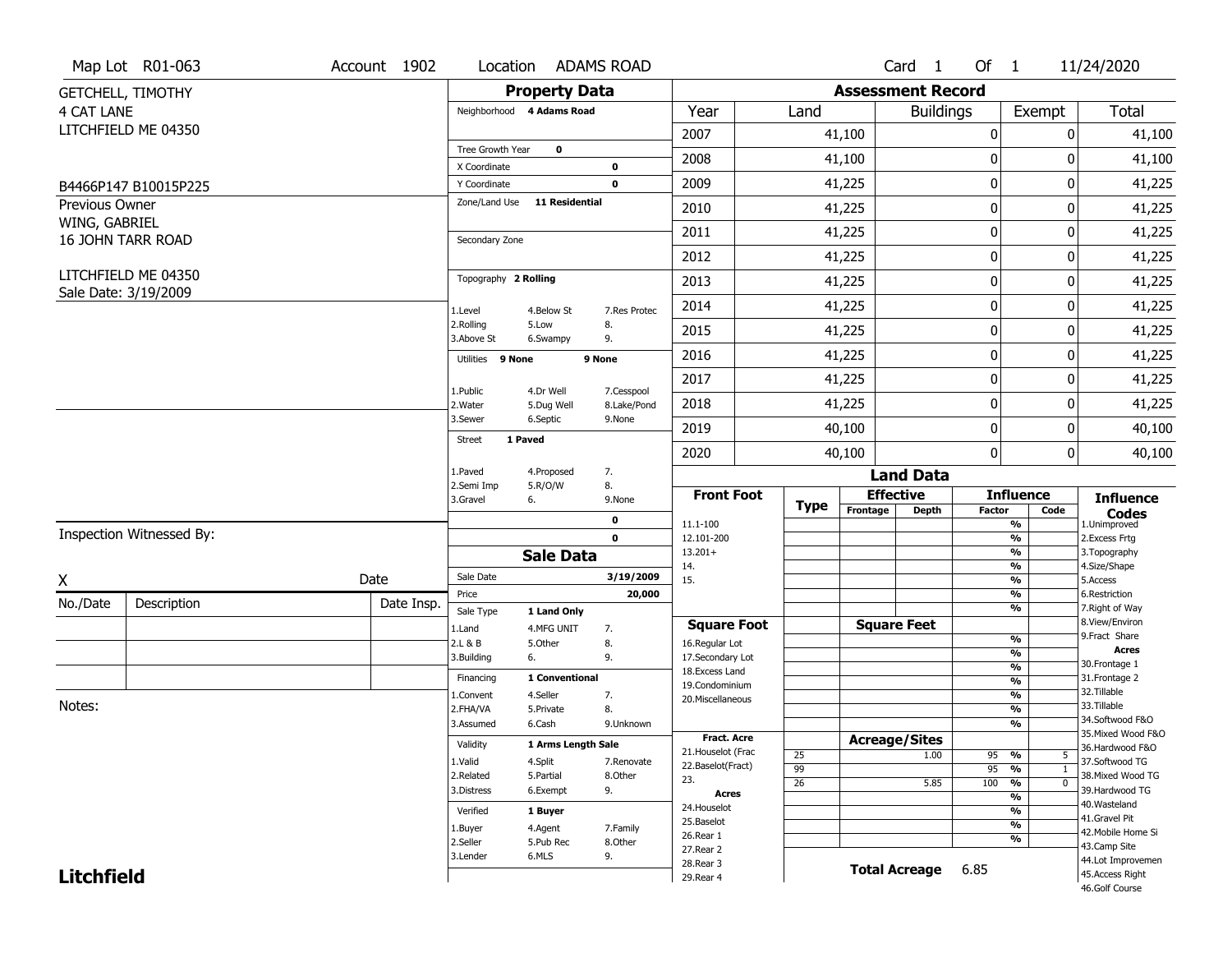|                       |                 |                                                   |                       |                  |            |                                       |               |                        |                          |                 | <b>Litchfield</b>  |        |      |            |
|-----------------------|-----------------|---------------------------------------------------|-----------------------|------------------|------------|---------------------------------------|---------------|------------------------|--------------------------|-----------------|--------------------|--------|------|------------|
|                       | Map Lot R01-063 |                                                   |                       |                  |            | Account 1902                          |               | Location               |                          |                 | <b>ADAMS ROAD</b>  | Card 1 | Of 1 | 11/24/2020 |
| <b>Building Style</b> |                 |                                                   | <b>SF Bsmt Living</b> |                  |            |                                       |               | Layout                 |                          |                 |                    |        |      |            |
| 0.Uncoded             | 4.Cape          | 8.Log                                             | Fin Bsmt Grade        |                  |            |                                       |               | 1. Typical             | 4.                       |                 | 7.                 |        |      |            |
| 1.Conv.               | 5.Garrison      | 9.0ther                                           |                       | OPEN-5-CUSTOMIZE |            |                                       |               | 2.Inadeq               | 5.                       |                 | 8.                 |        |      |            |
| 2.Ranch               | 6.Split         | 10.Tri-Lev                                        | Heat Type             | 100%             |            |                                       |               | 3.                     | 6.                       |                 | 9.                 |        |      |            |
| 3.R Ranch             | 7.Contemp       | 11.Earth O                                        | 0.Uncoded             |                  | 4.Steam    |                                       | 8.Fl/Wall     | Attic                  |                          |                 |                    |        |      |            |
| <b>Dwelling Units</b> |                 |                                                   | 1.HWBB                |                  | 5.FWA      |                                       | 9.No Heat     | 1.1/4 Fin              | 4.Full Fin               |                 | 7.                 |        |      |            |
| Other Units           |                 |                                                   | 2.HWCI                |                  | 6.GravWA   |                                       | 10.Radiant    | 2.1/2 Fin              | 5.Fl/Stair               |                 | 8.                 |        |      |            |
| <b>Stories</b>        |                 |                                                   | 3.H Pump              |                  | 7.Electric |                                       | 11.Radiant    | 3.3/4 Fin              | 6.                       |                 | 9.None             |        |      |            |
| 1.1                   | 4.1.5           | 7.1.25                                            | Cool Type             | 0%               |            |                                       |               | Insulation             |                          |                 |                    |        |      |            |
| 2.2                   | 5.1.75          | 8.3.5                                             | 1.Refrig              |                  | 4.W&C Air  |                                       | 7.RadHW       | 1.Full                 | 4.Minimal                |                 | 7.                 |        |      |            |
| 3.3                   | 6.2.5           | 9.4                                               | 2.Evapor              |                  | 5.Monitor- | 8.                                    |               | 2.Heavy                | 5.Partial                |                 | 8.                 |        |      |            |
| <b>Exterior Walls</b> |                 |                                                   | 3.H Pump              |                  | 6.Monitor- | 9.None                                |               | 3.Capped               | 6.                       |                 | 9.None             |        |      |            |
| 0.Uncoded             | 4.Asbestos      | 8.Concrete                                        | Kitchen Style         |                  |            |                                       |               | Unfinished %           |                          |                 |                    |        |      |            |
| 1.Wd Clapb            | 5.Stucco        | 9.Other                                           | 1.Modern              |                  | 4.Obsolete | 7.                                    |               | Grade & Factor         |                          |                 |                    |        |      |            |
| 2.Vinyl               | 6.Brick         | 10.Wd shin                                        | 2.Typical             |                  | 5.         | 8.                                    |               | 1.E Grade              | 4.B Grade                |                 | 7.AAA Grad         |        |      |            |
| 3.Compos.             | 7.Stone         | $11. T1 - 11$                                     | 3.Old Type            |                  | 6.         | 9.None                                |               | 2.D Grade              | 5.A Grade                |                 | 8.M&S              |        |      |            |
| Roof Surface          |                 |                                                   | Bath(s) Style         |                  |            |                                       |               | 3.C Grade              |                          | 6.AA Grade      | 9.Same             |        |      |            |
| 1.Asphalt             | 4.Composit      | 7.Rolled R                                        | 1.Modern              |                  | 4.Obsolete | 7.                                    |               | SQFT (Footprint)       |                          |                 |                    |        |      |            |
| 2.Slate               | 5.Wood          | 8.                                                | 2.Typical             |                  | 5.         | 8.                                    |               | Condition              |                          |                 |                    |        |      |            |
| 3.Metal               | 6.Other         | 9.                                                | 3.Old Type            |                  | 6.         | 9.None                                |               | 1.Poor                 | 4.Avg                    |                 | 7.V G              |        |      |            |
| SF Masonry Trim       |                 |                                                   | # Rooms               |                  |            |                                       |               | 2.Fair                 | $5.$ Avg $+$             |                 | 8.Exc              |        |      |            |
| OPEN-3-CUSTOM         |                 |                                                   | # Bedrooms            |                  |            |                                       |               | 3.Avg-                 | 6.Good                   |                 | 9.Same             |        |      |            |
| OPEN-4-CUSTOM         |                 |                                                   | # Full Baths          |                  |            |                                       |               | Phys. % Good           |                          |                 |                    |        |      |            |
| Year Built            |                 |                                                   | # Half Baths          |                  |            |                                       |               | Funct. % Good          |                          |                 |                    |        |      |            |
| Year Remodeled        |                 |                                                   | # Addn Fixtures       |                  |            |                                       |               | <b>Functional Code</b> |                          |                 |                    |        |      |            |
| Foundation            |                 |                                                   | # Fireplaces          |                  |            |                                       |               | 1.Incomp               | 4.Delap                  |                 | 7.No Power         |        |      |            |
| 1.Concrete            | 4.Wood          | 7.                                                |                       |                  |            |                                       |               | 2.0-Built              | 5.Bsmt                   |                 | 8.LongTerm         |        |      |            |
| 2.C Block             | 5.Slab          | 8.                                                |                       |                  |            |                                       |               | 3.Damage               | 6.Common                 |                 | 9.None             |        |      |            |
| 3.Br/Stone            | 6.Piers         | 9.                                                |                       |                  |            |                                       |               | Econ. % Good           |                          |                 |                    |        |      |            |
| Basement              |                 |                                                   |                       |                  |            |                                       |               | Economic Code          |                          |                 |                    |        |      |            |
|                       | 4.Full Bmt      |                                                   |                       |                  |            |                                       |               | 0.None                 |                          | 3.No Power      | 9.None             |        |      |            |
| 1.1/4 Bmt             |                 | 7.                                                |                       |                  |            |                                       |               |                        |                          |                 |                    |        |      |            |
| 2.1/2 Bmt             | 5.Crawl Sp      | 8.                                                |                       |                  |            |                                       |               | 1.Location             | 4.Generate<br>5.Multi-Fa |                 | 8.<br>9.           |        |      |            |
| 3.3/4 Bmt             | 6.              | 9.None                                            |                       |                  |            | Software                              |               | 2.Encroach             | $\mathbf 0$              |                 |                    |        |      |            |
| Bsmt Gar # Cars       |                 |                                                   |                       |                  |            | A Division of Harris Computer Systems |               | <b>Entrance Code</b>   |                          |                 |                    |        |      |            |
| Wet Basement          |                 |                                                   |                       |                  |            |                                       |               | 1.Interior             | 4.Vacant                 |                 | 7.                 |        |      |            |
| 1.Dry                 | 4.Dirt Flr      | 7.                                                |                       |                  |            |                                       |               | 2.Refusal              | 5.Estimate               |                 | 8.                 |        |      |            |
| 2.Damp                | 5.              | 8.                                                |                       |                  |            |                                       |               | 3.Informed             | 6.Existing               |                 | 9.                 |        |      |            |
| 3.Wet                 | 6.              | 9.                                                |                       |                  |            |                                       |               | Information Code 0     |                          |                 |                    |        |      |            |
|                       |                 |                                                   |                       |                  |            |                                       |               | 1.0wner                | 4.Agent                  |                 | 7.Vacant           |        |      |            |
|                       |                 |                                                   |                       |                  |            |                                       |               | 2.Relative             | 5.Estimate               |                 | 8.                 |        |      |            |
|                       |                 |                                                   | Date Inspected        |                  |            |                                       |               | 3.Tenant               | 6.Other                  |                 | 9.                 |        |      |            |
|                       |                 | <b>Additions, Outbuildings &amp; Improvements</b> |                       |                  |            |                                       |               |                        |                          |                 | 1.One Story Fram   |        |      |            |
| Type                  |                 | Year                                              | Units                 | Grade            | Cond       | Phys.                                 | Funct.        | Sound Value            |                          |                 | 2. Two Story Fram  |        |      |            |
|                       |                 |                                                   |                       |                  |            |                                       |               |                        |                          |                 | 3. Three Story Fr  |        |      |            |
|                       |                 |                                                   |                       |                  |            | $\%$                                  | $\%$          |                        |                          | 4.1 & 1/2 Story |                    |        |      |            |
|                       |                 |                                                   |                       |                  |            | $\%$                                  | $\frac{0}{0}$ |                        |                          | 5.1 & 3/4 Story |                    |        |      |            |
|                       |                 |                                                   |                       |                  |            | $\overline{\%}$                       | $\frac{0}{0}$ |                        |                          | 6.2 & 1/2 Story |                    |        |      |            |
|                       |                 |                                                   |                       |                  |            |                                       |               |                        |                          |                 | 21. Open Frame Por |        |      |            |
|                       |                 |                                                   |                       |                  |            | $\%$                                  | $\frac{1}{2}$ |                        |                          |                 | 22.Encl Frame Por  |        |      |            |
|                       |                 |                                                   |                       |                  |            | $\frac{1}{2}$                         | $\frac{0}{6}$ |                        |                          |                 | 23. Frame Garage   |        |      |            |
|                       |                 |                                                   |                       |                  |            | $\frac{1}{2}$                         | $\frac{0}{6}$ |                        |                          | 24.Frame Shed   |                    |        |      |            |
|                       |                 |                                                   |                       |                  |            | $\frac{1}{2}$                         | $\frac{0}{6}$ |                        |                          |                 | 25. Frame Bay Wind |        |      |            |
|                       |                 |                                                   |                       |                  |            |                                       |               |                        |                          |                 | 26.1SFr Overhang   |        |      |            |
|                       |                 |                                                   |                       |                  |            | $\frac{0}{0}$                         | $\frac{1}{2}$ |                        |                          |                 | 27.Unfin Basement  |        |      |            |
|                       |                 |                                                   |                       |                  |            | $\frac{1}{2}$                         | $\frac{1}{2}$ |                        |                          |                 | 28. Unfinished Att |        |      |            |
|                       |                 |                                                   |                       |                  |            | $\frac{1}{2}$                         | $\sqrt{6}$    |                        |                          |                 | 29. Finished Attic |        |      |            |
|                       |                 |                                                   |                       |                  |            |                                       |               |                        |                          |                 |                    |        |      |            |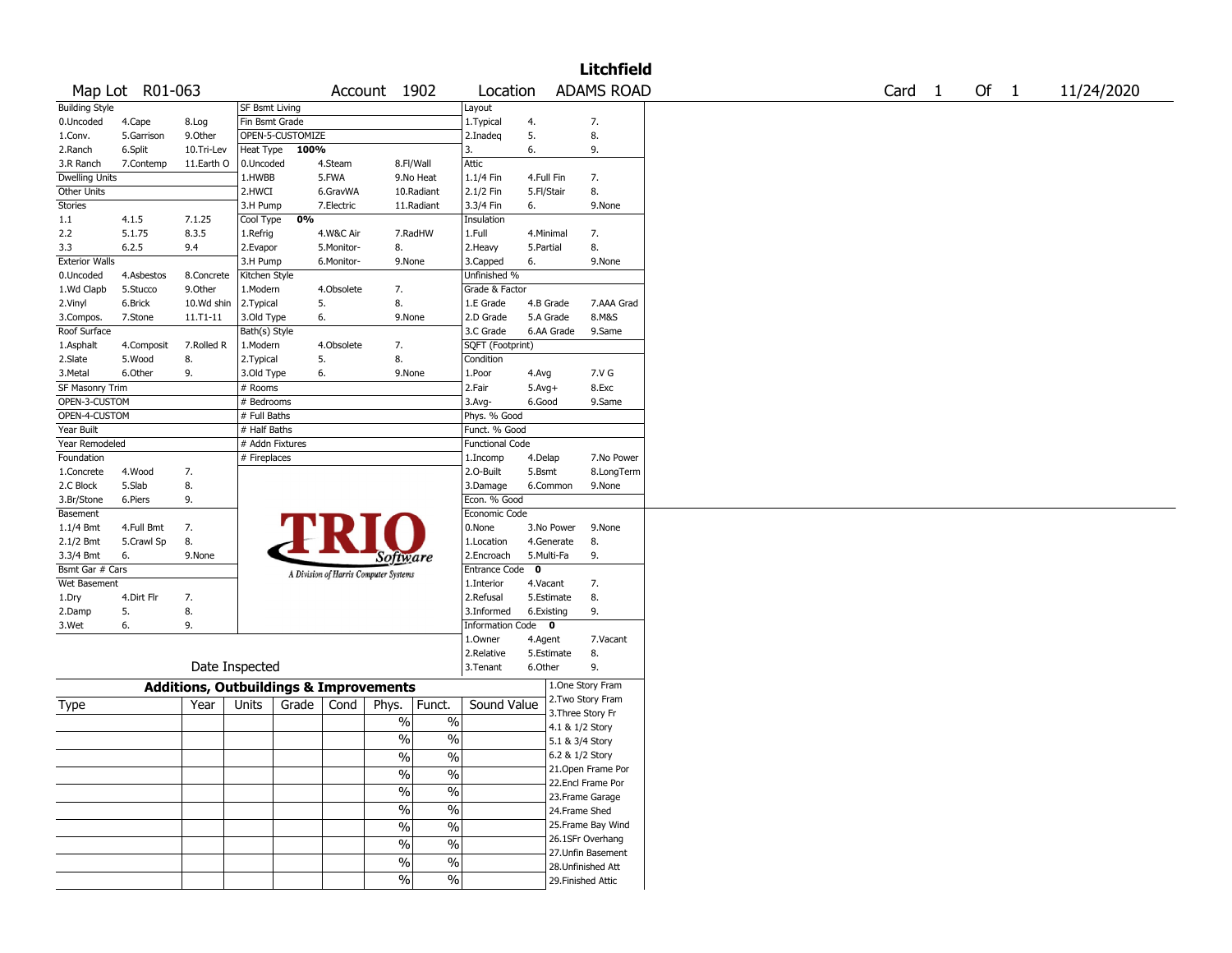|                       | Map Lot R01-063A                                              | Account 2526 | Location                |                                   | <b>155 SOUTH ADAMS ROAD</b> |                                         |             |                          | Card <sub>1</sub>    | Of $1$        |                                                      | 11/24/2020                            |
|-----------------------|---------------------------------------------------------------|--------------|-------------------------|-----------------------------------|-----------------------------|-----------------------------------------|-------------|--------------------------|----------------------|---------------|------------------------------------------------------|---------------------------------------|
| MOOERS, JUSTIN        |                                                               |              |                         | <b>Property Data</b>              |                             |                                         |             | <b>Assessment Record</b> |                      |               |                                                      |                                       |
| MOOERS, KATIE         |                                                               |              |                         | Neighborhood 197 South Adams Road |                             | Year                                    | Land        |                          | <b>Buildings</b>     |               | Exempt                                               | Total                                 |
|                       | 155 SOUTH ADAMS ROAD                                          |              |                         |                                   |                             | 2007                                    |             | 41,068                   |                      | 29,890        | 0                                                    | 70,958                                |
|                       | LITCHFIELD ME 04350                                           |              | Tree Growth Year        | $\mathbf 0$                       |                             | 2008                                    |             |                          |                      |               | O                                                    |                                       |
|                       |                                                               |              | X Coordinate            |                                   | 0                           |                                         |             | 41,068                   |                      | 29,890        |                                                      | 70,958                                |
|                       | B8568P127 B9656P153 B12966P264                                |              | Y Coordinate            |                                   | 0                           | 2009                                    |             | 39,900                   |                      | 56,355        | 0                                                    | 96,255                                |
| <b>Previous Owner</b> | <b>HAMMOND CLIFTON</b>                                        |              | Zone/Land Use           | 11 Residential                    |                             | 2010                                    |             | 39,900                   |                      | 29,890        | 0                                                    | 69,790                                |
| 91 LANE ROAD          |                                                               |              | Secondary Zone          |                                   |                             | 2011                                    |             | 39,900                   |                      | 19,058        | 0                                                    | 58,958                                |
|                       |                                                               |              |                         |                                   |                             | 2012                                    |             | 39,900                   |                      | 19,058        | 0                                                    | 58,958                                |
| POLAND ME 04279       | Sale Date: 7/13/2018                                          |              | Topography 2 Rolling    |                                   |                             | 2013                                    |             | 39,900                   |                      | 19,058        | 0                                                    | 58,958                                |
| Previous Owner        |                                                               |              | 1.Level                 | 4.Below St                        | 7.Res Protec                | 2014                                    |             | 39,900                   |                      | 19,058        | 0                                                    | 58,958                                |
| KATULA, JOHN P        |                                                               |              | 2.Rolling<br>3.Above St | 5.Low<br>6.Swampy                 | 8.<br>9.                    | 2015                                    |             | 39,900                   |                      | 19,058        | 0                                                    | 58,958                                |
|                       | 419 SO. ADAMS ROAD                                            |              | Utilities 9 None        |                                   | <b>6 Septic System</b>      | 2016                                    |             | 39,900                   |                      | 19,058        | 0                                                    | 58,958                                |
|                       | LITCHFIELD ME 04345                                           |              |                         |                                   |                             | 2017                                    |             | 39,900                   |                      | 19,058        | 0                                                    | 58,958                                |
|                       | Sale Date: 3/04/2008                                          |              | 1.Public<br>2. Water    | 4.Dr Well<br>5.Dug Well           | 7.Cesspool<br>8.Lake/Pond   | 2018                                    |             | 39,900                   |                      | 19,058        | 0                                                    | 58,958                                |
|                       |                                                               |              | 3.Sewer                 | 6.Septic                          | 9.None                      | 2019                                    |             | 45,300                   |                      | 28,700        | 0                                                    | 74,000                                |
|                       |                                                               |              | <b>Street</b>           | 3 Gravel                          |                             | 2020                                    |             | 45,300                   |                      | 28,700        | 25,000                                               | 49,000                                |
|                       |                                                               |              | 1.Paved                 | 4.Proposed                        | 7.                          |                                         |             |                          | <b>Land Data</b>     |               |                                                      |                                       |
|                       |                                                               |              | 2.Semi Imp<br>3.Gravel  | 5.R/O/W<br>6.                     | 8.<br>9.None                | <b>Front Foot</b>                       |             | <b>Effective</b>         |                      |               | <b>Influence</b>                                     | <b>Influence</b>                      |
|                       |                                                               |              |                         |                                   | 0                           | 11.1-100                                | <b>Type</b> | Frontage                 | <b>Depth</b>         | <b>Factor</b> | Code<br>%                                            | <b>Codes</b><br>1.Unimproved          |
|                       | Inspection Witnessed By:                                      |              |                         |                                   | 0                           | 12.101-200                              |             |                          |                      |               | $\overline{\frac{9}{6}}$                             | 2.Excess Frtg                         |
|                       |                                                               |              |                         | <b>Sale Data</b>                  |                             | $13.201+$                               |             |                          |                      |               | %<br>%                                               | 3. Topography<br>4.Size/Shape         |
| X                     |                                                               | Date         | Sale Date               |                                   | 7/13/2018                   | 14.<br>15.                              |             |                          |                      |               | %                                                    | 5.Access                              |
| No./Date              | Description                                                   | Date Insp.   | Price                   |                                   | 55,000                      |                                         |             |                          |                      |               | %                                                    | 6.Restriction                         |
|                       |                                                               |              | Sale Type               | 2 Land & Buildings                |                             | <b>Square Foot</b>                      |             |                          | <b>Square Feet</b>   |               | %                                                    | 7. Right of Way<br>8.View/Environ     |
|                       |                                                               |              | 1.Land<br>2.L & B       | 4.MFG UNIT<br>5.Other             | 7.<br>8.                    | 16.Regular Lot                          |             |                          |                      |               | %                                                    | 9.Fract Share                         |
|                       |                                                               |              | 3.Building              | 6.                                | 9.                          | 17.Secondary Lot                        |             |                          |                      |               | %                                                    | <b>Acres</b><br>30. Frontage 1        |
|                       |                                                               |              | Financing               | 9 Unknown                         |                             | 18.Excess Land                          |             |                          |                      |               | $\overline{\frac{9}{6}}$<br>$\overline{\frac{9}{6}}$ | 31. Frontage 2                        |
|                       |                                                               |              | 1.Convent               | 4.Seller                          | 7.                          | 19.Condominium<br>20.Miscellaneous      |             |                          |                      |               | $\frac{9}{6}$                                        | 32. Tillable                          |
| Notes:                |                                                               |              | 2.FHA/VA                | 5.Private                         | 8.                          |                                         |             |                          |                      |               | $\overline{\frac{9}{6}}$                             | 33.Tillable                           |
|                       | 4/12/19 Per CEO who just visited n/c still rough plumb & elec |              | 3.Assumed               | 6.Cash                            | 9.Unknown                   |                                         |             |                          |                      |               | $\overline{\frac{9}{6}}$                             | 34.Softwood F&O<br>35. Mixed Wood F&O |
| recheck 2020          |                                                               |              | Validity                | 1 Arms Length Sale                |                             | <b>Fract. Acre</b>                      |             | <b>Acreage/Sites</b>     |                      |               |                                                      | 36.Hardwood F&O                       |
|                       |                                                               |              | 1.Valid                 | 4.Split                           | 7.Renovate                  | 21. Houselot (Frac<br>22.Baselot(Fract) | 24          |                          | 1.00                 | 95            | %<br>5                                               | 37.Softwood TG                        |
|                       |                                                               |              | 2.Related               | 5.Partial                         | 8.0ther                     | 23.                                     | 99<br>26    |                          | 2.92                 | 95<br>100     | %<br>1<br>$\frac{9}{6}$<br>$\mathbf 0$               | 38. Mixed Wood TG                     |
|                       |                                                               |              | 3.Distress              | 6.Exempt                          | 9.                          | Acres                                   | 44          |                          | 1.00                 | 70            | $\frac{9}{6}$<br>$\mathbf{1}$                        | 39.Hardwood TG                        |
|                       |                                                               |              | Verified                | <b>5 Public Record</b>            |                             | 24. Houselot                            |             |                          |                      |               | $\overline{\frac{9}{6}}$                             | 40. Wasteland                         |
|                       |                                                               |              | 1.Buyer                 | 4.Agent                           | 7.Family                    | 25.Baselot                              |             |                          |                      |               | $\overline{\frac{9}{6}}$                             | 41.Gravel Pit<br>42. Mobile Home Si   |
|                       |                                                               |              | 2.Seller                | 5.Pub Rec                         | 8.Other                     | 26.Rear 1<br>27. Rear 2                 |             |                          |                      |               | $\overline{\frac{9}{6}}$                             | 43.Camp Site                          |
|                       |                                                               |              | 3.Lender                | 6.MLS                             | 9.                          | 28.Rear 3                               |             |                          |                      | 3.92          |                                                      | 44.Lot Improvemen                     |
| <b>Litchfield</b>     |                                                               |              |                         |                                   |                             | 29. Rear 4                              |             |                          | <b>Total Acreage</b> |               |                                                      | 45.Access Right<br>46.Golf Course     |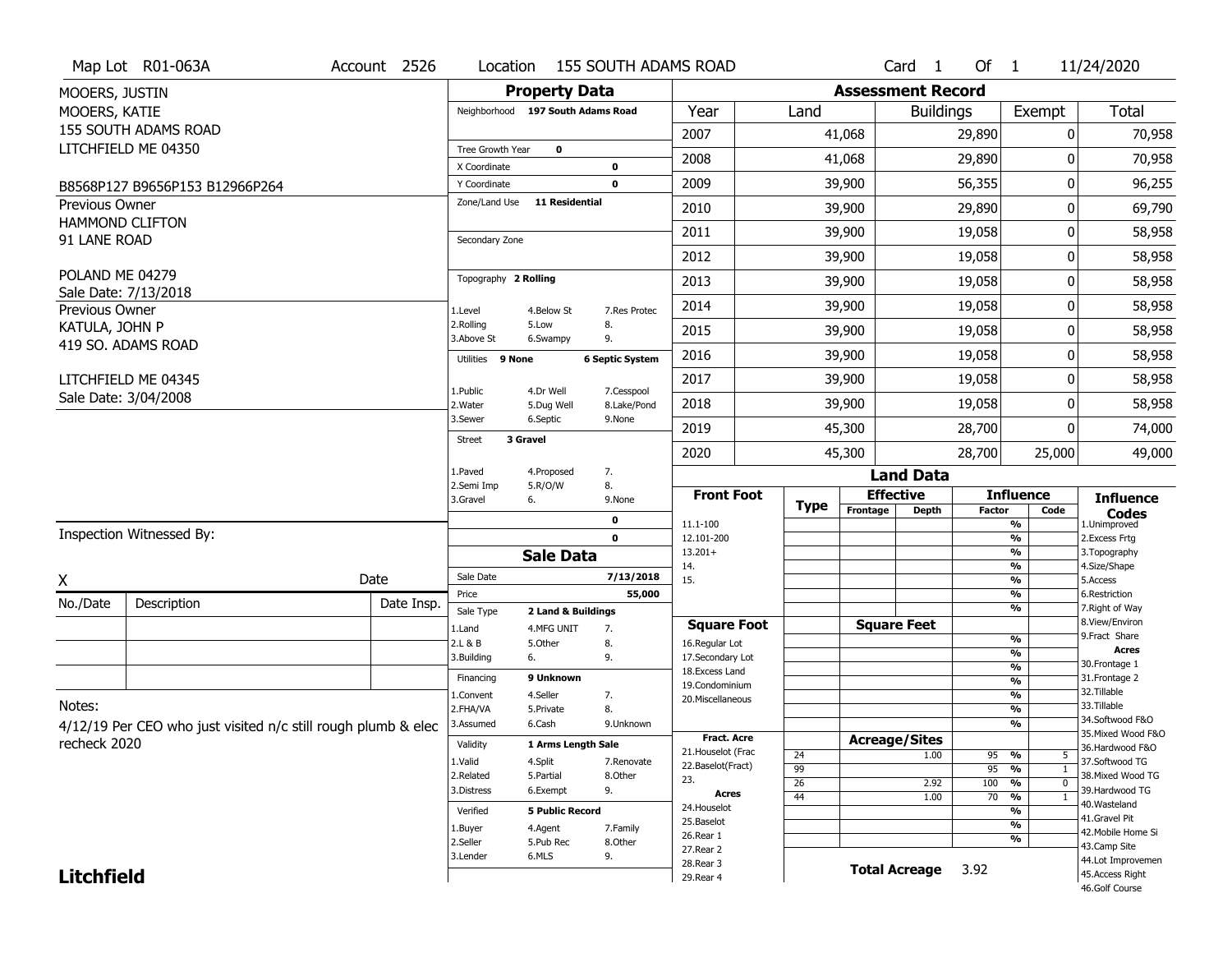|                       |                    |              |                                                   |                                       |                                           |                        |                             | <b>Litchfield</b>                      |                      |                   |      |            |
|-----------------------|--------------------|--------------|---------------------------------------------------|---------------------------------------|-------------------------------------------|------------------------|-----------------------------|----------------------------------------|----------------------|-------------------|------|------------|
|                       | Map Lot R01-063A   |              |                                                   |                                       | Account 2526                              | Location               |                             |                                        | 155 SOUTH ADAMS ROAD | Card <sub>1</sub> | Of 1 | 11/24/2020 |
| <b>Building Style</b> | 2 Ranch            |              | <b>SF Bsmt Living</b>                             | $\mathbf 0$                           |                                           | Layout                 | 1 Typical                   |                                        |                      |                   |      |            |
| 0.Uncoded             | 4.Cape             | 8.Log        | Fin Bsmt Grade                                    | 0 <sub>0</sub>                        |                                           | 1. Typical             | 4.                          | 7.                                     |                      |                   |      |            |
| 1.Conv.               | 5.Garrison         | 9.Other      | OPEN-5-CUSTOMIZE                                  | 0                                     |                                           | 2.Inadeg               | 5.                          | 8.                                     |                      |                   |      |            |
| 2.Ranch               | 6.Split            | 10.Tri-Lev   | Heat Type                                         | 100%                                  | 8 Floor/Wall Unit                         | 3.                     | 6.                          | 9.                                     |                      |                   |      |            |
| 3.R Ranch             | 7.Contemp          | 11.Earth O   | 0.Uncoded                                         | 4.Steam                               | 8.Fl/Wall                                 | 9 None<br>Attic        |                             |                                        |                      |                   |      |            |
| Dwelling Units 1      |                    |              | 1.HWBB                                            | 5.FWA                                 | 9.No Heat                                 | 1.1/4 Fin              | 4.Full Fin                  | 7.                                     |                      |                   |      |            |
| Other Units           | 0                  |              | 2.HWCI                                            | 6.GravWA                              | 10.Radiant                                | 2.1/2 Fin              | 5.Fl/Stair                  | 8.                                     |                      |                   |      |            |
| Stories               | 1 One Story        |              | 3.H Pump                                          | 7.Electric                            | 11.Radiant                                | 3.3/4 Fin              | 6.                          | 9.None                                 |                      |                   |      |            |
| 1.1                   | 4.1.5              | 7.1.25       | Cool Type                                         | 0%                                    | 9 None                                    | Insulation             | 1 Full                      |                                        |                      |                   |      |            |
| 2.2                   | 5.1.75             | 8.3.5        | 1.Refrig                                          | 4.W&C Air                             | 7.RadHW                                   | 1.Full                 | 4.Minimal                   | 7.                                     |                      |                   |      |            |
| 3.3                   | 6.2.5              | 9.4          | 2.Evapor                                          | 5.Monitor-                            | 8.                                        | 2.Heavy                | 5.Partial                   | 8.                                     |                      |                   |      |            |
| <b>Exterior Walls</b> | 9 Other            |              | 3.H Pump                                          | 6.Monitor-                            | 9.None                                    | 3.Capped               | 6.                          | 9.None                                 |                      |                   |      |            |
| 0.Uncoded             | 4.Asbestos         | 8.Concrete   | Kitchen Style                                     | 2 Typical                             |                                           | Unfinished %           | 0%                          |                                        |                      |                   |      |            |
| 1.Wd Clapb            | 5.Stucco           | 9.0ther      | 1.Modern                                          | 4.Obsolete                            | 7.                                        | Grade & Factor         | 2 Fair 100%                 |                                        |                      |                   |      |            |
| 2.Vinyl               | 6.Brick            | 10.Wd shin   | 2.Typical                                         | 5.                                    | 8.                                        | 1.E Grade              | 4.B Grade                   | 7.AAA Grad                             | 20.0                 | 1sBFr             |      |            |
| 3.Compos.             | 7.Stone            | $11.71 - 11$ | 3.Old Type                                        | 6.                                    | 9.None                                    | 2.D Grade              | 5.A Grade                   | 8.M&S                                  |                      |                   |      |            |
| Roof Surface          | 1 Asphalt Shingles |              | Bath(s) Style                                     |                                       | 2 Typical Bath(s)                         | 3.C Grade              | 6.AA Grade                  | 9.Same                                 |                      |                   |      |            |
| 1.Asphalt             | 4.Composit         | 7.Rolled R   | 1.Modern                                          | 4.Obsolete                            | 7.                                        | SQFT (Footprint) 640   |                             |                                        |                      |                   |      |            |
| 2.Slate               | 5.Wood             | 8.           | 2. Typical                                        | 5.                                    | 8.                                        | Condition              | 4 Average                   |                                        |                      |                   |      |            |
| 3.Metal               | 6.Other            | 9.           | 3.Old Type                                        | 6.                                    | 9.None                                    | 1.Poor                 | 4.Avg                       | 7.V G                                  |                      |                   |      |            |
| SF Masonry Trim 0     |                    |              | $#$ Rooms                                         | $\mathbf 0$                           |                                           | 2.Fair                 | $5.Avg+$                    | 8.Exc                                  |                      |                   |      |            |
| OPEN-3-CUSTOM 0       |                    |              | # Bedrooms                                        | 0                                     |                                           | 3.Avg-                 | 6.Good                      | 9.Same                                 |                      |                   |      |            |
| OPEN-4-CUSTOM 0       |                    |              | # Full Baths                                      | $\mathbf{1}$                          |                                           | Phys. % Good           | 0%                          |                                        |                      |                   |      |            |
| Year Built            | 2005               |              | # Half Baths                                      | $\mathbf 0$                           |                                           | Funct. % Good          | 55%                         |                                        |                      | 32.0'             |      |            |
| Year Remodeled        | 0                  |              | # Addn Fixtures                                   | $\mathbf 0$                           |                                           | <b>Functional Code</b> | 1 Incomplete                |                                        |                      |                   |      |            |
| Foundation            | 1 Concrete         |              | # Fireplaces                                      | 0                                     |                                           | 1.Incomp               | 4.Delap                     | 7.No Power                             |                      |                   |      |            |
| 1.Concrete            | 4.Wood             | 7.           |                                                   |                                       |                                           | 2.O-Built              | 5.Bsmt                      | 8.LongTerm                             |                      |                   |      |            |
| 2.C Block             | 5.Slab             | 8.           |                                                   |                                       |                                           | 3.Damage               | 6.Common                    | 9.None                                 |                      |                   |      |            |
| 3.Br/Stone            | 6.Piers            | 9.           |                                                   |                                       |                                           | Econ. % Good           | 100%                        |                                        |                      |                   |      |            |
| Basement              | 4 Full Basement    |              |                                                   |                                       |                                           | Economic Code None     |                             |                                        |                      |                   |      |            |
| $1.1/4$ Bmt           | 4.Full Bmt         | 7.           |                                                   |                                       |                                           | 0.None                 | 3.No Power                  | 9.None                                 |                      |                   |      |            |
| 2.1/2 Bmt             | 5.Crawl Sp         | 8.           |                                                   |                                       |                                           | 1.Location             | 4.Generate                  | 8.                                     |                      |                   |      |            |
| 3.3/4 Bmt             | 6.                 | 9.None       |                                                   |                                       | Software                                  | 2.Encroach             | 5.Multi-Fa                  | 9.                                     |                      |                   |      |            |
| Bsmt Gar # Cars 0     |                    |              |                                                   | A Division of Harris Computer Systems |                                           | Entrance Code          | 5 Estimated                 |                                        |                      |                   |      |            |
| Wet Basement          | 1 Dry Basement     |              |                                                   |                                       |                                           | 1.Interior             | 4.Vacant                    | 7.                                     |                      |                   |      |            |
| 1.Dry                 | 4.Dirt Flr         | 7.           |                                                   |                                       |                                           | 2.Refusal              | 5.Estimate                  | 8.                                     |                      |                   |      |            |
| 2.Damp                | 5.                 | 8.           |                                                   |                                       |                                           | 3.Informed             | 6.Existing                  | 9.                                     |                      |                   |      |            |
| 3.Wet                 | 6.                 | 9.           |                                                   |                                       |                                           |                        | Information Code 5 Estimate |                                        |                      |                   |      |            |
|                       |                    |              |                                                   |                                       |                                           | 1.Owner                | 4.Agent                     | 7.Vacant                               |                      |                   |      |            |
|                       |                    |              |                                                   |                                       |                                           | 2.Relative             | 5.Estimate                  | 8.                                     |                      |                   |      |            |
|                       |                    |              | Date Inspected                                    | 10/04/2018                            |                                           | 3.Tenant               | 6.Other                     | 9.                                     |                      |                   |      |            |
|                       |                    |              |                                                   |                                       |                                           |                        |                             | 1.One Story Fram                       |                      |                   |      |            |
|                       |                    |              | <b>Additions, Outbuildings &amp; Improvements</b> |                                       |                                           |                        |                             | 2. Two Story Fram                      |                      |                   |      |            |
| Type                  |                    | Year         | Units<br>Grade                                    | Cond                                  | Phys.<br>Funct.                           | Sound Value            |                             | 3. Three Story Fr                      |                      |                   |      |            |
|                       |                    |              |                                                   |                                       | $\frac{0}{0}$<br>$\%$                     |                        |                             | 4.1 & 1/2 Story                        |                      |                   |      |            |
|                       |                    |              |                                                   |                                       | $\overline{\frac{9}{0}}$<br>$\frac{0}{0}$ |                        |                             | 5.1 & 3/4 Story                        |                      |                   |      |            |
|                       |                    |              |                                                   |                                       |                                           |                        |                             | 6.2 & 1/2 Story                        |                      |                   |      |            |
|                       |                    |              |                                                   |                                       | $\frac{0}{0}$<br>$\%$                     |                        |                             | 21. Open Frame Por                     |                      |                   |      |            |
|                       |                    |              |                                                   |                                       | $\frac{0}{0}$<br>$\%$                     |                        |                             | 22.Encl Frame Por                      |                      |                   |      |            |
|                       |                    |              |                                                   |                                       | $\frac{0}{6}$<br>$\%$                     |                        |                             | 23. Frame Garage                       |                      |                   |      |            |
|                       |                    |              |                                                   |                                       | $\frac{1}{2}$<br>$\%$                     |                        |                             | 24.Frame Shed                          |                      |                   |      |            |
|                       |                    |              |                                                   |                                       |                                           |                        |                             |                                        |                      |                   |      |            |
|                       |                    |              |                                                   |                                       | $\%$<br>$\frac{0}{0}$                     |                        |                             | 25. Frame Bay Wind<br>26.1SFr Overhang |                      |                   |      |            |
|                       |                    |              |                                                   |                                       | $\frac{0}{0}$<br>$\%$                     |                        |                             | 27.Unfin Basement                      |                      |                   |      |            |
|                       |                    |              |                                                   |                                       | $\frac{0}{0}$<br>$\%$                     |                        |                             | 28. Unfinished Att                     |                      |                   |      |            |
|                       |                    |              |                                                   |                                       | $\frac{0}{0}$<br>$\%$                     |                        |                             |                                        |                      |                   |      |            |
|                       |                    |              |                                                   |                                       |                                           |                        |                             | 29. Finished Attic                     |                      |                   |      |            |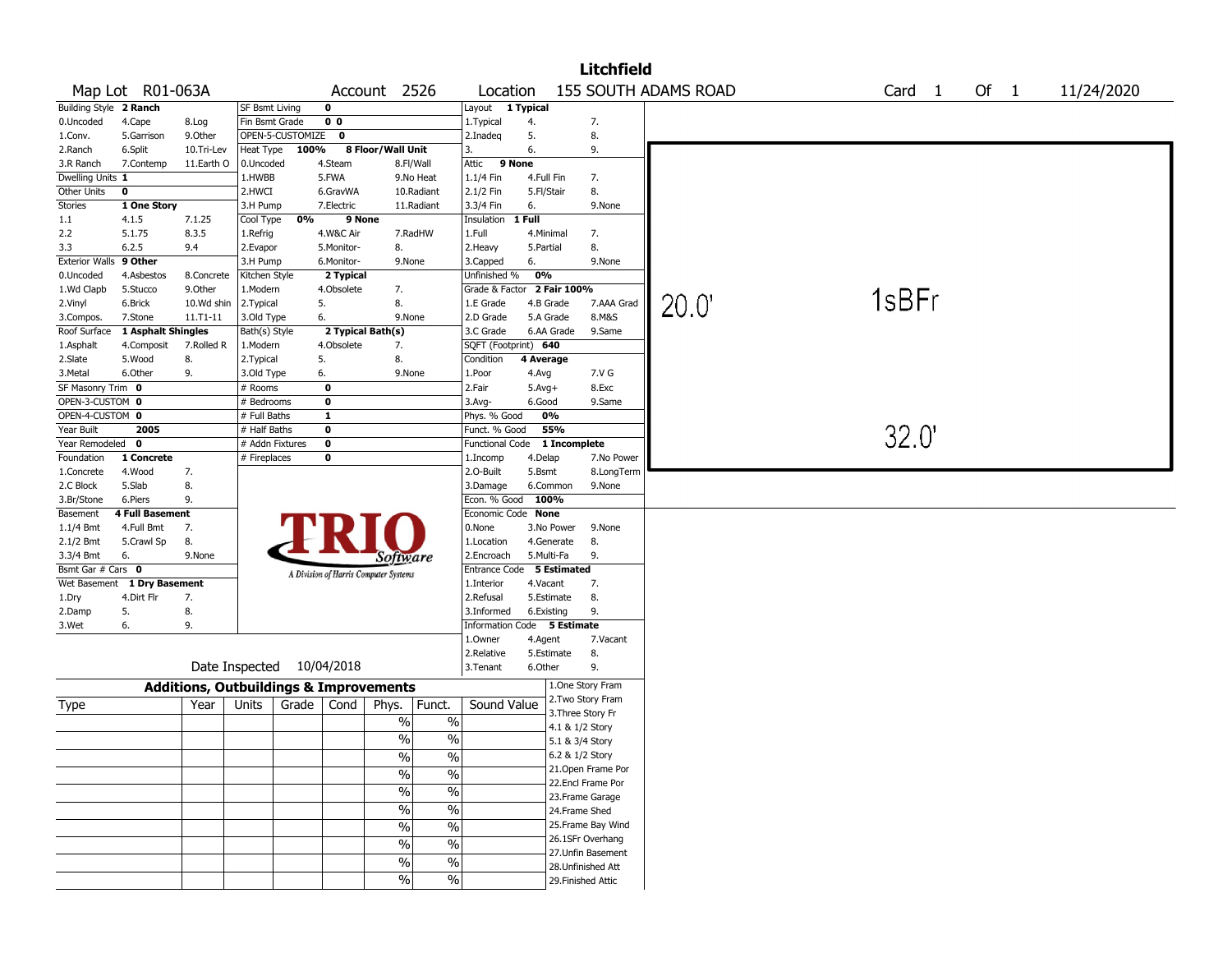|                   | Map Lot R01-065          | Account 1903 |                               | Location ADAMS ROAD    |              |                                         |                 |          | Card 1                   | Of $1$          |                                               | 11/24/2020                            |
|-------------------|--------------------------|--------------|-------------------------------|------------------------|--------------|-----------------------------------------|-----------------|----------|--------------------------|-----------------|-----------------------------------------------|---------------------------------------|
| WING, GREGORY R   |                          |              |                               | <b>Property Data</b>   |              |                                         |                 |          | <b>Assessment Record</b> |                 |                                               |                                       |
| 141 TILLSON RD    |                          |              | Neighborhood 4 Adams Road     |                        |              | Year                                    | Land            |          | <b>Buildings</b>         |                 | Exempt                                        | <b>Total</b>                          |
|                   | MONMOUTH ME 04259        |              |                               |                        |              | 2007                                    |                 | 41,100   |                          | 0               | 0                                             | 41,100                                |
|                   |                          |              | Tree Growth Year              | $\mathbf 0$            |              | 2008                                    |                 | 41,100   |                          | 0               | 0                                             | 41,100                                |
|                   |                          |              | X Coordinate                  |                        | $\pmb{0}$    |                                         |                 |          |                          |                 |                                               |                                       |
| B4791P168         |                          |              | Y Coordinate<br>Zone/Land Use | <b>11 Residential</b>  | $\mathbf 0$  | 2009                                    |                 | 39,100   |                          | 0               | 0                                             | 39,100                                |
|                   |                          |              |                               |                        |              | 2010                                    |                 | 39,100   |                          | 0               | 0                                             | 39,100                                |
|                   |                          |              | Secondary Zone                |                        |              | 2011                                    |                 | 39,100   |                          | 0               | 0                                             | 39,100                                |
|                   |                          |              |                               |                        |              | 2012                                    |                 | 39,100   |                          | 0               | 0                                             | 39,100                                |
|                   |                          |              | Topography 1 Level            |                        |              | 2013                                    |                 | 39,100   |                          | 0               | 0                                             | 39,100                                |
|                   |                          |              | 1.Level                       | 4.Below St             | 7.Res Protec | 2014                                    |                 | 39,100   |                          | 0               | 0                                             | 39,100                                |
|                   |                          |              | 2.Rolling<br>3.Above St       | 5.Low<br>6.Swampy      | 8.<br>9.     | 2015                                    |                 | 39,100   |                          | 0               | 0                                             | 39,100                                |
|                   |                          |              | Utilities 9 None              |                        | 9 None       | 2016                                    |                 | 39,100   |                          | 0               | 0                                             | 39,100                                |
|                   |                          |              | 1.Public                      | 4.Dr Well              | 7.Cesspool   | 2017                                    |                 | 39,100   |                          | 0               | 0                                             | 39,100                                |
|                   |                          |              | 2. Water                      | 5.Dug Well             | 8.Lake/Pond  | 2018                                    |                 | 39,100   |                          | 0               | 0                                             | 39,100                                |
|                   |                          |              | 3.Sewer                       | 6.Septic               | 9.None       | 2019                                    |                 | 37,600   |                          | 0               | 0                                             | 37,600                                |
|                   |                          |              | 3 Gravel<br><b>Street</b>     |                        |              | 2020                                    |                 | 37,600   |                          | 0               | 0                                             | 37,600                                |
|                   |                          |              | 1.Paved                       | 4.Proposed             | 7.           |                                         |                 |          | <b>Land Data</b>         |                 |                                               |                                       |
|                   |                          |              | 2.Semi Imp<br>3.Gravel        | 5.R/O/W<br>6.          | 8.<br>9.None | <b>Front Foot</b>                       |                 |          | <b>Effective</b>         |                 | <b>Influence</b>                              | <b>Influence</b>                      |
|                   |                          |              |                               |                        | 0            | 11.1-100                                | <b>Type</b>     | Frontage | Depth                    | <b>Factor</b>   | Code<br>$\frac{9}{6}$                         | <b>Codes</b><br>1.Unimproved          |
|                   | Inspection Witnessed By: |              |                               |                        | $\mathbf 0$  | 12.101-200                              |                 |          |                          |                 | $\frac{9}{6}$                                 | 2.Excess Frtg                         |
|                   |                          |              |                               | <b>Sale Data</b>       |              | $13.201+$<br>14.                        |                 |          |                          |                 | %<br>$\frac{9}{6}$                            | 3. Topography<br>4.Size/Shape         |
| X                 |                          | Date         | Sale Date                     |                        |              | 15.                                     |                 |          |                          |                 | $\frac{9}{6}$                                 | 5.Access                              |
| No./Date          | Description              | Date Insp.   | Price                         |                        | 1,000        |                                         |                 |          |                          |                 | %                                             | 6.Restriction                         |
|                   |                          |              | Sale Type                     | 1 Land Only            |              | <b>Square Foot</b>                      |                 |          | <b>Square Feet</b>       |                 | %                                             | 7. Right of Way<br>8.View/Environ     |
|                   |                          |              | 1.Land<br>2.L & B             | 4.MFG UNIT<br>5.0ther  | 7.<br>8.     | 16.Regular Lot                          |                 |          |                          |                 | %                                             | 9.Fract Share                         |
|                   |                          |              | 3.Building                    | 6.                     | 9.           | 17.Secondary Lot                        |                 |          |                          |                 | %                                             | <b>Acres</b><br>30. Frontage 1        |
|                   |                          |              | Financing                     | 9 Unknown              |              | 18.Excess Land                          |                 |          |                          |                 | $\frac{9}{6}$<br>$\frac{9}{6}$                | 31. Frontage 2                        |
|                   |                          |              | 1.Convent                     | 4.Seller               | 7.           | 19.Condominium<br>20.Miscellaneous      |                 |          |                          |                 | $\frac{9}{6}$                                 | 32.Tillable                           |
| Notes:            |                          |              | 2.FHA/VA                      | 5.Private              | 8.           |                                         |                 |          |                          |                 | $\frac{9}{6}$                                 | 33.Tillable                           |
|                   |                          |              | 3.Assumed                     | 6.Cash                 | 9.Unknown    |                                         |                 |          |                          |                 | $\frac{9}{6}$                                 | 34.Softwood F&O                       |
|                   |                          |              | Validity                      | 1 Arms Length Sale     |              | <b>Fract. Acre</b>                      |                 |          | <b>Acreage/Sites</b>     |                 |                                               | 35. Mixed Wood F&O<br>36.Hardwood F&O |
|                   |                          |              | 1.Valid                       | 4.Split                | 7.Renovate   | 21. Houselot (Frac<br>22.Baselot(Fract) | 25              |          | 1.00                     | 95              | %<br>5                                        | 37.Softwood TG                        |
|                   |                          |              | 2.Related                     | 5.Partial              | 8.Other      | 23.                                     | $\overline{99}$ |          |                          | $\overline{95}$ | %<br>1                                        | 38. Mixed Wood TG                     |
|                   |                          |              | 3.Distress                    | 6.Exempt               | 9.           | <b>Acres</b>                            | $\overline{26}$ |          | 5.00                     | 100             | $\frac{9}{6}$<br>$\mathbf 0$<br>$\frac{9}{6}$ | 39.Hardwood TG                        |
|                   |                          |              | Verified                      | <b>5 Public Record</b> |              | 24. Houselot                            |                 |          |                          |                 | $\frac{9}{6}$                                 | 40. Wasteland                         |
|                   |                          |              | 1.Buyer                       | 4.Agent                | 7.Family     | 25.Baselot                              |                 |          |                          |                 | $\frac{9}{6}$                                 | 41.Gravel Pit                         |
|                   |                          |              | 2.Seller                      | 5.Pub Rec              | 8.Other      | 26.Rear 1                               |                 |          |                          |                 | $\frac{9}{6}$                                 | 42. Mobile Home Si<br>43.Camp Site    |
|                   |                          |              | 3.Lender                      | 6.MLS                  | 9.           | 27. Rear 2                              |                 |          |                          |                 |                                               | 44.Lot Improvemen                     |
| <b>Litchfield</b> |                          |              |                               |                        |              | 28. Rear 3<br>29. Rear 4                |                 |          | <b>Total Acreage</b>     | 6.00            |                                               | 45.Access Right                       |
|                   |                          |              |                               |                        |              |                                         |                 |          |                          |                 |                                               | 46.Golf Course                        |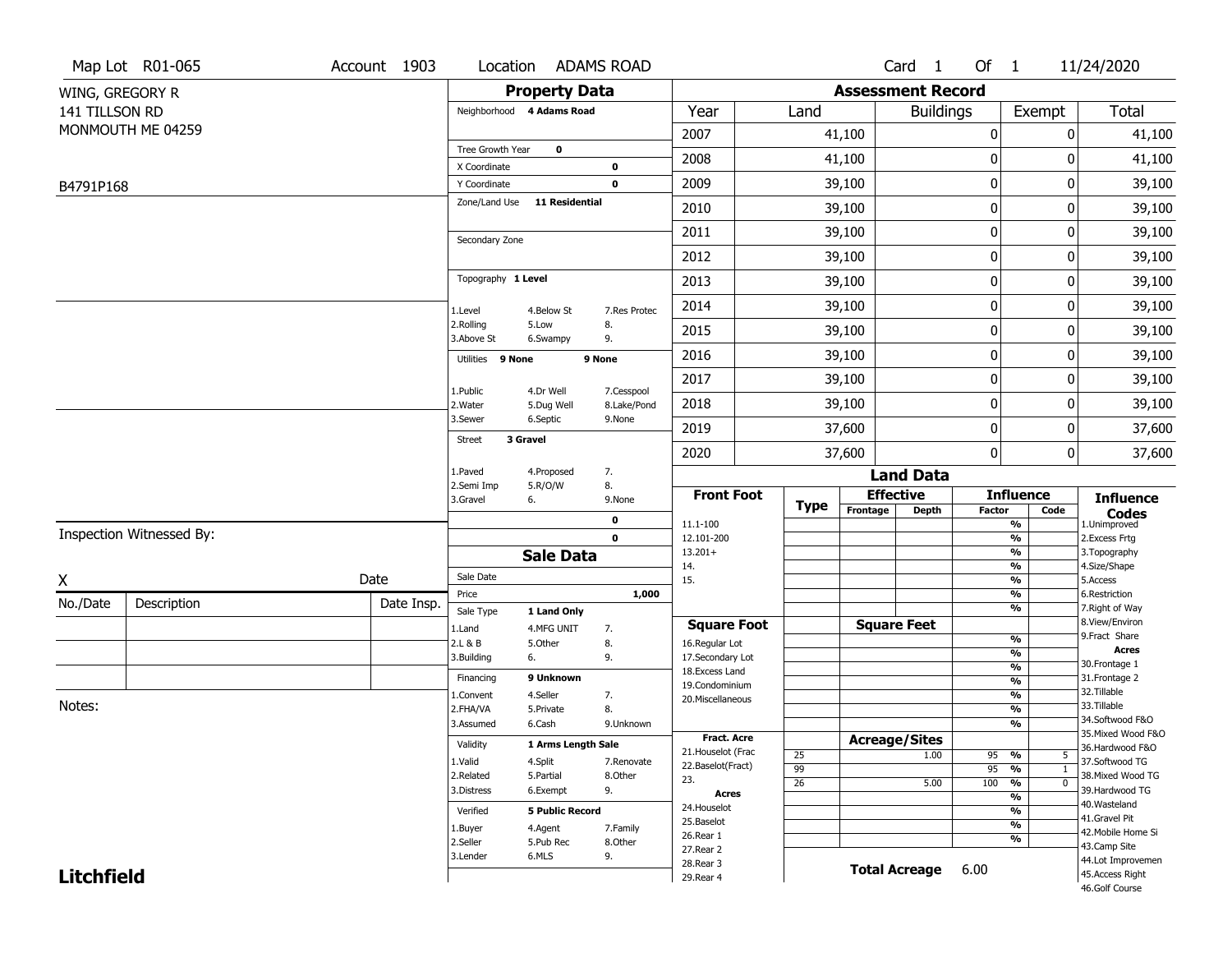|                       |                 |                                                   |                       |                  |            |                                       |               |                        |            |                 | <b>Litchfield</b>  |        |        |            |
|-----------------------|-----------------|---------------------------------------------------|-----------------------|------------------|------------|---------------------------------------|---------------|------------------------|------------|-----------------|--------------------|--------|--------|------------|
|                       | Map Lot R01-065 |                                                   |                       |                  |            | Account 1903                          |               | Location               |            |                 | <b>ADAMS ROAD</b>  | Card 1 | Of $1$ | 11/24/2020 |
| <b>Building Style</b> |                 |                                                   | <b>SF Bsmt Living</b> |                  |            |                                       |               | Layout                 |            |                 |                    |        |        |            |
| 0.Uncoded             | 4.Cape          | 8.Log                                             | Fin Bsmt Grade        |                  |            |                                       |               | 1. Typical             | 4.         |                 | 7.                 |        |        |            |
| 1.Conv.               | 5.Garrison      | 9.0ther                                           |                       | OPEN-5-CUSTOMIZE |            |                                       |               | 2.Inadeq               | 5.         |                 | 8.                 |        |        |            |
| 2.Ranch               | 6.Split         | 10.Tri-Lev                                        | Heat Type             | 100%             |            |                                       |               | 3.                     | 6.         |                 | 9.                 |        |        |            |
| 3.R Ranch             | 7.Contemp       | 11.Earth O                                        | 0.Uncoded             |                  | 4.Steam    | 8.Fl/Wall                             |               | Attic                  |            |                 |                    |        |        |            |
| <b>Dwelling Units</b> |                 |                                                   | 1.HWBB                |                  | 5.FWA      |                                       | 9.No Heat     | 1.1/4 Fin              | 4.Full Fin |                 | 7.                 |        |        |            |
| Other Units           |                 |                                                   | 2.HWCI                |                  | 6.GravWA   |                                       | 10.Radiant    | 2.1/2 Fin              | 5.Fl/Stair |                 | 8.                 |        |        |            |
| Stories               |                 |                                                   | 3.H Pump              |                  | 7.Electric |                                       | 11.Radiant    | 3.3/4 Fin              | 6.         |                 | 9.None             |        |        |            |
| 1.1                   | 4.1.5           | 7.1.25                                            | Cool Type             | 0%               |            |                                       |               | Insulation             |            |                 |                    |        |        |            |
| 2.2                   | 5.1.75          | 8.3.5                                             | 1.Refrig              |                  | 4.W&C Air  |                                       | 7.RadHW       | 1.Full                 | 4.Minimal  |                 | 7.                 |        |        |            |
| 3.3                   | 6.2.5           | 9.4                                               | 2.Evapor              |                  | 5.Monitor- | 8.                                    |               | 2.Heavy                | 5.Partial  |                 | 8.                 |        |        |            |
| <b>Exterior Walls</b> |                 |                                                   | 3.H Pump              |                  | 6.Monitor- | 9.None                                |               | 3.Capped               | 6.         |                 | 9.None             |        |        |            |
| 0.Uncoded             | 4.Asbestos      | 8.Concrete                                        | Kitchen Style         |                  |            |                                       |               | Unfinished %           |            |                 |                    |        |        |            |
| 1.Wd Clapb            | 5.Stucco        | 9.0ther                                           | 1.Modern              |                  | 4.Obsolete | 7.                                    |               | Grade & Factor         |            |                 |                    |        |        |            |
| 2.Vinyl               | 6.Brick         | 10.Wd shin                                        | 2.Typical             |                  | 5.         | 8.                                    |               | 1.E Grade              | 4.B Grade  |                 | 7.AAA Grad         |        |        |            |
| 3.Compos.             | 7.Stone         | 11.T1-11                                          | 3.Old Type            |                  | 6.         | 9.None                                |               | 2.D Grade              |            | 5.A Grade       | 8.M&S              |        |        |            |
| Roof Surface          |                 |                                                   | Bath(s) Style         |                  |            |                                       |               | 3.C Grade              |            | 6.AA Grade      | 9.Same             |        |        |            |
| 1.Asphalt             | 4.Composit      | 7.Rolled R                                        | 1.Modern              |                  | 4.Obsolete | 7.                                    |               | SQFT (Footprint)       |            |                 |                    |        |        |            |
| 2.Slate               | 5.Wood          | 8.                                                | 2. Typical            |                  | 5.         | 8.                                    |               | Condition              |            |                 |                    |        |        |            |
| 3.Metal               | 6.Other         | 9.                                                | 3.Old Type            |                  | 6.         | 9.None                                |               | 1.Poor                 | 4.Avg      |                 | 7.V G              |        |        |            |
| SF Masonry Trim       |                 |                                                   | # Rooms               |                  |            |                                       |               | 2.Fair                 | $5.Avg+$   |                 | 8.Exc              |        |        |            |
| OPEN-3-CUSTOM         |                 |                                                   | # Bedrooms            |                  |            |                                       |               | 3.Avg-                 | 6.Good     |                 | 9.Same             |        |        |            |
| OPEN-4-CUSTOM         |                 |                                                   | # Full Baths          |                  |            |                                       |               | Phys. % Good           |            |                 |                    |        |        |            |
| Year Built            |                 |                                                   | # Half Baths          |                  |            |                                       |               | Funct. % Good          |            |                 |                    |        |        |            |
| Year Remodeled        |                 |                                                   | # Addn Fixtures       |                  |            |                                       |               | <b>Functional Code</b> |            |                 |                    |        |        |            |
| Foundation            |                 |                                                   | # Fireplaces          |                  |            |                                       |               | 1.Incomp               | 4.Delap    |                 | 7.No Power         |        |        |            |
| 1.Concrete            | 4.Wood          | 7.                                                |                       |                  |            |                                       |               | 2.0-Built              | 5.Bsmt     |                 | 8.LongTerm         |        |        |            |
| 2.C Block             | 5.Slab          | 8.                                                |                       |                  |            |                                       |               | 3.Damage               |            | 6.Common        | 9.None             |        |        |            |
| 3.Br/Stone            | 6.Piers         | 9.                                                |                       |                  |            |                                       |               | Econ. % Good           |            |                 |                    |        |        |            |
| Basement              |                 |                                                   |                       |                  |            |                                       |               | Economic Code          |            |                 |                    |        |        |            |
| 1.1/4 Bmt             | 4.Full Bmt      | 7.                                                |                       |                  |            |                                       |               | 0.None                 |            | 3.No Power      | 9.None             |        |        |            |
| 2.1/2 Bmt             | 5.Crawl Sp      | 8.                                                |                       |                  |            |                                       |               | 1.Location             |            | 4.Generate      | 8.                 |        |        |            |
| 3.3/4 Bmt             | 6.              | 9.None                                            |                       |                  |            | Software                              |               | 2.Encroach             | 5.Multi-Fa |                 | 9.                 |        |        |            |
| Bsmt Gar # Cars       |                 |                                                   |                       |                  |            |                                       |               | Entrance Code 0        |            |                 |                    |        |        |            |
| Wet Basement          |                 |                                                   |                       |                  |            | A Division of Harris Computer Systems |               | 1.Interior             | 4.Vacant   |                 | 7.                 |        |        |            |
| 1.Dry                 | 4.Dirt Flr      | 7.                                                |                       |                  |            |                                       |               | 2.Refusal              |            | 5.Estimate      | 8.                 |        |        |            |
| 2.Damp                | 5.              | 8.                                                |                       |                  |            |                                       |               | 3.Informed             | 6.Existing |                 | 9.                 |        |        |            |
| 3.Wet                 | 6.              | 9.                                                |                       |                  |            |                                       |               | Information Code 0     |            |                 |                    |        |        |            |
|                       |                 |                                                   |                       |                  |            |                                       |               | 1.Owner                | 4.Agent    |                 | 7.Vacant           |        |        |            |
|                       |                 |                                                   |                       |                  |            |                                       |               | 2.Relative             |            | 5.Estimate      | 8.                 |        |        |            |
|                       |                 | Date Inspected                                    |                       |                  |            |                                       |               | 3. Tenant              | 6.Other    |                 | 9.                 |        |        |            |
|                       |                 |                                                   |                       |                  |            |                                       |               |                        |            |                 |                    |        |        |            |
|                       |                 | <b>Additions, Outbuildings &amp; Improvements</b> |                       |                  |            |                                       |               |                        |            |                 | 1.One Story Fram   |        |        |            |
| <b>Type</b>           |                 | Year                                              | Units                 | Grade            | Cond       | Phys.                                 | Funct.        | Sound Value            |            |                 | 2. Two Story Fram  |        |        |            |
|                       |                 |                                                   |                       |                  |            | $\%$                                  | $\%$          |                        |            |                 | 3. Three Story Fr  |        |        |            |
|                       |                 |                                                   |                       |                  |            |                                       |               |                        |            | 4.1 & 1/2 Story |                    |        |        |            |
|                       |                 |                                                   |                       |                  |            | $\frac{1}{2}$                         | $\frac{0}{0}$ |                        |            | 5.1 & 3/4 Story |                    |        |        |            |
|                       |                 |                                                   |                       |                  |            | %                                     | %             |                        |            | 6.2 & 1/2 Story |                    |        |        |            |
|                       |                 |                                                   |                       |                  |            | $\frac{0}{6}$                         | $\sqrt{20}$   |                        |            |                 | 21. Open Frame Por |        |        |            |
|                       |                 |                                                   |                       |                  |            | $\frac{1}{2}$                         | $\frac{0}{6}$ |                        |            |                 | 22.Encl Frame Por  |        |        |            |
|                       |                 |                                                   |                       |                  |            |                                       |               |                        |            |                 | 23. Frame Garage   |        |        |            |
|                       |                 |                                                   |                       |                  |            | $\frac{1}{2}$                         | $\frac{9}{6}$ |                        |            | 24.Frame Shed   |                    |        |        |            |
|                       |                 |                                                   |                       |                  |            | $\frac{1}{2}$                         | $\frac{0}{6}$ |                        |            |                 | 25. Frame Bay Wind |        |        |            |
|                       |                 |                                                   |                       |                  |            | $\frac{0}{0}$                         | $\frac{1}{2}$ |                        |            |                 | 26.1SFr Overhang   |        |        |            |
|                       |                 |                                                   |                       |                  |            |                                       |               |                        |            |                 | 27. Unfin Basement |        |        |            |
|                       |                 |                                                   |                       |                  |            | $\%$                                  | $\frac{1}{2}$ |                        |            |                 | 28. Unfinished Att |        |        |            |
|                       |                 |                                                   |                       |                  |            | $\frac{9}{6}$                         | $\sqrt{6}$    |                        |            |                 | 29. Finished Attic |        |        |            |
|                       |                 |                                                   |                       |                  |            |                                       |               |                        |            |                 |                    |        |        |            |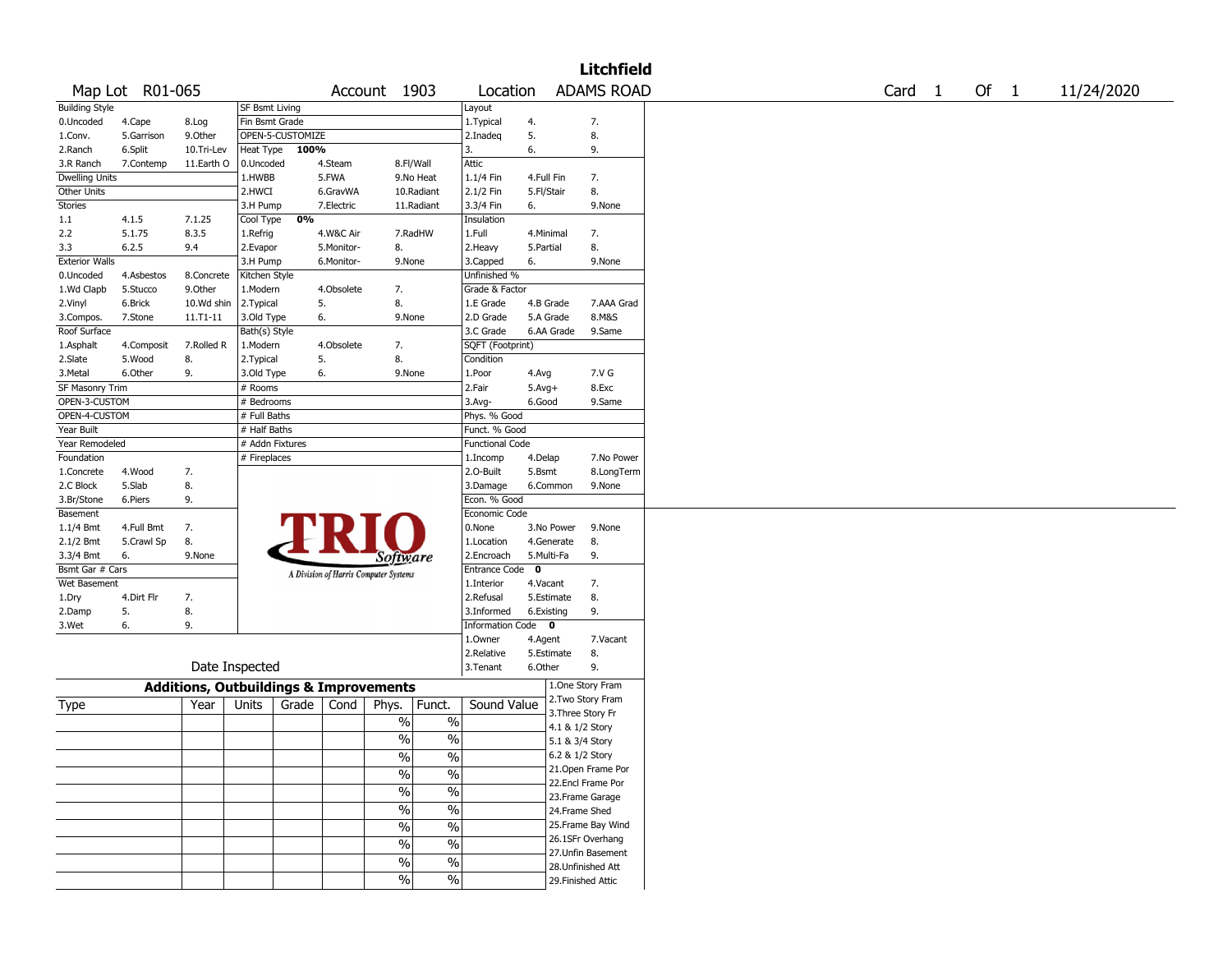|                   | Map Lot R01-066          | Account 233 | Location                     |                         | <b>ADAMS ROAD</b>         |                                     |                 |                          | Card <sub>1</sub>    | Of $1$           |                                           | 11/24/2020                           |
|-------------------|--------------------------|-------------|------------------------------|-------------------------|---------------------------|-------------------------------------|-----------------|--------------------------|----------------------|------------------|-------------------------------------------|--------------------------------------|
| SAWYER, STANLEY   |                          |             |                              | <b>Property Data</b>    |                           |                                     |                 | <b>Assessment Record</b> |                      |                  |                                           |                                      |
| SAWYER, RALPH     |                          |             | Neighborhood 4 Adams Road    |                         |                           | Year                                | Land            |                          | <b>Buildings</b>     |                  | Exempt                                    | Total                                |
| 54 ABENAKI WAY    |                          |             |                              |                         |                           | 2007                                |                 | 34,720                   |                      | $\boldsymbol{0}$ | 0                                         | 34,720                               |
| TURNER ME 04282   |                          |             | Tree Growth Year             | $\mathbf 0$             |                           | 2008                                |                 | 34,720                   |                      | 0                | 0                                         | 34,720                               |
|                   |                          |             | X Coordinate<br>Y Coordinate |                         | 0<br>$\mathbf 0$          | 2009                                |                 | 33,600                   |                      | $\mathbf 0$      | 0                                         | 33,600                               |
|                   | B5541P81 B12119P346      |             | Zone/Land Use 11 Residential |                         |                           |                                     |                 |                          |                      |                  |                                           |                                      |
|                   |                          |             |                              |                         |                           | 2010                                |                 | 33,600                   |                      | $\mathbf 0$      | 0                                         | 33,600                               |
|                   |                          |             | Secondary Zone               |                         |                           | 2011                                |                 | 33,600                   |                      | $\mathbf 0$      | 0                                         | 33,600                               |
|                   |                          |             |                              |                         |                           | 2012                                |                 | 33,600                   |                      | $\mathbf 0$      | 0                                         | 33,600                               |
|                   |                          |             | Topography 1 Level           |                         |                           | 2013                                |                 | 33,600                   |                      | $\mathbf 0$      | 0                                         | 33,600                               |
|                   |                          |             | 1.Level                      | 4.Below St              | 7.Res Protec              | 2014                                |                 | 33,600                   |                      | $\mathbf 0$      | 0                                         | 33,600                               |
|                   |                          |             | 2.Rolling<br>3.Above St      | 5.Low<br>6.Swampy       | 8.<br>9.                  | 2015                                |                 | 33,600                   |                      | 0                | 0                                         | 33,600                               |
|                   |                          |             | Utilities 9 None             |                         | 9 None                    | 2016                                |                 | 33,600                   |                      | $\mathbf 0$      | 0                                         | 33,600                               |
|                   |                          |             |                              |                         |                           | 2017                                |                 | 33,600                   |                      | $\mathbf 0$      | 0                                         | 33,600                               |
|                   |                          |             | 1.Public<br>2. Water         | 4.Dr Well<br>5.Dug Well | 7.Cesspool<br>8.Lake/Pond | 2018                                |                 | 33,600                   |                      | $\mathbf 0$      | 0                                         | 33,600                               |
|                   |                          |             | 3.Sewer                      | 6.Septic                | 9.None                    | 2019                                |                 | 31,000                   |                      | 0                | 0                                         | 31,000                               |
|                   |                          |             | <b>Street</b>                | 3 Gravel                |                           | 2020                                |                 | 31,000                   |                      | $\mathbf{0}$     | 0                                         | 31,000                               |
|                   |                          |             | 1.Paved                      | 4.Proposed              | 7.                        |                                     |                 |                          | <b>Land Data</b>     |                  |                                           |                                      |
|                   |                          |             | 2.Semi Imp<br>3.Gravel       | 5.R/O/W<br>6.           | 8.<br>9.None              | <b>Front Foot</b>                   |                 |                          | <b>Effective</b>     |                  | <b>Influence</b>                          | <b>Influence</b>                     |
|                   |                          |             |                              |                         | 0                         | 11.1-100                            | <b>Type</b>     | Frontage                 | <b>Depth</b>         | <b>Factor</b>    | Code<br>$\overline{\frac{9}{6}}$          | <b>Codes</b><br>1.Unimproved         |
|                   | Inspection Witnessed By: |             |                              |                         | $\mathbf 0$               | 12.101-200                          |                 |                          |                      |                  | $\frac{9}{6}$                             | 2.Excess Frtg                        |
|                   |                          |             |                              | <b>Sale Data</b>        |                           | $13.201+$<br>14.                    |                 |                          |                      |                  | $\overline{\frac{9}{6}}$<br>$\frac{9}{6}$ | 3. Topography<br>4.Size/Shape        |
| X                 |                          | Date        | Sale Date                    |                         |                           | 15.                                 |                 |                          |                      |                  | $\overline{\frac{9}{6}}$                  | 5.Access                             |
| No./Date          | Description              | Date Insp.  | Price<br>Sale Type           |                         |                           |                                     |                 |                          |                      |                  | $\frac{9}{6}$<br>$\overline{\frac{9}{6}}$ | 6.Restriction<br>7. Right of Way     |
|                   |                          |             | 1.Land                       | 4.MFG UNIT              | 7.                        | <b>Square Foot</b>                  |                 |                          | <b>Square Feet</b>   |                  |                                           | 8.View/Environ                       |
|                   |                          |             | 2.L & B                      | 5.Other                 | 8.                        | 16.Regular Lot                      |                 |                          |                      |                  | $\frac{9}{6}$                             | 9.Fract Share<br><b>Acres</b>        |
|                   |                          |             | 3.Building                   | 6.                      | 9.                        | 17.Secondary Lot<br>18. Excess Land |                 |                          |                      |                  | $\frac{9}{6}$<br>$\frac{9}{6}$            | 30. Frontage 1                       |
|                   |                          |             | Financing                    |                         |                           | 19.Condominium                      |                 |                          |                      |                  | $\frac{9}{6}$                             | 31. Frontage 2                       |
| Notes:            |                          |             | 1.Convent                    | 4.Seller                | 7.                        | 20.Miscellaneous                    |                 |                          |                      |                  | $\frac{9}{6}$                             | 32.Tillable<br>33.Tillable           |
|                   |                          |             | 2.FHA/VA<br>3.Assumed        | 5.Private<br>6.Cash     | 8.<br>9.Unknown           |                                     |                 |                          |                      |                  | $\frac{9}{6}$<br>$\frac{9}{6}$            | 34.Softwood F&O                      |
|                   |                          |             |                              |                         |                           | <b>Fract. Acre</b>                  |                 |                          | <b>Acreage/Sites</b> |                  |                                           | 35. Mixed Wood F&O                   |
|                   |                          |             | Validity                     |                         |                           | 21. Houselot (Frac                  | 25              |                          | 1.00                 | 95               | %<br>5                                    | 36.Hardwood F&O                      |
|                   |                          |             | 1.Valid                      | 4.Split                 | 7.Renovate                | 22.Baselot(Fract)                   | $\overline{99}$ |                          |                      | $95 - 96$        | $\mathbf{1}$                              | 37.Softwood TG                       |
|                   |                          |             | 2.Related<br>3.Distress      | 5.Partial<br>6.Exempt   | 8.Other<br>9.             | 23.                                 | $\overline{26}$ |                          | 2.80                 | 100              | $\frac{9}{6}$<br>$\overline{0}$           | 38. Mixed Wood TG<br>39.Hardwood TG  |
|                   |                          |             |                              |                         |                           | <b>Acres</b>                        |                 |                          |                      |                  | $\overline{\frac{9}{6}}$                  | 40. Wasteland                        |
|                   |                          |             | Verified                     |                         |                           | 24. Houselot<br>25.Baselot          |                 |                          |                      |                  | %                                         | 41.Gravel Pit                        |
|                   |                          |             | 1.Buyer                      | 4.Agent                 | 7.Family                  | 26.Rear 1                           |                 |                          |                      |                  | $\overline{\frac{9}{6}}$<br>%             | 42. Mobile Home Si                   |
|                   |                          |             | 2.Seller<br>3.Lender         | 5.Pub Rec<br>6.MLS      | 8.Other<br>9.             | 27. Rear 2                          |                 |                          |                      |                  |                                           | 43.Camp Site                         |
| <b>Litchfield</b> |                          |             |                              |                         |                           | 28. Rear 3                          |                 |                          | <b>Total Acreage</b> | 3.80             |                                           | 44.Lot Improvemen<br>45.Access Right |
|                   |                          |             |                              |                         |                           | 29. Rear 4                          |                 |                          |                      |                  |                                           | 46.Golf Course                       |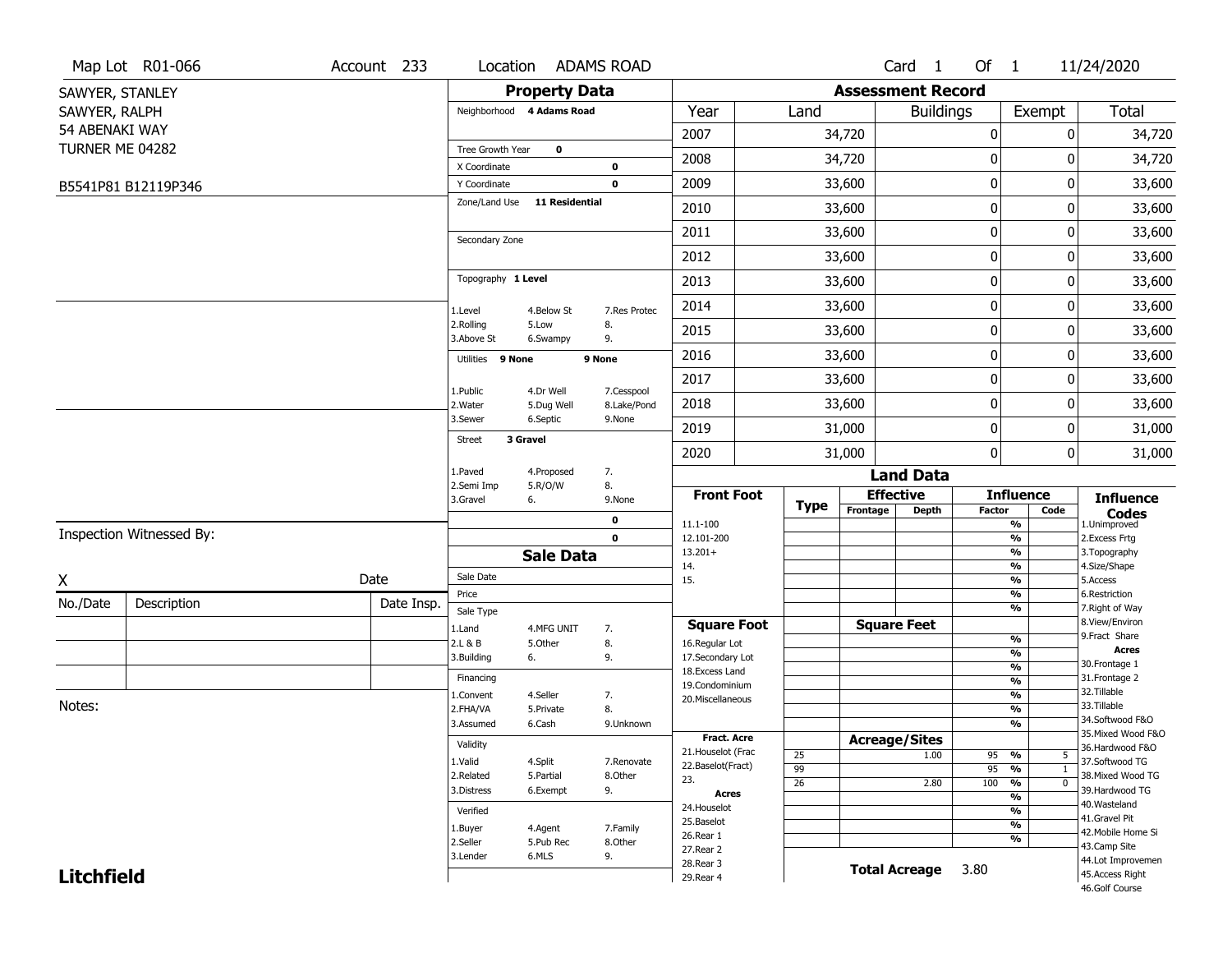|                       |                 |                                                   |                       |                  |            |                                       |               |                        |            |                 | <b>Litchfield</b>  |        |        |            |
|-----------------------|-----------------|---------------------------------------------------|-----------------------|------------------|------------|---------------------------------------|---------------|------------------------|------------|-----------------|--------------------|--------|--------|------------|
|                       | Map Lot R01-066 |                                                   |                       |                  |            | Account 233                           |               | Location               |            |                 | <b>ADAMS ROAD</b>  | Card 1 | Of $1$ | 11/24/2020 |
| <b>Building Style</b> |                 |                                                   | <b>SF Bsmt Living</b> |                  |            |                                       |               | Layout                 |            |                 |                    |        |        |            |
| 0.Uncoded             | 4.Cape          | 8.Log                                             | Fin Bsmt Grade        |                  |            |                                       |               | 1. Typical             | 4.         |                 | 7.                 |        |        |            |
| 1.Conv.               | 5.Garrison      | 9.0ther                                           |                       | OPEN-5-CUSTOMIZE |            |                                       |               | 2.Inadeq               | 5.         |                 | 8.                 |        |        |            |
| 2.Ranch               | 6.Split         | 10.Tri-Lev                                        | Heat Type             | 100%             |            |                                       |               | 3.                     | 6.         |                 | 9.                 |        |        |            |
| 3.R Ranch             | 7.Contemp       | 11.Earth O                                        | 0.Uncoded             |                  | 4.Steam    | 8.Fl/Wall                             |               | Attic                  |            |                 |                    |        |        |            |
| <b>Dwelling Units</b> |                 |                                                   | 1.HWBB                |                  | 5.FWA      |                                       | 9.No Heat     | 1.1/4 Fin              | 4.Full Fin |                 | 7.                 |        |        |            |
| Other Units           |                 |                                                   | 2.HWCI                |                  | 6.GravWA   |                                       | 10.Radiant    | 2.1/2 Fin              | 5.Fl/Stair |                 | 8.                 |        |        |            |
| Stories               |                 |                                                   | 3.H Pump              |                  | 7.Electric |                                       | 11.Radiant    | 3.3/4 Fin              | 6.         |                 | 9.None             |        |        |            |
| 1.1                   | 4.1.5           | 7.1.25                                            | Cool Type             | 0%               |            |                                       |               | Insulation             |            |                 |                    |        |        |            |
| 2.2                   | 5.1.75          | 8.3.5                                             | 1.Refrig              |                  | 4.W&C Air  |                                       | 7.RadHW       | 1.Full                 | 4.Minimal  |                 | 7.                 |        |        |            |
| 3.3                   | 6.2.5           | 9.4                                               | 2.Evapor              |                  | 5.Monitor- | 8.                                    |               | 2.Heavy                | 5.Partial  |                 | 8.                 |        |        |            |
| <b>Exterior Walls</b> |                 |                                                   | 3.H Pump              |                  | 6.Monitor- | 9.None                                |               | 3.Capped               | 6.         |                 | 9.None             |        |        |            |
| 0.Uncoded             | 4.Asbestos      | 8.Concrete                                        | Kitchen Style         |                  |            |                                       |               | Unfinished %           |            |                 |                    |        |        |            |
| 1.Wd Clapb            | 5.Stucco        | 9.0ther                                           | 1.Modern              |                  | 4.Obsolete | 7.                                    |               | Grade & Factor         |            |                 |                    |        |        |            |
| 2.Vinyl               | 6.Brick         | 10.Wd shin                                        | 2.Typical             |                  | 5.         | 8.                                    |               | 1.E Grade              | 4.B Grade  |                 | 7.AAA Grad         |        |        |            |
| 3.Compos.             | 7.Stone         | 11.T1-11                                          | 3.Old Type            |                  | 6.         | 9.None                                |               | 2.D Grade              | 5.A Grade  |                 | 8.M&S              |        |        |            |
| Roof Surface          |                 |                                                   | Bath(s) Style         |                  |            |                                       |               | 3.C Grade              |            | 6.AA Grade      | 9.Same             |        |        |            |
| 1.Asphalt             | 4.Composit      | 7.Rolled R                                        | 1.Modern              |                  | 4.Obsolete | 7.                                    |               | SQFT (Footprint)       |            |                 |                    |        |        |            |
| 2.Slate               | 5.Wood          | 8.                                                | 2. Typical            |                  | 5.         | 8.                                    |               | Condition              |            |                 |                    |        |        |            |
| 3.Metal               | 6.Other         | 9.                                                | 3.Old Type            |                  | 6.         | 9.None                                |               | 1.Poor                 | 4.Avg      |                 | 7.V G              |        |        |            |
| SF Masonry Trim       |                 |                                                   | # Rooms               |                  |            |                                       |               | 2.Fair                 | $5.Avg+$   |                 | 8.Exc              |        |        |            |
| OPEN-3-CUSTOM         |                 |                                                   | # Bedrooms            |                  |            |                                       |               | 3.Avg-                 | 6.Good     |                 | 9.Same             |        |        |            |
| OPEN-4-CUSTOM         |                 |                                                   | # Full Baths          |                  |            |                                       |               | Phys. % Good           |            |                 |                    |        |        |            |
|                       |                 |                                                   | # Half Baths          |                  |            |                                       |               | Funct. % Good          |            |                 |                    |        |        |            |
| Year Built            |                 |                                                   |                       |                  |            |                                       |               |                        |            |                 |                    |        |        |            |
| Year Remodeled        |                 |                                                   | # Addn Fixtures       |                  |            |                                       |               | <b>Functional Code</b> |            |                 |                    |        |        |            |
| Foundation            |                 |                                                   | # Fireplaces          |                  |            |                                       |               | 1.Incomp               | 4.Delap    |                 | 7.No Power         |        |        |            |
| 1.Concrete            | 4.Wood          | 7.                                                |                       |                  |            |                                       |               | 2.0-Built              | 5.Bsmt     |                 | 8.LongTerm         |        |        |            |
| 2.C Block             | 5.Slab          | 8.                                                |                       |                  |            |                                       |               | 3.Damage               | 6.Common   |                 | 9.None             |        |        |            |
| 3.Br/Stone            | 6.Piers         | 9.                                                |                       |                  |            |                                       |               | Econ. % Good           |            |                 |                    |        |        |            |
| Basement              |                 |                                                   |                       |                  |            |                                       |               | Economic Code          |            |                 |                    |        |        |            |
| 1.1/4 Bmt             | 4.Full Bmt      | 7.                                                |                       |                  |            |                                       |               | 0.None                 |            | 3.No Power      | 9.None             |        |        |            |
| 2.1/2 Bmt             | 5.Crawl Sp      | 8.                                                |                       |                  |            |                                       |               | 1.Location             | 4.Generate |                 | 8.                 |        |        |            |
| 3.3/4 Bmt             | 6.              | 9.None                                            |                       |                  |            | <i>Software</i>                       |               | 2.Encroach             | 5.Multi-Fa |                 | 9.                 |        |        |            |
| Bsmt Gar # Cars       |                 |                                                   |                       |                  |            | A Division of Harris Computer Systems |               | Entrance Code 0        |            |                 |                    |        |        |            |
| Wet Basement          |                 |                                                   |                       |                  |            |                                       |               | 1.Interior             | 4.Vacant   |                 | 7.                 |        |        |            |
| 1.Dry                 | 4.Dirt Flr      | 7.                                                |                       |                  |            |                                       |               | 2.Refusal              | 5.Estimate |                 | 8.                 |        |        |            |
| 2.Damp                | 5.              | 8.                                                |                       |                  |            |                                       |               | 3.Informed             | 6.Existing |                 | 9.                 |        |        |            |
| 3.Wet                 | 6.              | 9.                                                |                       |                  |            |                                       |               | Information Code 0     |            |                 |                    |        |        |            |
|                       |                 |                                                   |                       |                  |            |                                       |               | 1.Owner                | 4.Agent    |                 | 7.Vacant           |        |        |            |
|                       |                 |                                                   |                       |                  |            |                                       |               | 2.Relative             | 5.Estimate |                 | 8.                 |        |        |            |
|                       |                 | Date Inspected                                    |                       |                  |            |                                       |               | 3. Tenant              | 6.Other    |                 | 9.                 |        |        |            |
|                       |                 |                                                   |                       |                  |            |                                       |               |                        |            |                 | 1.One Story Fram   |        |        |            |
|                       |                 | <b>Additions, Outbuildings &amp; Improvements</b> |                       |                  |            |                                       |               |                        |            |                 | 2. Two Story Fram  |        |        |            |
| <b>Type</b>           |                 | Year                                              | Units                 | Grade            | Cond       | Phys.                                 | Funct.        | Sound Value            |            |                 | 3. Three Story Fr  |        |        |            |
|                       |                 |                                                   |                       |                  |            | $\%$                                  | $\%$          |                        |            | 4.1 & 1/2 Story |                    |        |        |            |
|                       |                 |                                                   |                       |                  |            | $\frac{1}{2}$                         | $\frac{0}{0}$ |                        |            | 5.1 & 3/4 Story |                    |        |        |            |
|                       |                 |                                                   |                       |                  |            |                                       |               |                        |            |                 |                    |        |        |            |
|                       |                 |                                                   |                       |                  |            | %                                     | %             |                        |            | 6.2 & 1/2 Story | 21. Open Frame Por |        |        |            |
|                       |                 |                                                   |                       |                  |            | $\frac{0}{6}$                         | $\sqrt{20}$   |                        |            |                 | 22.Encl Frame Por  |        |        |            |
|                       |                 |                                                   |                       |                  |            | $\frac{1}{2}$                         | $\frac{0}{6}$ |                        |            |                 |                    |        |        |            |
|                       |                 |                                                   |                       |                  |            |                                       |               |                        |            |                 | 23. Frame Garage   |        |        |            |
|                       |                 |                                                   |                       |                  |            | $\frac{1}{2}$                         | $\frac{9}{6}$ |                        |            | 24.Frame Shed   |                    |        |        |            |
|                       |                 |                                                   |                       |                  |            | $\frac{1}{2}$                         | $\frac{0}{6}$ |                        |            |                 | 25. Frame Bay Wind |        |        |            |
|                       |                 |                                                   |                       |                  |            | $\frac{0}{0}$                         | $\frac{1}{2}$ |                        |            |                 | 26.1SFr Overhang   |        |        |            |
|                       |                 |                                                   |                       |                  |            |                                       | $\frac{1}{2}$ |                        |            |                 | 27. Unfin Basement |        |        |            |
|                       |                 |                                                   |                       |                  |            | $\%$                                  |               |                        |            |                 | 28. Unfinished Att |        |        |            |
|                       |                 |                                                   |                       |                  |            | $\frac{9}{6}$                         | $\frac{0}{6}$ |                        |            |                 | 29. Finished Attic |        |        |            |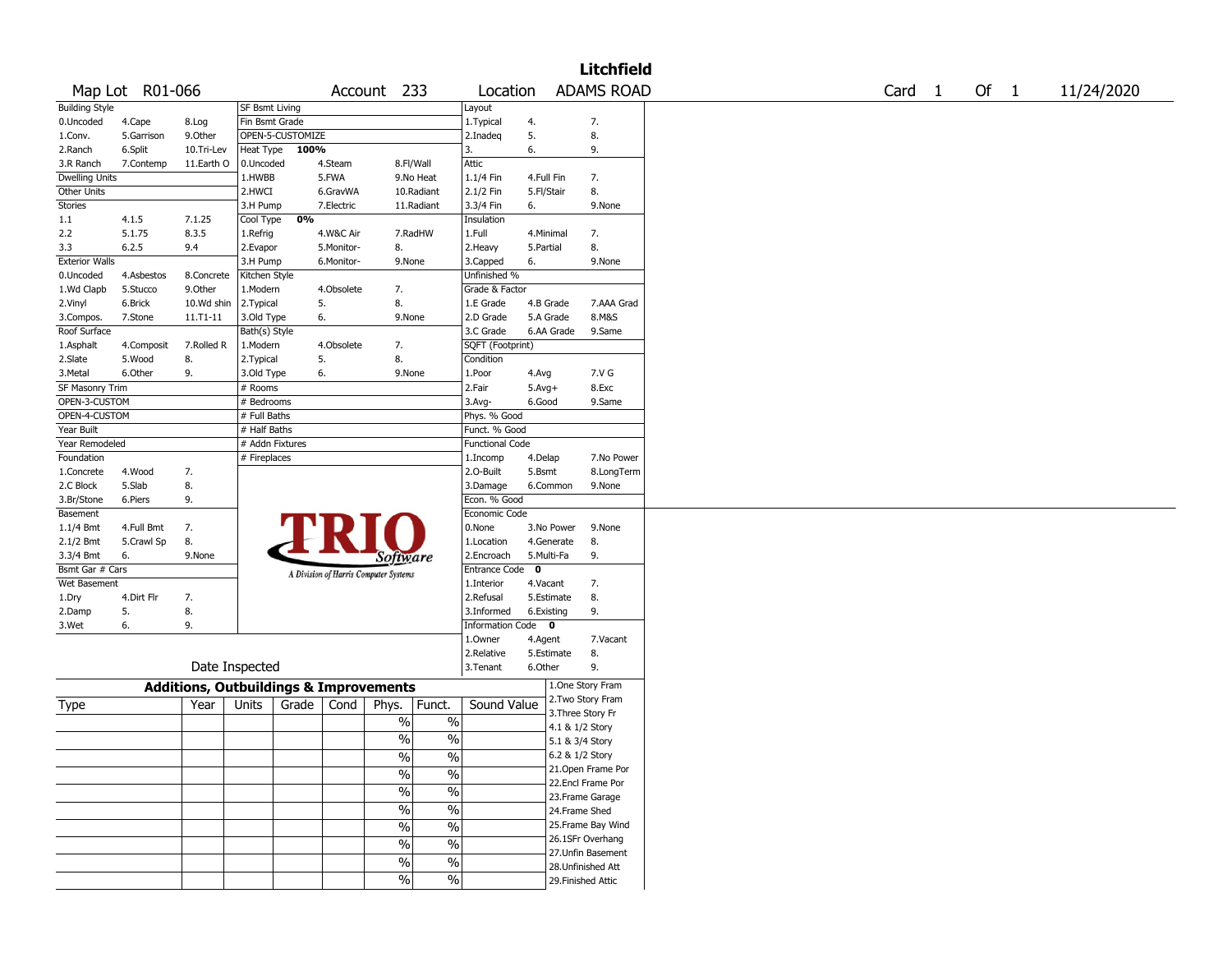|                   | Map Lot R01-067          | Account 1729 |                               | Location ADAMS ROAD     |               |                                    |                       |                          | Card 1               | Of 1            |                                                              | 11/24/2020                            |
|-------------------|--------------------------|--------------|-------------------------------|-------------------------|---------------|------------------------------------|-----------------------|--------------------------|----------------------|-----------------|--------------------------------------------------------------|---------------------------------------|
|                   | LITCHFIELD, TOWN OF      |              |                               | <b>Property Data</b>    |               |                                    |                       | <b>Assessment Record</b> |                      |                 |                                                              |                                       |
|                   | 2400 HALLOWELL ROAD      |              | Neighborhood 4 Adams Road     |                         |               | Year                               | Land                  |                          | <b>Buildings</b>     |                 | Exempt                                                       | <b>Total</b>                          |
|                   |                          |              |                               |                         |               | 2007                               |                       | 58,600                   |                      | 0               | 58,600                                                       | $\pmb{0}$                             |
|                   |                          |              | Tree Growth Year              | $\bf{0}$                |               | 2008                               |                       | 58,600                   |                      | 0               | 58,600                                                       | 0                                     |
|                   |                          |              | X Coordinate                  |                         | $\mathbf 0$   |                                    |                       |                          |                      |                 |                                                              |                                       |
| B1191P49          |                          |              | Y Coordinate<br>Zone/Land Use | <b>11 Residential</b>   | $\mathbf 0$   | 2009                               |                       | 50,100                   |                      | 0               | 50,100                                                       | $\pmb{0}$                             |
| Previous Owner    | THOMPSON, HERBERT E      |              |                               |                         |               | 2010                               |                       | 50,100                   |                      | 0               | 50,100                                                       | 0                                     |
|                   |                          |              | Secondary Zone                |                         |               | 2011                               |                       | 50,100                   |                      | 0               | 50,100                                                       | 0                                     |
|                   |                          |              |                               |                         |               | 2012                               |                       | 50,100                   |                      | 0               | 50,100                                                       | 0                                     |
|                   | Sale Date: 12/28/2005    |              | Topography 2 Rolling          |                         |               | 2013                               |                       | 50,100                   |                      | 0               | 50,100                                                       | $\pmb{0}$                             |
|                   |                          |              | 1.Level                       | 4.Below St              | 7.Res Protec  | 2014                               |                       | 50,100                   |                      | 0               | 50,100                                                       | 0                                     |
|                   |                          |              | 2.Rolling<br>3.Above St       | 5.Low<br>6.Swampy       | 8.<br>9.      | 2015                               |                       | 50,100                   |                      | 0               | 50,100                                                       | $\pmb{0}$                             |
|                   |                          |              | Utilities 9 None              |                         | 9 None        | 2016                               |                       | 50,100                   |                      | 0               | 50,100                                                       | 0                                     |
|                   |                          |              |                               |                         | 7.Cesspool    | 2017                               |                       | 50,100                   |                      | 0               | 50,100                                                       | $\pmb{0}$                             |
|                   |                          |              | 1.Public<br>2. Water          | 4.Dr Well<br>5.Dug Well | 8.Lake/Pond   | 2018                               |                       | 50,100                   |                      | 0               | 50,100                                                       | 0                                     |
|                   |                          |              | 3.Sewer                       | 6.Septic                | 9.None        | 2019                               |                       | 46,600                   |                      | 0               | 46,600                                                       | $\pmb{0}$                             |
|                   |                          |              | <b>Street</b>                 | 3 Gravel                |               | 2020                               |                       | 46,600                   |                      | 0               | 46,600                                                       | 0                                     |
|                   |                          |              | 1.Paved                       | 4.Proposed              | 7.            |                                    |                       |                          | <b>Land Data</b>     |                 |                                                              |                                       |
|                   |                          |              | 2.Semi Imp<br>3.Gravel        | 5.R/O/W<br>6.           | 8.<br>9.None  | <b>Front Foot</b>                  |                       | <b>Effective</b>         |                      |                 | <b>Influence</b>                                             | <b>Influence</b>                      |
|                   |                          |              |                               |                         | 0             | 11.1-100                           | <b>Type</b>           | Frontage                 | <b>Depth</b>         | <b>Factor</b>   | Code<br>%                                                    | <b>Codes</b><br>1.Unimproved          |
|                   | Inspection Witnessed By: |              |                               |                         | $\mathbf 0$   | 12.101-200                         |                       |                          |                      |                 | $\frac{9}{6}$                                                | 2. Excess Frtg                        |
|                   |                          |              |                               | <b>Sale Data</b>        |               | $13.201+$                          |                       |                          |                      |                 | %<br>$\frac{9}{6}$                                           | 3. Topography<br>4.Size/Shape         |
| X                 |                          | Date         | Sale Date                     |                         |               | 14.<br>15.                         |                       |                          |                      |                 | $\frac{9}{6}$                                                | 5.Access                              |
| No./Date          | Description              | Date Insp.   | Price                         |                         |               |                                    |                       |                          |                      |                 | %                                                            | 6.Restriction                         |
|                   |                          |              | Sale Type                     |                         |               | <b>Square Foot</b>                 |                       |                          | <b>Square Feet</b>   |                 | %                                                            | 7. Right of Way<br>8.View/Environ     |
|                   |                          |              | 1.Land<br>2.L & B             | 4.MFG UNIT<br>5.Other   | 7.<br>8.      | 16.Regular Lot                     |                       |                          |                      |                 | %                                                            | 9.Fract Share                         |
|                   |                          |              | 3.Building                    | 6.                      | 9.            | 17.Secondary Lot                   |                       |                          |                      |                 | %                                                            | <b>Acres</b>                          |
|                   |                          |              | Financing                     |                         |               | 18.Excess Land                     |                       |                          |                      |                 | $\frac{9}{6}$<br>%                                           | 30. Frontage 1<br>31. Frontage 2      |
|                   |                          |              | 1.Convent                     | 4.Seller                | 7.            | 19.Condominium<br>20.Miscellaneous |                       |                          |                      |                 | $\frac{9}{6}$                                                | 32.Tillable                           |
| Notes:            |                          |              | 2.FHA/VA                      | 5.Private               | 8.            |                                    |                       |                          |                      |                 | %                                                            | 33.Tillable                           |
|                   |                          |              | 3.Assumed                     | 6.Cash                  | 9.Unknown     |                                    |                       |                          |                      |                 | $\frac{9}{6}$                                                | 34.Softwood F&O                       |
|                   |                          |              | Validity                      |                         |               | Fract. Acre                        |                       | <b>Acreage/Sites</b>     |                      |                 |                                                              | 35. Mixed Wood F&O<br>36.Hardwood F&O |
|                   |                          |              | 1.Valid                       | 4.Split                 | 7.Renovate    | 21. Houselot (Frac                 | 25                    |                          | 1.00                 | 95              | %<br>5                                                       | 37.Softwood TG                        |
|                   |                          |              | 2.Related                     | 5.Partial               | 8.Other       | 22.Baselot(Fract)<br>23.           | $\overline{99}$       |                          |                      | $\overline{95}$ | %<br>1                                                       | 38. Mixed Wood TG                     |
|                   |                          |              | 3.Distress                    | 6.Exempt                | 9.            | Acres                              | 26<br>$\overline{27}$ |                          | 5.00                 | 100<br>100      | $\frac{9}{6}$<br>$\mathbf 0$<br>$\frac{9}{6}$<br>$\mathbf 0$ | 39.Hardwood TG                        |
|                   |                          |              | Verified                      |                         |               | 24. Houselot                       | $\overline{28}$       |                          | 10.00<br>3.00        | 100             | %<br>0                                                       | 40.Wasteland                          |
|                   |                          |              |                               |                         |               |                                    |                       |                          |                      |                 |                                                              | 41.Gravel Pit                         |
|                   |                          |              |                               |                         |               | 25.Baselot                         |                       |                          |                      |                 | %                                                            |                                       |
|                   |                          |              | 1.Buyer                       | 4.Agent                 | 7.Family      | 26.Rear 1                          |                       |                          |                      |                 | %                                                            | 42. Mobile Home Si                    |
|                   |                          |              | 2.Seller<br>3.Lender          | 5.Pub Rec<br>6.MLS      | 8.Other<br>9. | 27. Rear 2                         |                       |                          |                      |                 |                                                              | 43.Camp Site                          |
| <b>Litchfield</b> |                          |              |                               |                         |               | 28. Rear 3<br>29. Rear 4           |                       |                          | <b>Total Acreage</b> | 19.00           |                                                              | 44.Lot Improvemen<br>45.Access Right  |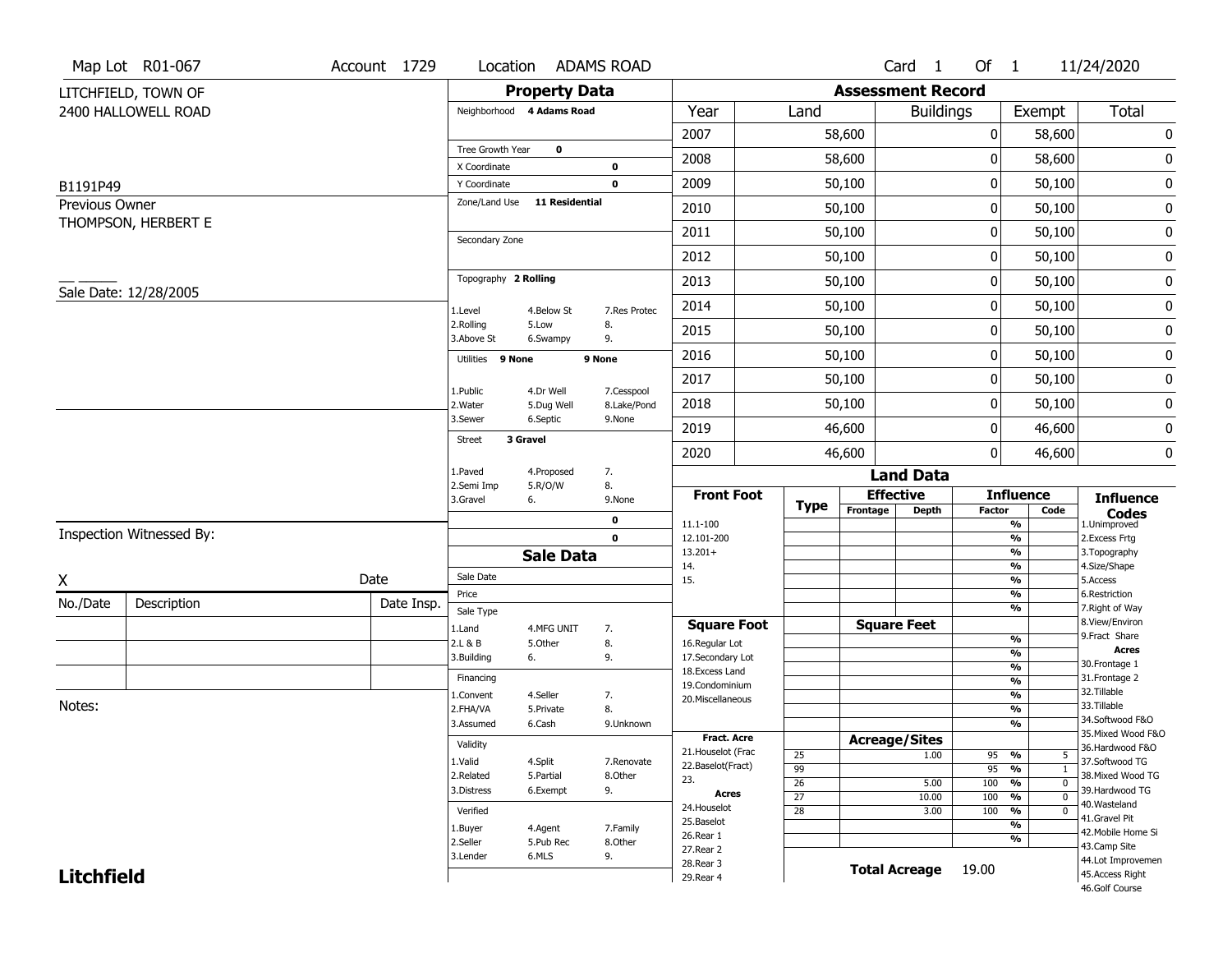|                       |                 |                                                   |                       |                  |            |                                       |               |                        |              |                 | <b>Litchfield</b>  |        |        |            |
|-----------------------|-----------------|---------------------------------------------------|-----------------------|------------------|------------|---------------------------------------|---------------|------------------------|--------------|-----------------|--------------------|--------|--------|------------|
|                       | Map Lot R01-067 |                                                   |                       |                  |            | Account 1729                          |               | Location               |              |                 | <b>ADAMS ROAD</b>  | Card 1 | Of $1$ | 11/24/2020 |
| <b>Building Style</b> |                 |                                                   | <b>SF Bsmt Living</b> |                  |            |                                       |               | Layout                 |              |                 |                    |        |        |            |
| 0.Uncoded             | 4.Cape          | 8.Log                                             | Fin Bsmt Grade        |                  |            |                                       |               | 1.Typical              | 4.           |                 | 7.                 |        |        |            |
| 1.Conv.               | 5.Garrison      | 9.0ther                                           |                       | OPEN-5-CUSTOMIZE |            |                                       |               | 2.Inadeq               | 5.           |                 | 8.                 |        |        |            |
| 2.Ranch               | 6.Split         | 10.Tri-Lev                                        | Heat Type             | 100%             |            |                                       |               | 3.                     | 6.           |                 | 9.                 |        |        |            |
| 3.R Ranch             | 7.Contemp       | 11.Earth O                                        | 0.Uncoded             |                  | 4.Steam    |                                       | 8.Fl/Wall     | Attic                  |              |                 |                    |        |        |            |
| <b>Dwelling Units</b> |                 |                                                   | 1.HWBB                |                  | 5.FWA      |                                       | 9.No Heat     | 1.1/4 Fin              |              | 4.Full Fin      | 7.                 |        |        |            |
| Other Units           |                 |                                                   | 2.HWCI                |                  | 6.GravWA   |                                       | 10.Radiant    | 2.1/2 Fin              | 5.Fl/Stair   |                 | 8.                 |        |        |            |
| Stories               |                 |                                                   | 3.H Pump              |                  | 7.Electric |                                       | 11.Radiant    | 3.3/4 Fin              | 6.           |                 | 9.None             |        |        |            |
| 1.1                   | 4.1.5           | 7.1.25                                            | Cool Type             | 0%               |            |                                       |               | Insulation             |              |                 |                    |        |        |            |
| 2.2                   | 5.1.75          | 8.3.5                                             | 1.Refrig              |                  | 4.W&C Air  |                                       | 7.RadHW       | 1.Full                 |              | 4.Minimal       | 7.                 |        |        |            |
| 3.3                   | 6.2.5           | 9.4                                               | 2.Evapor              |                  | 5.Monitor- | 8.                                    |               | 2. Heavy               | 5.Partial    |                 | 8.                 |        |        |            |
| <b>Exterior Walls</b> |                 |                                                   | 3.H Pump              |                  | 6.Monitor- | 9.None                                |               | 3.Capped               | 6.           |                 | 9.None             |        |        |            |
| 0.Uncoded             | 4.Asbestos      | 8.Concrete                                        | Kitchen Style         |                  |            |                                       |               | Unfinished %           |              |                 |                    |        |        |            |
| 1.Wd Clapb            | 5.Stucco        | 9.0ther                                           | 1.Modern              |                  | 4.Obsolete | 7.                                    |               | Grade & Factor         |              |                 |                    |        |        |            |
|                       |                 |                                                   |                       |                  |            |                                       |               |                        |              |                 |                    |        |        |            |
| 2.Vinyl               | 6.Brick         | 10.Wd shin                                        | 2.Typical             |                  | 5.         | 8.                                    |               | 1.E Grade              |              | 4.B Grade       | 7.AAA Grad         |        |        |            |
| 3.Compos.             | 7.Stone         | 11.T1-11                                          | 3.Old Type            |                  | 6.         | 9.None                                |               | 2.D Grade              |              | 5.A Grade       | 8.M&S              |        |        |            |
| Roof Surface          |                 |                                                   | Bath(s) Style         |                  |            |                                       |               | 3.C Grade              |              | 6.AA Grade      | 9.Same             |        |        |            |
| 1.Asphalt             | 4.Composit      | 7.Rolled R                                        | 1.Modern              |                  | 4.Obsolete | 7.                                    |               | SQFT (Footprint)       |              |                 |                    |        |        |            |
| 2.Slate               | 5.Wood          | 8.                                                | 2. Typical            |                  | 5.         | 8.                                    |               | Condition              |              |                 |                    |        |        |            |
| 3.Metal               | 6.Other         | 9.                                                | 3.Old Type            |                  | 6.         | 9.None                                |               | 1.Poor                 | 4.Avg        |                 | 7.V G              |        |        |            |
| SF Masonry Trim       |                 |                                                   | # Rooms               |                  |            |                                       |               | 2.Fair                 | $5.$ Avg $+$ |                 | 8.Exc              |        |        |            |
| OPEN-3-CUSTOM         |                 |                                                   | # Bedrooms            |                  |            |                                       |               | 3.Avg-                 | 6.Good       |                 | 9.Same             |        |        |            |
| OPEN-4-CUSTOM         |                 |                                                   | # Full Baths          |                  |            |                                       |               | Phys. % Good           |              |                 |                    |        |        |            |
| Year Built            |                 |                                                   | # Half Baths          |                  |            |                                       |               | Funct. % Good          |              |                 |                    |        |        |            |
| Year Remodeled        |                 |                                                   | # Addn Fixtures       |                  |            |                                       |               | <b>Functional Code</b> |              |                 |                    |        |        |            |
| Foundation            |                 |                                                   | # Fireplaces          |                  |            |                                       |               | 1.Incomp               | 4.Delap      |                 | 7.No Power         |        |        |            |
| 1.Concrete            | 4.Wood          | 7.                                                |                       |                  |            |                                       |               | 2.O-Built              | 5.Bsmt       |                 | 8.LongTerm         |        |        |            |
| 2.C Block             | 5.Slab          | 8.                                                |                       |                  |            |                                       |               | 3.Damage               |              | 6.Common        | 9.None             |        |        |            |
| 3.Br/Stone            | 6.Piers         | 9.                                                |                       |                  |            |                                       |               | Econ. % Good           |              |                 |                    |        |        |            |
| Basement              |                 |                                                   |                       |                  |            |                                       |               | Economic Code          |              |                 |                    |        |        |            |
| 1.1/4 Bmt             | 4.Full Bmt      | 7.                                                |                       |                  |            |                                       |               | 0.None                 |              | 3.No Power      | 9.None             |        |        |            |
| 2.1/2 Bmt             | 5.Crawl Sp      | 8.                                                |                       |                  |            |                                       |               | 1.Location             |              | 4.Generate      | 8.                 |        |        |            |
| 3.3/4 Bmt             | 6.              | 9.None                                            |                       |                  |            | Software                              |               | 2.Encroach             |              | 5.Multi-Fa      | 9.                 |        |        |            |
| Bsmt Gar # Cars       |                 |                                                   |                       |                  |            | A Division of Harris Computer Systems |               | Entrance Code 0        |              |                 |                    |        |        |            |
| Wet Basement          |                 |                                                   |                       |                  |            |                                       |               | 1.Interior             | 4.Vacant     |                 | 7.                 |        |        |            |
| 1.Dry                 | 4.Dirt Flr      | 7.                                                |                       |                  |            |                                       |               | 2.Refusal              |              | 5.Estimate      | 8.                 |        |        |            |
| 2.Damp                | 5.              | 8.                                                |                       |                  |            |                                       |               | 3.Informed             |              | 6.Existing      | 9.                 |        |        |            |
| 3.Wet                 | 6.              | 9.                                                |                       |                  |            |                                       |               | Information Code 0     |              |                 |                    |        |        |            |
|                       |                 |                                                   |                       |                  |            |                                       |               | 1.0wner                | 4.Agent      |                 | 7.Vacant           |        |        |            |
|                       |                 |                                                   |                       |                  |            |                                       |               | 2.Relative             |              | 5.Estimate      | 8.                 |        |        |            |
|                       |                 | Date Inspected                                    |                       |                  |            |                                       |               | 3. Tenant              | 6.Other      |                 | 9.                 |        |        |            |
|                       |                 |                                                   |                       |                  |            |                                       |               |                        |              |                 |                    |        |        |            |
|                       |                 | <b>Additions, Outbuildings &amp; Improvements</b> |                       |                  |            |                                       |               |                        |              |                 | 1.One Story Fram   |        |        |            |
| Type                  |                 | Year                                              | Units                 | Grade            | Cond       | Phys.                                 | Funct.        | Sound Value            |              |                 | 2. Two Story Fram  |        |        |            |
|                       |                 |                                                   |                       |                  |            | %                                     | %             |                        |              |                 | 3. Three Story Fr  |        |        |            |
|                       |                 |                                                   |                       |                  |            |                                       |               |                        |              | 4.1 & 1/2 Story |                    |        |        |            |
|                       |                 |                                                   |                       |                  |            | $\%$                                  | $\%$          |                        |              | 5.1 & 3/4 Story |                    |        |        |            |
|                       |                 |                                                   |                       |                  |            | %                                     | %             |                        |              | 6.2 & 1/2 Story |                    |        |        |            |
|                       |                 |                                                   |                       |                  |            | $\frac{0}{6}$                         | $\sqrt{20}$   |                        |              |                 | 21. Open Frame Por |        |        |            |
|                       |                 |                                                   |                       |                  |            | $\sqrt{6}$                            | $\frac{9}{6}$ |                        |              |                 | 22.Encl Frame Por  |        |        |            |
|                       |                 |                                                   |                       |                  |            |                                       |               |                        |              |                 | 23. Frame Garage   |        |        |            |
|                       |                 |                                                   |                       |                  |            | $\frac{0}{6}$                         | $\frac{0}{6}$ |                        |              | 24.Frame Shed   |                    |        |        |            |
|                       |                 |                                                   |                       |                  |            | $\sqrt{6}$                            | $\frac{0}{6}$ |                        |              |                 | 25. Frame Bay Wind |        |        |            |
|                       |                 |                                                   |                       |                  |            | $\sqrt{6}$                            | $\sqrt{20}$   |                        |              |                 | 26.1SFr Overhang   |        |        |            |
|                       |                 |                                                   |                       |                  |            |                                       |               |                        |              |                 | 27.Unfin Basement  |        |        |            |
|                       |                 |                                                   |                       |                  |            | $\sqrt{6}$                            | $\sqrt{6}$    |                        |              |                 | 28. Unfinished Att |        |        |            |
|                       |                 |                                                   |                       |                  |            | $\sqrt{20}$                           | $\frac{1}{2}$ |                        |              |                 | 29. Finished Attic |        |        |            |
|                       |                 |                                                   |                       |                  |            |                                       |               |                        |              |                 |                    |        |        |            |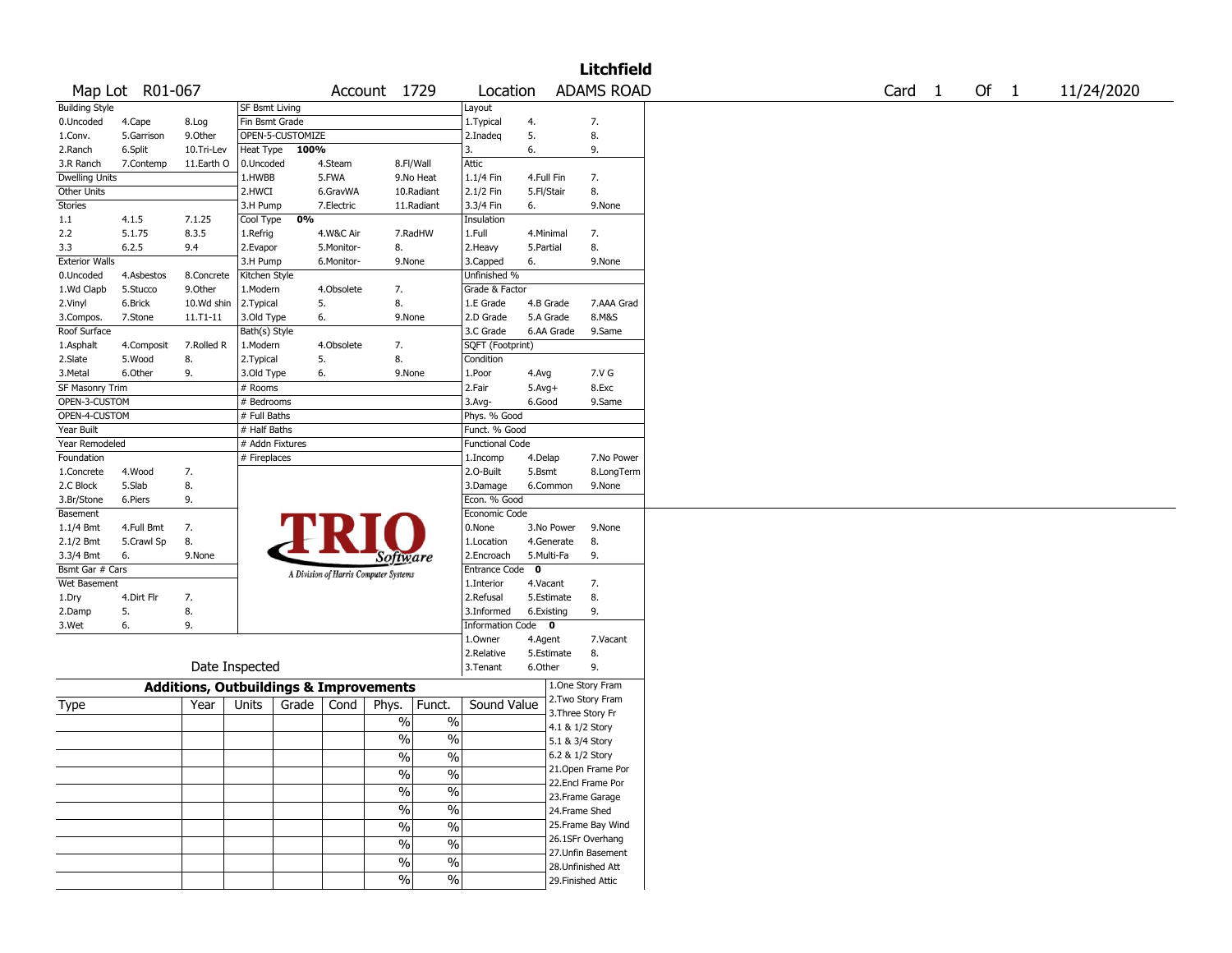|                           | Map Lot R01-068                                             | Account 1283 | Location                          |                         | <b>35 NORTH ADAMS ROAD</b> |                                     |                                    |          | Card <sub>1</sub>        | Of $1$        |                                                                 | 11/24/2020                           |
|---------------------------|-------------------------------------------------------------|--------------|-----------------------------------|-------------------------|----------------------------|-------------------------------------|------------------------------------|----------|--------------------------|---------------|-----------------------------------------------------------------|--------------------------------------|
|                           | D A C PARTNERSHIP                                           |              |                                   | <b>Property Data</b>    |                            |                                     |                                    |          | <b>Assessment Record</b> |               |                                                                 |                                      |
| P O BOX 410               |                                                             |              | Neighborhood 141 North Adams Road |                         |                            | Year                                | Land                               |          | <b>Buildings</b>         |               | Exempt                                                          | Total                                |
|                           | LITCHFIELD ME 04350                                         |              |                                   |                         |                            | 2007                                |                                    | 75,602   |                          | 82,297        | 0                                                               | 157,899                              |
|                           |                                                             |              | Tree Growth Year                  | $\mathbf 0$             |                            | 2008                                |                                    | 74,962   |                          | 82,297        | 0                                                               | 157,259                              |
| B7014P23 B8480P1          |                                                             |              | X Coordinate<br>Y Coordinate      |                         | 0<br>$\mathbf 0$           | 2009                                |                                    | 78,974   |                          | 116,915       | $\overline{0}$                                                  | 195,889                              |
| <b>Previous Owner</b>     |                                                             |              | Zone/Land Use                     | 11 Residential          |                            | 2010                                |                                    |          |                          |               | 0                                                               |                                      |
|                           | D A C PARTNETSHIP                                           |              |                                   |                         |                            |                                     |                                    | 81,115   |                          | 81,215        |                                                                 | 162,330                              |
|                           | GARABADIAN DIANE GENERAL PARTNER                            |              | Secondary Zone                    |                         |                            | 2011                                |                                    | 81,115   |                          | 90,505        | 0                                                               | 171,620                              |
|                           |                                                             |              |                                   |                         |                            | 2012                                |                                    | 80,955   |                          | 90,505        | $\overline{0}$                                                  | 171,460                              |
|                           | LITCHFIELD ME 04350<br>Sale Date: 9/12/2006                 |              | Topography 2 Rolling              |                         |                            | 2013                                |                                    | 81,236   |                          | 93,879        | 0                                                               | 175,115                              |
| Previous Owner            |                                                             |              | 1.Level                           | 4.Below St              | 7.Res Protec               | 2014                                |                                    | 71,204   |                          | 93,369        | 0                                                               | 164,573                              |
|                           | NEAL, JR. WILLIAM A.                                        |              | 2.Rolling<br>3.Above St           | 5.Low<br>6.Swampy       | 8.<br>9.                   | 2015                                |                                    | 71,568   |                          | 92,984        | $\overline{0}$                                                  | 164,552                              |
| NEAL, NAN<br>61 BOYD ROAD |                                                             |              | Utilities                         | 4 Drilled Well          | <b>6 Septic System</b>     | 2016                                |                                    | 82,500   |                          | 92,471        | 0                                                               | 174,971                              |
|                           | MARS HILL ME 04758 3117                                     |              |                                   |                         |                            | 2017                                |                                    | 82,500   |                          | 91,720        | $\overline{0}$                                                  | 174,220                              |
|                           | Sale Date: 7/01/2005                                        |              | 1.Public<br>2. Water              | 4.Dr Well<br>5.Dug Well | 7.Cesspool<br>8.Lake/Pond  | 2018                                |                                    | 82,500   |                          | 91,648        | 0                                                               | 174,148                              |
|                           |                                                             |              | 3.Sewer                           | 6.Septic                | 9.None                     | 2019                                |                                    | 101,000  |                          | 168,900       | $\overline{0}$                                                  | 269,900                              |
|                           |                                                             |              | <b>Street</b>                     | 1 Paved                 |                            | 2020                                |                                    | 101,000  |                          | 168,900       | 0                                                               | 269,900                              |
|                           |                                                             |              | 1.Paved                           | 4.Proposed              | 7.                         |                                     |                                    |          | <b>Land Data</b>         |               |                                                                 |                                      |
|                           |                                                             |              | 2.Semi Imp<br>3.Gravel            | 5.R/O/W<br>6.           | 8.<br>9.None               | <b>Front Foot</b>                   |                                    |          | <b>Effective</b>         |               | <b>Influence</b>                                                | <b>Influence</b>                     |
|                           |                                                             |              |                                   |                         | 0                          | 11.1-100                            | <b>Type</b>                        | Frontage | <b>Depth</b>             | <b>Factor</b> | Code<br>$\frac{9}{6}$                                           | <b>Codes</b><br>1.Unimproved         |
|                           | Inspection Witnessed By:                                    |              |                                   |                         |                            |                                     |                                    |          |                          |               | $\frac{9}{6}$                                                   | 2. Excess Frtg                       |
|                           |                                                             |              |                                   |                         | $\mathbf 0$                | 12.101-200                          |                                    |          |                          |               |                                                                 |                                      |
|                           |                                                             |              |                                   | <b>Sale Data</b>        |                            | $13.201+$                           |                                    |          |                          |               | %<br>$\frac{9}{6}$                                              | 3. Topography                        |
| X.                        |                                                             | Date         | Sale Date                         |                         |                            | 14.<br>15.                          |                                    |          |                          |               | %                                                               | 4.Size/Shape<br>5.Access             |
| No./Date                  | Description                                                 | Date Insp.   | Price                             |                         |                            |                                     |                                    |          |                          |               | %<br>%                                                          | 6.Restriction<br>7. Right of Way     |
|                           |                                                             |              | Sale Type<br>1.Land               | 4.MFG UNIT              | 7.                         | <b>Square Foot</b>                  |                                    |          | <b>Square Feet</b>       |               |                                                                 | 8.View/Environ                       |
|                           |                                                             |              | 2.L & B                           | 5.0ther                 | 8.                         | 16.Regular Lot                      |                                    |          |                          |               | %                                                               | 9. Fract Share<br><b>Acres</b>       |
|                           |                                                             |              | 3.Building                        | 6.                      | 9.                         | 17.Secondary Lot<br>18. Excess Land |                                    |          |                          |               | %<br>$\frac{9}{6}$                                              | 30. Frontage 1                       |
|                           |                                                             |              | Financing                         |                         |                            | 19.Condominium                      |                                    |          |                          |               | $\frac{9}{6}$                                                   | 31. Frontage 2                       |
| Notes:                    |                                                             |              | 1.Convent<br>2.FHA/VA             | 4.Seller<br>5.Private   | 7.<br>8.                   | 20.Miscellaneous                    |                                    |          |                          |               | %<br>%                                                          | 32. Tillable<br>33.Tillable          |
|                           | '16 per request remove from TG.                             |              | 3.Assumed                         | 6.Cash                  | 9.Unknown                  |                                     |                                    |          |                          |               | $\frac{9}{6}$                                                   | 34.Softwood F&O                      |
|                           | '14 error found has 2 acres in baselot value reduce to one. |              | Validity                          |                         |                            | <b>Fract. Acre</b>                  |                                    |          | <b>Acreage/Sites</b>     |               |                                                                 | 35. Mixed Wood F&O                   |
|                           |                                                             |              | 1.Valid                           | 4.Split                 | 7.Renovate                 | 21. Houselot (Frac                  | 24                                 |          | 1.00                     | 100           | %<br>0                                                          | 36.Hardwood F&O<br>37.Softwood TG    |
|                           |                                                             |              | 2.Related                         | 5.Partial               | 8.Other                    | 22.Baselot(Fract)<br>23.            | $\overline{26}$                    |          | 5.00                     | 100           | $\overline{0}$<br>%                                             | 38. Mixed Wood TG                    |
|                           |                                                             |              | 3.Distress                        | 6.Exempt                | 9.                         | <b>Acres</b>                        | $\overline{27}$<br>$\overline{28}$ |          | 10.00<br>50.00           | 100<br>100    | $\frac{9}{6}$<br>$\mathbf 0$<br>$\frac{9}{6}$<br>$\overline{0}$ | 39.Hardwood TG                       |
|                           |                                                             |              | Verified                          |                         |                            | 24. Houselot                        | $\overline{29}$                    |          | 33.00                    | 100           | %<br>$\mathbf 0$                                                | 40. Wasteland                        |
|                           |                                                             |              | 1.Buyer                           | 4.Agent                 | 7.Family                   | 25.Baselot                          | $\overline{40}$                    |          | 2.00                     | 100           | $\overline{0}$<br>%                                             | 41.Gravel Pit<br>42. Mobile Home Si  |
|                           |                                                             |              | 2.Seller                          | 5.Pub Rec               | 8.Other                    | 26.Rear 1<br>27. Rear 2             | $\overline{44}$                    |          | 1.00                     | 100           | $\frac{9}{6}$<br>$\mathbf 0$                                    | 43.Camp Site                         |
| <b>Litchfield</b>         |                                                             |              | 3.Lender                          | 6.MLS                   | 9.                         | 28. Rear 3<br>29. Rear 4            |                                    |          | <b>Total Acreage</b>     | 101.00        |                                                                 | 44.Lot Improvemen<br>45.Access Right |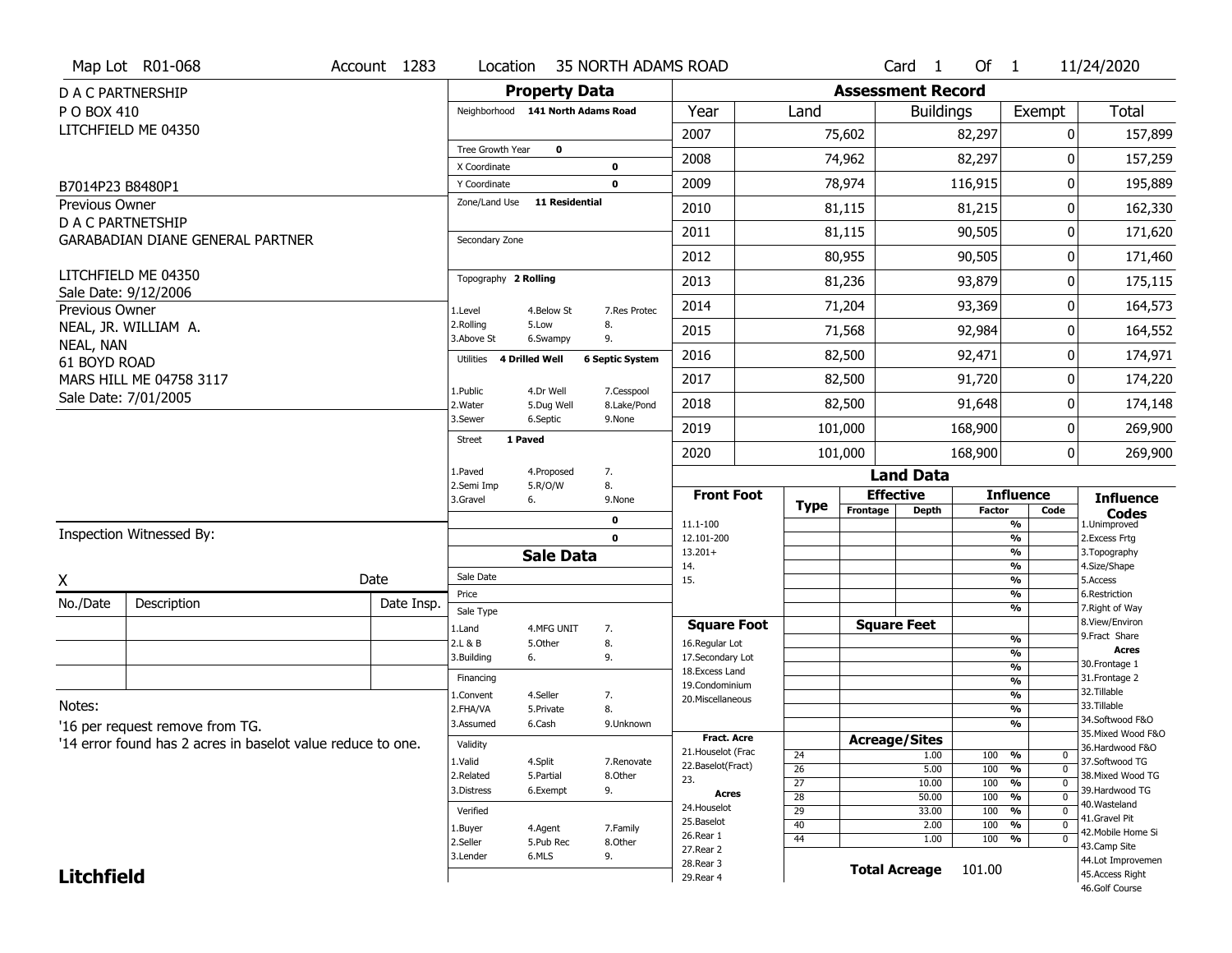|                                  |                             |                             |                                                   |          |                  |                                       |                                   |                                            |            |                        | <b>Litchfield</b>  |                            |               |      |                   |                                |                 |              |            |  |
|----------------------------------|-----------------------------|-----------------------------|---------------------------------------------------|----------|------------------|---------------------------------------|-----------------------------------|--------------------------------------------|------------|------------------------|--------------------|----------------------------|---------------|------|-------------------|--------------------------------|-----------------|--------------|------------|--|
|                                  | Map Lot R01-068             |                             |                                                   |          |                  | Account 1283                          |                                   | Location                                   |            |                        |                    | <b>35 NORTH ADAMS ROAD</b> |               |      | Card <sub>1</sub> |                                | Of              | $\mathbf{1}$ | 11/24/2020 |  |
| <b>Building Style</b>            | 1 Conventional              |                             | <b>SF Bsmt Living</b>                             |          | 0                |                                       |                                   | Layout                                     | 1 Typical  |                        |                    |                            |               |      |                   |                                | Shee            |              |            |  |
| 0.Uncoded                        | 4.Cape                      | 8.Log                       | Fin Bsmt Grade                                    |          | 0 <sub>0</sub>   |                                       |                                   | 1. Typical                                 | 4.         |                        | 7.                 |                            |               | Shec |                   |                                | $16.0^\circ$    |              |            |  |
| 1.Conv.                          | 5.Garrison                  | 9.Other                     | OPEN-5-CUSTOMIZE                                  |          | $\mathbf 0$      |                                       |                                   | 2.Inadeq                                   | 5.         |                        | 8.                 |                            | 12.0          |      |                   |                                |                 |              |            |  |
| 2.Ranch                          | 6.Split                     | 10.Tri-Lev                  | Heat Type                                         | 100%     |                  | 1 Hot Water BB                        |                                   | 13.                                        | 6.         |                        | 9.                 |                            | $40.0^\circ$  |      |                   |                                | $10.0^\circ$    |              |            |  |
| 3.R Ranch                        | 7.Contemp                   | 11.Earth O                  | 0.Uncoded                                         |          | 4.Steam          |                                       | 8.Fl/Wall                         | 9 None<br>Attic                            |            |                        |                    |                            |               | Barn |                   |                                |                 |              |            |  |
| Dwelling Units 1                 |                             |                             | 1.HWBB                                            |          | 5.FWA            |                                       | 9.No Heat                         | 1.1/4 Fin                                  | 4.Full Fin |                        | 7.                 |                            |               |      |                   |                                |                 |              |            |  |
| Other Units                      | 0                           |                             | 2.HWCI                                            |          | 6.GravWA         |                                       | 10.Radiant                        | 2.1/2 Fin                                  | 5.Fl/Stair |                        | 8.                 |                            | 30.0          |      |                   |                                |                 |              |            |  |
| Stories                          | 5 One & 3/4 Story           |                             | 3.H Pump                                          |          | 7.Electric       |                                       | 11.Radiant                        | 3.3/4 Fin                                  | 6.         |                        | 9.None             |                            |               |      |                   |                                |                 |              |            |  |
| $1.1\,$                          | 4.1.5                       | 7.1.25                      | Cool Type                                         | 0%       |                  | 9 None                                |                                   | Insulation                                 | 1 Full     |                        |                    |                            |               |      |                   |                                |                 |              |            |  |
| 2.2                              | 5.1.75                      | 8.3.5                       | 1.Refrig                                          |          | 4.W&C Air        |                                       | 7.RadHW                           | 1.Full                                     | 4.Minimal  |                        | 7.                 |                            | $40.0$        |      |                   |                                |                 |              |            |  |
| 3.3                              | 6.2.5                       | 9.4                         | 2.Evapor                                          |          | 5.Monitor-       | 8.                                    |                                   | 2. Heavy                                   | 5.Partial  |                        | 8.                 |                            |               |      |                   |                                |                 |              |            |  |
| <b>Exterior Walls</b>            | 10 Wood Shingle             |                             | 3.H Pump                                          |          | 6.Monitor-       |                                       | 9.None                            | 3.Capped                                   | 6.         |                        | 9.None             |                            |               |      |                   |                                |                 |              |            |  |
| 0.Uncoded                        | 4.Asbestos                  | 8.Concrete                  | Kitchen Style                                     |          | $\mathbf 0$      |                                       |                                   | Unfinished %<br>Grade & Factor 2 Fair 110% | 0%         |                        |                    |                            | 11/4sGarage   |      |                   | $24.0^{\circ}$<br>19.0         |                 |              |            |  |
| 1.Wd Clapb                       | 5.Stucco<br>6.Brick         | 9.Other                     | 1.Modern                                          |          | 4.Obsolete<br>5. | 7.<br>8.                              |                                   |                                            | 4.B Grade  |                        | 7.AAA Grad         |                            |               |      | 16.C              |                                |                 |              |            |  |
| 2.Vinyl<br>3.Compos.             | 7.Stone                     | 10.Wd shin<br>$11. T1 - 11$ | 2.Typical<br>3.Old Type                           |          | 6.               |                                       | 9.None                            | 1.E Grade<br>2.D Grade                     | 5.A Grade  |                        | 8.M&S              |                            | 28.0          |      |                   | $24.0^{\circ}$                 | $30.0^\circ$    | 7/D          |            |  |
| Roof Surface                     | 1 Asphalt Shingles          |                             | Bath(s) Style                                     |          |                  | 2 Typical Bath(s)                     |                                   | 3.C Grade                                  |            | 6.AA Grade             | 9.Same             |                            |               |      |                   | $24.0^{\circ}$<br>$19.0^\circ$ |                 | 18.0         |            |  |
| 1.Asphalt                        | 4.Composit                  | 7.Rolled R                  | 1.Modern                                          |          | 4.Obsolete       | 7.                                    |                                   | SQFT (Footprint) 1392                      |            |                        |                    |                            |               |      | 18.0              |                                | 10.0°<br>$30.0$ |              |            |  |
| 2.Slate                          | 5.Wood                      | 8.                          | 2. Typical                                        |          | 5.               | 8.                                    |                                   | Condition                                  |            | <b>3 Below Average</b> |                    |                            |               | 42.0 |                   |                                | $30.0^\circ$    |              |            |  |
| 3.Metal                          | 6.Other                     | 9.                          | 3.Old Type                                        |          | 6.               |                                       | 9.None                            | 1.Poor                                     | 4.Avg      |                        | 7.V G              |                            |               |      |                   | $24.0^{\circ}$<br>EP           |                 |              |            |  |
| SF Masonry Trim 0                |                             |                             | # Rooms                                           |          | 8                |                                       |                                   | 2.Fair                                     | $5.Avg+$   |                        | 8.Exc              |                            |               |      | 10.01             |                                | 13/4sBF*        |              |            |  |
| OPEN-3-CUSTOM 0                  |                             |                             | # Bedrooms                                        |          | $\overline{5}$   |                                       |                                   | 3.Avg-                                     | 6.Good     |                        | 9.Same             |                            |               |      |                   | $24.0^{\circ}$                 |                 | 32.0         |            |  |
| OPEN-4-CUSTOM 0                  |                             |                             | # Full Baths                                      |          | $\mathbf{2}$     |                                       |                                   | Phys. % Good                               | 0%         |                        |                    |                            |               |      |                   |                                |                 |              |            |  |
| Year Built                       | 1995                        |                             | # Half Baths                                      |          | 1                |                                       |                                   | Funct. % Good                              |            | 100%                   |                    |                            |               |      |                   |                                | $30.0^\circ$    |              |            |  |
| Year Remodeled 0                 |                             |                             | # Addn Fixtures                                   |          | $\pmb{0}$        |                                       |                                   | <b>Functional Code</b>                     |            | 9 None                 |                    |                            |               |      |                   |                                |                 |              |            |  |
| Foundation                       | 3 Brick &/or Stone          |                             | # Fireplaces                                      |          | 0                |                                       |                                   | 1.Incomp                                   | 4.Delap    |                        | 7.No Power         |                            |               | Shed |                   |                                |                 |              |            |  |
| 1.Concrete                       | 4.Wood                      | 7.                          |                                                   |          |                  |                                       |                                   | 2.O-Built                                  | 5.Bsmt     |                        | 8.LongTerm         |                            | Shed          | C.C. |                   |                                |                 |              |            |  |
| 2.C Block                        | 5.Slab                      | 8.                          |                                                   |          |                  |                                       |                                   | 3.Damage                                   | 6.Common   |                        | 9.None             |                            | 10.0<br>18.01 |      |                   |                                |                 |              |            |  |
| 3.Br/Stone                       | 6.Piers                     | 9.                          |                                                   |          |                  |                                       |                                   | Econ. % Good                               | 100%       |                        |                    |                            |               | 12.0 |                   |                                |                 |              |            |  |
| Basement                         | 21/2 Basement               |                             |                                                   |          |                  |                                       |                                   | Economic Code None                         |            |                        |                    |                            |               |      |                   |                                |                 |              |            |  |
| $1.1/4$ Bmt                      | 4.Full Bmt                  | 7.                          |                                                   |          |                  |                                       |                                   | 0.None                                     |            | 3.No Power             | 9.None             |                            |               |      |                   |                                |                 |              |            |  |
| $2.1/2$ Bmt                      | 5.Crawl Sp                  | 8.                          |                                                   |          |                  |                                       |                                   | 1.Location                                 |            | 4.Generate             | 8.                 |                            |               |      |                   |                                |                 |              |            |  |
| 3.3/4 Bmt                        | 6.                          | 9.None                      |                                                   |          |                  | Software                              |                                   | 2.Encroach                                 | 5.Multi-Fa |                        | 9.                 |                            |               |      |                   |                                |                 |              |            |  |
| Bsmt Gar $#$ Cars $\overline{0}$ |                             |                             |                                                   |          |                  | A Division of Harris Computer Systems |                                   | Entrance Code 5 Estimated                  |            |                        |                    |                            |               |      |                   |                                |                 |              |            |  |
|                                  | Wet Basement 3 Wet Basement |                             |                                                   |          |                  |                                       |                                   | 1.Interior                                 | 4.Vacant   |                        | 7.                 |                            |               |      |                   |                                |                 |              |            |  |
| 1.Dry                            | 4.Dirt Flr                  | 7.                          |                                                   |          |                  |                                       |                                   | 2.Refusal                                  |            | 5.Estimate             | 8.                 |                            |               |      |                   |                                |                 |              |            |  |
| 2.Damp                           | 5.                          | 8.                          |                                                   |          |                  |                                       |                                   | 3.Informed                                 | 6.Existing |                        | 9.                 |                            |               |      |                   |                                |                 |              |            |  |
| 3.Wet                            | 6.                          | 9.                          |                                                   |          |                  |                                       |                                   | Information Code 5 Estimate                |            |                        | 7.Vacant           |                            |               |      |                   |                                |                 |              |            |  |
|                                  |                             |                             |                                                   |          |                  |                                       |                                   | 1.0wner<br>2.Relative                      | 4.Agent    | 5.Estimate             | 8.                 |                            |               |      |                   |                                |                 |              |            |  |
|                                  |                             |                             | Date Inspected 10/04/2018                         |          |                  |                                       |                                   | 3.Tenant                                   | 6.Other    |                        | 9.                 |                            |               |      |                   |                                |                 |              |            |  |
|                                  |                             |                             |                                                   |          |                  |                                       |                                   |                                            |            |                        | 1.One Story Fram   |                            |               |      |                   |                                |                 |              |            |  |
|                                  |                             |                             | <b>Additions, Outbuildings &amp; Improvements</b> |          |                  |                                       |                                   |                                            |            |                        | 2. Two Story Fram  |                            |               |      |                   |                                |                 |              |            |  |
| Type                             |                             | Year                        | Units                                             | Grade    | Cond             | Phys.                                 | Funct.                            | Sound Value                                |            |                        | 3. Three Story Fr  |                            |               |      |                   |                                |                 |              |            |  |
| 22 Encl Frame                    |                             | 0                           | 240<br>00                                         |          | 10               | 10                                    | % 0<br>$\%$                       |                                            |            | 4.1 & 1/2 Story        |                    |                            |               |      |                   |                                |                 |              |            |  |
| 68 Wood Deck/s                   |                             | 0                           | 864<br>00                                         |          | 10               | 0                                     | $\frac{9}{0}$ 0<br>$\%$           |                                            |            | 5.1 & 3/4 Story        |                    |                            |               |      |                   |                                |                 |              |            |  |
| 72 1 1/4s Garage                 |                             | 0                           | 1176                                              | $2100$ 3 |                  | 0                                     | $\sqrt{90}$<br>$\frac{1}{2}$      |                                            |            |                        | 6.2 & 1/2 Story    |                            |               |      |                   |                                |                 |              |            |  |
|                                  |                             | $\mathbf{1}$                | 1200                                              | 2 100    | $ 3\rangle$      | 0                                     | $\frac{9}{6}$<br>$\frac{9}{6}$ 75 |                                            |            |                        | 21. Open Frame Por |                            |               |      |                   |                                |                 |              |            |  |
| 65 Sm Barn                       |                             |                             |                                                   |          |                  |                                       |                                   |                                            |            |                        | 22.Encl Frame Por  |                            |               |      |                   |                                |                 |              |            |  |
| 24 Frame Shed                    |                             | 1                           | 480                                               | 2 100    | 3                | 0                                     | % 75<br>$\%$                      |                                            |            |                        | 23. Frame Garage   |                            |               |      |                   |                                |                 |              |            |  |
| 24 Frame Shed                    |                             | 0                           |                                                   |          |                  | $\%$                                  |                                   | %300                                       |            |                        | 24.Frame Shed      |                            |               |      |                   |                                |                 |              |            |  |
| 24 Frame Shed                    |                             | 0                           |                                                   |          |                  | $\%$                                  |                                   | % 800                                      |            |                        | 25. Frame Bay Wind |                            |               |      |                   |                                |                 |              |            |  |
| 24 Frame Shed                    |                             | 0                           |                                                   |          |                  | $\%$                                  |                                   | % 500                                      |            |                        | 26.1SFr Overhang   |                            |               |      |                   |                                |                 |              |            |  |
|                                  |                             |                             |                                                   |          |                  | $\%$                                  | %                                 |                                            |            |                        | 27.Unfin Basement  |                            |               |      |                   |                                |                 |              |            |  |
|                                  |                             |                             |                                                   |          |                  |                                       |                                   |                                            |            |                        | 28. Unfinished Att |                            |               |      |                   |                                |                 |              |            |  |
|                                  |                             |                             |                                                   |          |                  | $\%$                                  | $\sqrt{6}$                        |                                            |            |                        | 29. Finished Attic |                            |               |      |                   |                                |                 |              |            |  |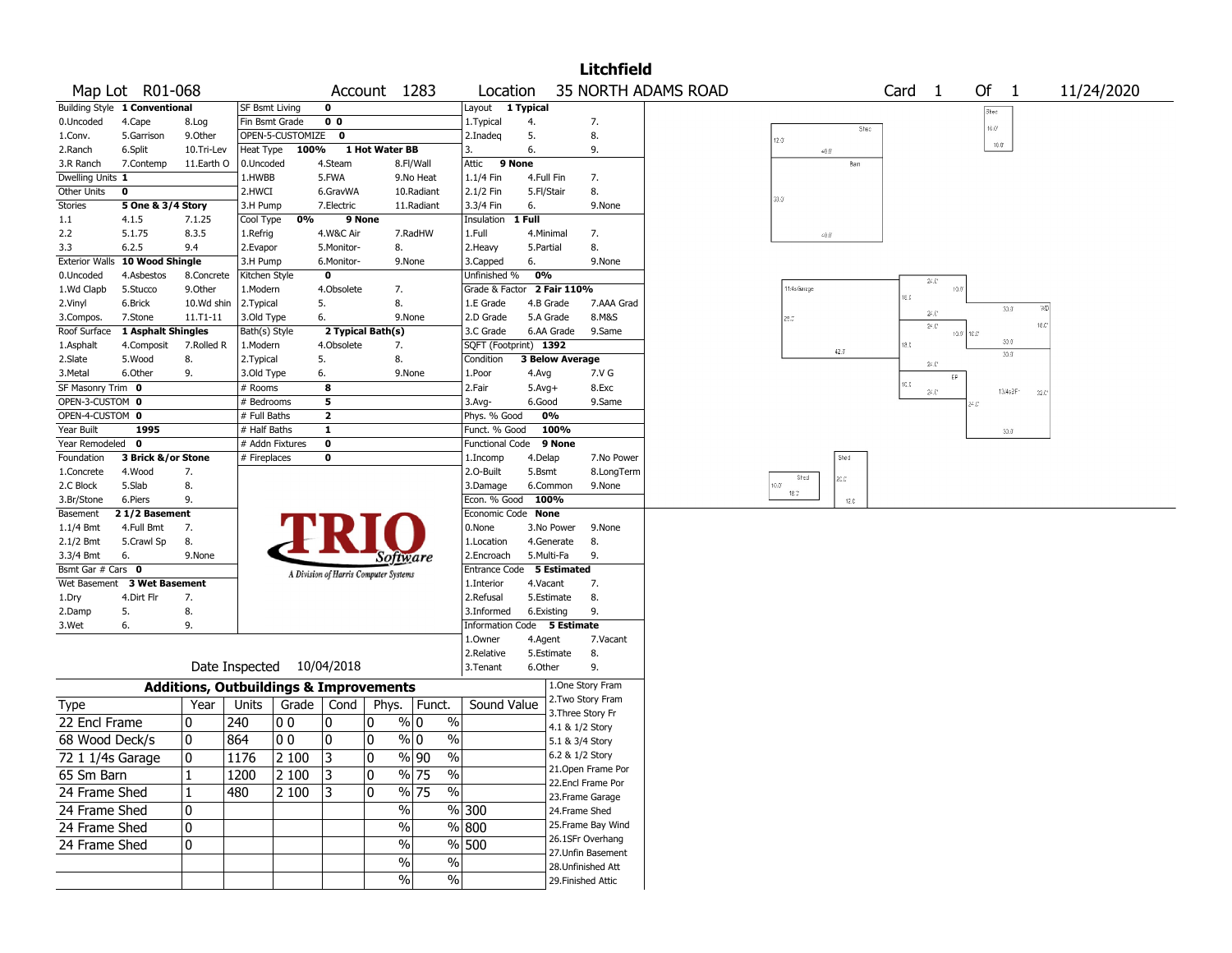| <b>Total</b>                          |
|---------------------------------------|
|                                       |
|                                       |
| 0                                     |
| 0                                     |
| 0                                     |
|                                       |
| 0                                     |
| 0                                     |
| 0                                     |
| 0                                     |
| 0                                     |
| 0                                     |
| 0                                     |
| 0                                     |
| 0                                     |
| 0                                     |
| 0                                     |
|                                       |
| <b>Influence</b>                      |
| <b>Codes</b><br>1.Unimproved          |
| 2. Excess Frtg                        |
| 3. Topography<br>4.Size/Shape         |
| 5.Access                              |
| 6.Restriction                         |
| 7. Right of Way<br>8.View/Environ     |
| 9.Fract Share                         |
| <b>Acres</b><br>30.Frontage 1         |
| 31. Frontage 2                        |
| 32.Tillable                           |
| 33.Tillable                           |
| 34.Softwood F&O<br>35. Mixed Wood F&O |
| 36.Hardwood F&O                       |
| 37.Softwood TG                        |
| 38. Mixed Wood TG                     |
| 39.Hardwood TG                        |
| 40.Wasteland<br>41.Gravel Pit         |
| 42. Mobile Home Si                    |
| 43.Camp Site                          |
| 44.Lot Improvemen                     |
| 45.Access Right<br>46.Golf Course     |
|                                       |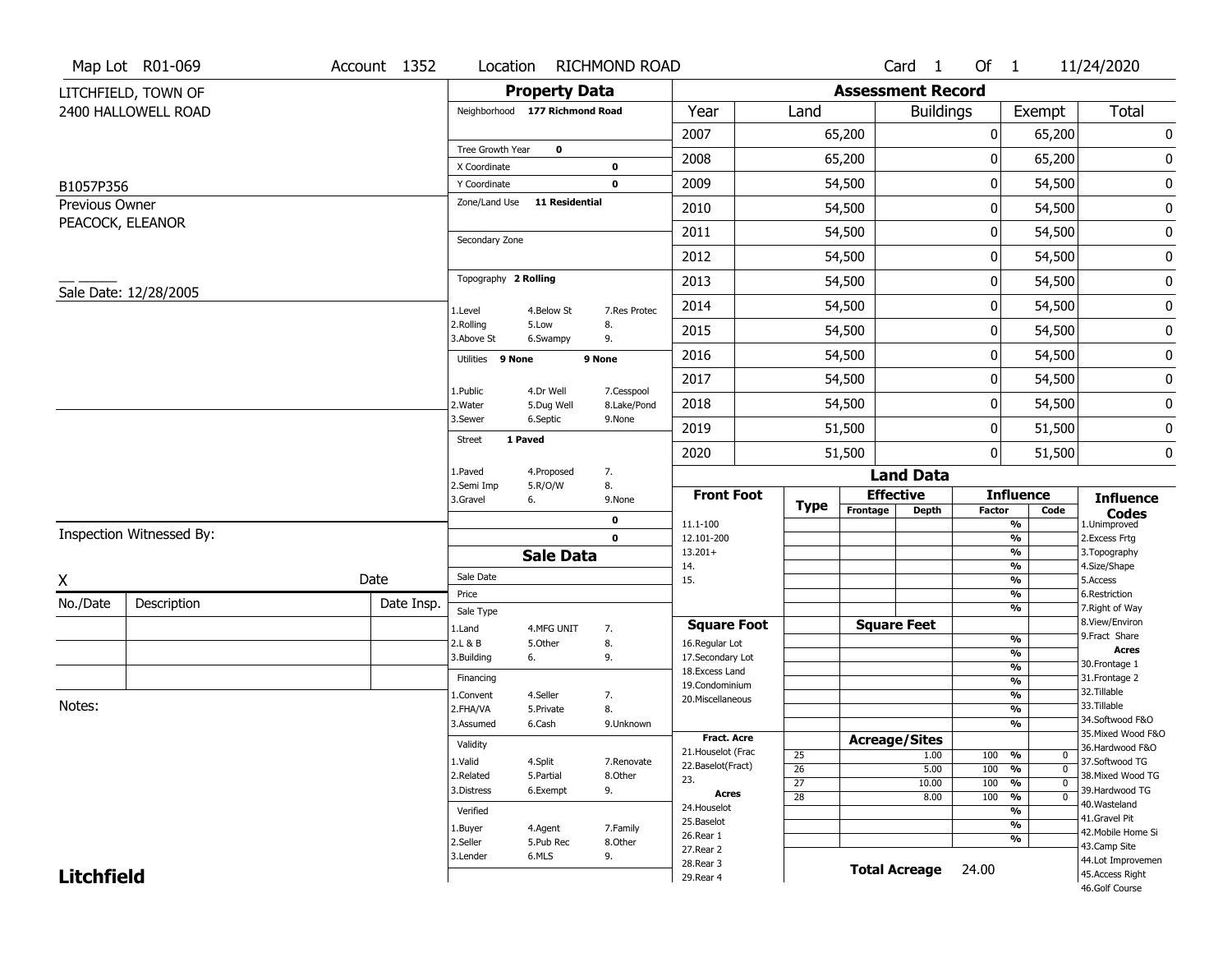|                       |                 |                                                   |                 |                  |            |                                       |               |                        |             |            | <b>Litchfield</b>  |                   |      |            |
|-----------------------|-----------------|---------------------------------------------------|-----------------|------------------|------------|---------------------------------------|---------------|------------------------|-------------|------------|--------------------|-------------------|------|------------|
|                       | Map Lot R01-069 |                                                   |                 |                  |            | Account 1352                          |               | Location               |             |            | RICHMOND ROAD      | Card <sub>1</sub> | Of 1 | 11/24/2020 |
| <b>Building Style</b> |                 |                                                   | SF Bsmt Living  |                  |            |                                       |               | Layout                 |             |            |                    |                   |      |            |
| 0.Uncoded             | 4.Cape          | 8.Log                                             | Fin Bsmt Grade  |                  |            |                                       |               | 1.Typical              | 4.          |            | 7.                 |                   |      |            |
| 1.Conv.               | 5.Garrison      | 9.0ther                                           |                 | OPEN-5-CUSTOMIZE |            |                                       |               | 2.Inadeq               | 5.          |            | 8.                 |                   |      |            |
| 2.Ranch               | 6.Split         | 10.Tri-Lev                                        | Heat Type       | 100%             |            |                                       |               | 3.                     | 6.          |            | 9.                 |                   |      |            |
| 3.R Ranch             | 7.Contemp       | 11.Earth O                                        | 0.Uncoded       |                  | 4.Steam    | 8.Fl/Wall                             |               | Attic                  |             |            |                    |                   |      |            |
| <b>Dwelling Units</b> |                 |                                                   | 1.HWBB          |                  | 5.FWA      |                                       | 9.No Heat     | 1.1/4 Fin              | 4.Full Fin  |            | 7.                 |                   |      |            |
| Other Units           |                 |                                                   | 2.HWCI          |                  | 6.GravWA   |                                       | 10.Radiant    | 2.1/2 Fin              | 5.Fl/Stair  |            | 8.                 |                   |      |            |
| <b>Stories</b>        |                 |                                                   | 3.H Pump        |                  | 7.Electric |                                       | 11.Radiant    | 3.3/4 Fin              | 6.          |            | 9.None             |                   |      |            |
| 1.1                   | 4.1.5           | 7.1.25                                            | Cool Type       | 0%               |            |                                       |               | Insulation             |             |            |                    |                   |      |            |
| 2.2                   | 5.1.75          | 8.3.5                                             | 1.Refrig        |                  | 4.W&C Air  | 7.RadHW                               |               | 1.Full                 | 4.Minimal   |            | 7.                 |                   |      |            |
| 3.3                   | 6.2.5           | 9.4                                               | 2.Evapor        |                  | 5.Monitor- | 8.                                    |               | 2. Heavy               | 5.Partial   |            | 8.                 |                   |      |            |
| <b>Exterior Walls</b> |                 |                                                   | 3.H Pump        |                  | 6.Monitor- | 9.None                                |               | 3.Capped               | 6.          |            | 9.None             |                   |      |            |
| 0.Uncoded             | 4.Asbestos      | 8.Concrete                                        | Kitchen Style   |                  |            |                                       |               | Unfinished %           |             |            |                    |                   |      |            |
| 1.Wd Clapb            | 5.Stucco        | 9.Other                                           | 1.Modern        |                  | 4.Obsolete | 7.                                    |               | Grade & Factor         |             |            |                    |                   |      |            |
|                       |                 |                                                   |                 |                  |            |                                       |               |                        |             |            |                    |                   |      |            |
| 2.Vinyl               | 6.Brick         | 10.Wd shin                                        | 2. Typical      |                  | 5.         | 8.                                    |               | 1.E Grade              | 4.B Grade   |            | 7.AAA Grad         |                   |      |            |
| 3.Compos.             | 7.Stone         | $11. T1 - 11$                                     | 3.Old Type      |                  | 6.         | 9.None                                |               | 2.D Grade              | 5.A Grade   |            | 8.M&S              |                   |      |            |
| Roof Surface          |                 |                                                   | Bath(s) Style   |                  |            |                                       |               | 3.C Grade              |             | 6.AA Grade | 9.Same             |                   |      |            |
| 1.Asphalt             | 4.Composit      | 7.Rolled R                                        | 1.Modern        |                  | 4.Obsolete | 7.                                    |               | SQFT (Footprint)       |             |            |                    |                   |      |            |
| 2.Slate               | 5.Wood          | 8.                                                | 2. Typical      |                  | 5.         | 8.                                    |               | Condition              |             |            |                    |                   |      |            |
| 3.Metal               | 6.Other         | 9.                                                | 3.Old Type      | 6.               |            | 9.None                                |               | 1.Poor                 | 4.Avg       |            | 7.V G              |                   |      |            |
| SF Masonry Trim       |                 |                                                   | # Rooms         |                  |            |                                       |               | 2.Fair                 | $5.Avg+$    |            | 8.Exc              |                   |      |            |
| OPEN-3-CUSTOM         |                 |                                                   | # Bedrooms      |                  |            |                                       |               | 3.Avg-                 | 6.Good      |            | 9.Same             |                   |      |            |
| OPEN-4-CUSTOM         |                 |                                                   | # Full Baths    |                  |            |                                       |               | Phys. % Good           |             |            |                    |                   |      |            |
| Year Built            |                 |                                                   | # Half Baths    |                  |            |                                       |               | Funct. % Good          |             |            |                    |                   |      |            |
| Year Remodeled        |                 |                                                   | # Addn Fixtures |                  |            |                                       |               | <b>Functional Code</b> |             |            |                    |                   |      |            |
| Foundation            |                 |                                                   | # Fireplaces    |                  |            |                                       |               | 1.Incomp               | 4.Delap     |            | 7.No Power         |                   |      |            |
| 1.Concrete            | 4.Wood          | 7.                                                |                 |                  |            |                                       |               | 2.0-Built              | 5.Bsmt      |            | 8.LongTerm         |                   |      |            |
| 2.C Block             | 5.Slab          | 8.                                                |                 |                  |            |                                       |               | 3.Damage               |             | 6.Common   | 9.None             |                   |      |            |
| 3.Br/Stone            | 6.Piers         | 9.                                                |                 |                  |            |                                       |               | Econ. % Good           |             |            |                    |                   |      |            |
| Basement              |                 |                                                   |                 |                  |            |                                       |               | Economic Code          |             |            |                    |                   |      |            |
|                       |                 |                                                   |                 |                  |            |                                       |               | 0.None                 |             |            |                    |                   |      |            |
| $1.1/4$ Bmt           | 4.Full Bmt      | 7.                                                |                 |                  |            |                                       |               |                        |             | 3.No Power | 9.None             |                   |      |            |
| 2.1/2 Bmt             | 5.Crawl Sp      | 8.                                                |                 |                  |            |                                       |               | 1.Location             |             | 4.Generate | 8.                 |                   |      |            |
| 3.3/4 Bmt             | 6.              | 9.None                                            |                 |                  |            | <i>Software</i>                       |               | 2.Encroach             | 5.Multi-Fa  |            | 9.                 |                   |      |            |
| Bsmt Gar # Cars       |                 |                                                   |                 |                  |            | A Division of Harris Computer Systems |               | <b>Entrance Code</b>   | $\mathbf 0$ |            |                    |                   |      |            |
| Wet Basement          |                 |                                                   |                 |                  |            |                                       |               | 1.Interior             | 4.Vacant    |            | 7.                 |                   |      |            |
| 1.Dry                 | 4.Dirt Flr      | 7.                                                |                 |                  |            |                                       |               | 2.Refusal              | 5.Estimate  |            | 8.                 |                   |      |            |
| 2.Damp                | 5.              | 8.                                                |                 |                  |            |                                       |               | 3.Informed             | 6.Existing  |            | 9.                 |                   |      |            |
| 3.Wet                 | 6.              | 9.                                                |                 |                  |            |                                       |               | Information Code 0     |             |            |                    |                   |      |            |
|                       |                 |                                                   |                 |                  |            |                                       |               | 1.Owner                | 4.Agent     |            | 7.Vacant           |                   |      |            |
|                       |                 |                                                   |                 |                  |            |                                       |               | 2.Relative             | 5.Estimate  |            | 8.                 |                   |      |            |
|                       |                 | Date Inspected                                    |                 |                  |            |                                       |               | 3.Tenant               | 6.Other     |            | 9.                 |                   |      |            |
|                       |                 | <b>Additions, Outbuildings &amp; Improvements</b> |                 |                  |            |                                       |               |                        |             |            | 1.One Story Fram   |                   |      |            |
|                       |                 |                                                   |                 |                  |            |                                       |               |                        |             |            | 2. Two Story Fram  |                   |      |            |
| Type                  |                 | Year                                              | Units           | Grade            | Cond       | Phys.                                 | Funct.        | Sound Value            |             |            | 3. Three Story Fr  |                   |      |            |
|                       |                 |                                                   |                 |                  |            | $\%$                                  | $\%$          |                        |             |            |                    |                   |      |            |
|                       |                 |                                                   |                 |                  |            | %                                     | $\%$          |                        |             |            | 4.1 & 1/2 Story    |                   |      |            |
|                       |                 |                                                   |                 |                  |            |                                       |               |                        |             |            | 5.1 & 3/4 Story    |                   |      |            |
|                       |                 |                                                   |                 |                  |            | $\frac{1}{2}$                         | $\frac{0}{6}$ |                        |             |            | 6.2 & 1/2 Story    |                   |      |            |
|                       |                 |                                                   |                 |                  |            | %                                     | $\%$          |                        |             |            | 21. Open Frame Por |                   |      |            |
|                       |                 |                                                   |                 |                  |            | $\sqrt{6}$                            |               |                        |             |            | 22.Encl Frame Por  |                   |      |            |
|                       |                 |                                                   |                 |                  |            |                                       | $\%$          |                        |             |            | 23. Frame Garage   |                   |      |            |
|                       |                 |                                                   |                 |                  |            | $\%$                                  | $\%$          |                        |             |            | 24.Frame Shed      |                   |      |            |
|                       |                 |                                                   |                 |                  |            | $\%$                                  | $\%$          |                        |             |            | 25.Frame Bay Wind  |                   |      |            |
|                       |                 |                                                   |                 |                  |            |                                       |               |                        |             |            | 26.1SFr Overhang   |                   |      |            |
|                       |                 |                                                   |                 |                  |            | $\%$                                  | $\%$          |                        |             |            | 27.Unfin Basement  |                   |      |            |
|                       |                 |                                                   |                 |                  |            | $\%$                                  | $\%$          |                        |             |            | 28.Unfinished Att  |                   |      |            |
|                       |                 |                                                   |                 |                  |            | $\%$                                  | $\%$          |                        |             |            | 29. Finished Attic |                   |      |            |
|                       |                 |                                                   |                 |                  |            |                                       |               |                        |             |            |                    |                   |      |            |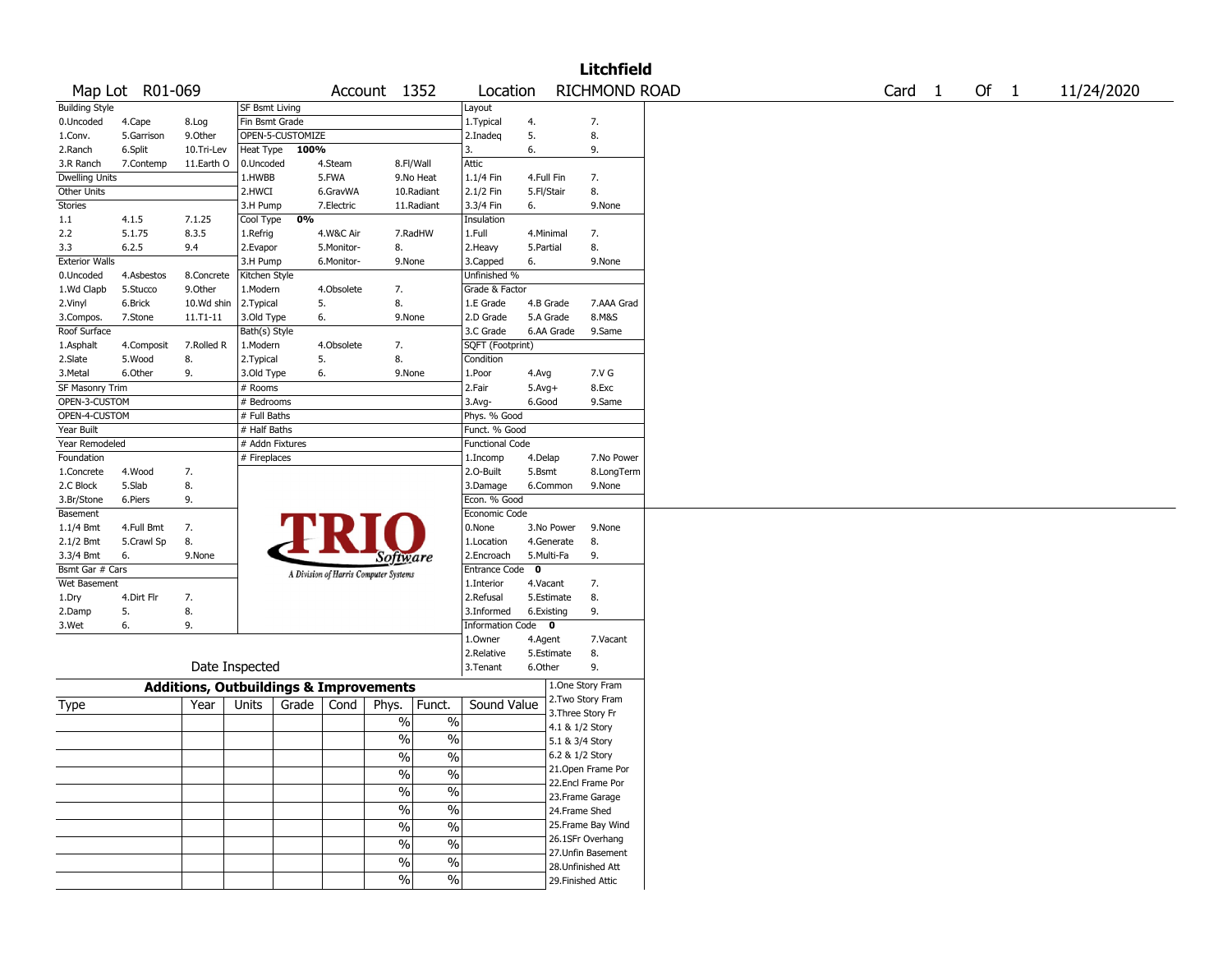|                   | Map Lot R01-070          | Account 1564 | Location                       |                       | <b>RICHMOND ROAD</b>  |                                     |                 |                          | Card <sub>1</sub>    | Of $1$               |                                  | 11/24/2020                                                  |
|-------------------|--------------------------|--------------|--------------------------------|-----------------------|-----------------------|-------------------------------------|-----------------|--------------------------|----------------------|----------------------|----------------------------------|-------------------------------------------------------------|
| SAWYER, STANLEY   |                          |              |                                | <b>Property Data</b>  |                       |                                     |                 | <b>Assessment Record</b> |                      |                      |                                  |                                                             |
| SAWYER, RALPH J   |                          |              | Neighborhood 177 Richmond Road |                       |                       | Year                                | Land            |                          | <b>Buildings</b>     |                      | Exempt                           | Total                                                       |
| 54 ABENAKI WAY    |                          |              |                                |                       |                       | 2007                                |                 | 107,500                  |                      | $\pmb{0}$            | 0                                | 107,500                                                     |
| TURNER ME 04282   |                          |              | Tree Growth Year               | $\mathbf 0$           |                       | 2008                                |                 | 107,500                  |                      | 0                    | 0                                | 107,500                                                     |
|                   |                          |              | X Coordinate                   |                       | 0<br>$\mathbf 0$      | 2009                                |                 | 86,000                   |                      | $\mathbf 0$          | 0                                |                                                             |
|                   | B4202P158 B12119P346     |              | Y Coordinate<br>Zone/Land Use  | <b>11 Residential</b> |                       |                                     |                 |                          |                      |                      |                                  | 86,000                                                      |
|                   |                          |              |                                |                       |                       | 2010                                |                 | 86,000                   |                      | $\mathbf 0$          | 0                                | 86,000                                                      |
|                   |                          |              | Secondary Zone                 |                       |                       | 2011                                |                 | 86,000                   |                      | $\boldsymbol{0}$     | 0                                | 86,000                                                      |
|                   |                          |              |                                |                       |                       | 2012                                |                 | 86,000                   |                      | $\mathbf 0$          | 0                                | 86,000                                                      |
|                   |                          |              | Topography 2 Rolling           |                       |                       | 2013                                |                 | 86,000                   |                      | $\mathbf 0$          | 0                                | 86,000                                                      |
|                   |                          |              | 1.Level                        | 4.Below St            | 7.Res Protec          | 2014                                |                 | 86,000                   |                      | $\mathbf 0$          | 0                                | 86,000                                                      |
|                   |                          |              | 2.Rolling<br>3.Above St        | 5.Low<br>6.Swampy     | 8.<br>9.              | 2015                                |                 | 86,000                   |                      | 0                    | 0                                | 86,000                                                      |
|                   |                          |              | Utilities 9 None               |                       | 9 None                | 2016                                |                 | 86,000                   |                      | $\mathbf 0$          | 0                                | 86,000                                                      |
|                   |                          |              | 1.Public                       | 4.Dr Well             | 7.Cesspool            | 2017                                |                 | 86,000                   |                      | $\mathbf 0$          | 0                                | 86,000                                                      |
|                   |                          |              | 2. Water                       | 5.Dug Well            | 8.Lake/Pond           | 2018                                |                 | 86,000                   |                      | $\mathbf 0$          | 0                                | 86,000                                                      |
|                   |                          |              | 3.Sewer                        | 6.Septic              | 9.None                | 2019                                |                 | 92,500                   |                      | 0                    | 0                                | 92,500                                                      |
|                   |                          |              | 1 Paved<br><b>Street</b>       |                       |                       | 2020                                |                 | 92,500                   |                      | $\mathbf{0}$         | 0                                | 92,500                                                      |
|                   |                          |              | 1.Paved                        | 4.Proposed            | 7.                    |                                     |                 |                          | <b>Land Data</b>     |                      |                                  |                                                             |
|                   |                          |              | 2.Semi Imp<br>3.Gravel<br>6.   | 5.R/O/W               | 8.<br>9.None          | <b>Front Foot</b>                   |                 |                          | <b>Effective</b>     |                      | <b>Influence</b>                 | <b>Influence</b>                                            |
|                   |                          |              |                                |                       | 0                     | 11.1-100                            | <b>Type</b>     | Frontage                 | <b>Depth</b>         | <b>Factor</b>        | Code<br>$\overline{\frac{9}{6}}$ | $\mathop{{\textbf{Codes}}}\limits_{\text{1.Uniformproved}}$ |
|                   | Inspection Witnessed By: |              |                                |                       | $\mathbf 0$           | 12.101-200                          |                 |                          |                      | $\frac{9}{6}$        |                                  | 2.Excess Frtg                                               |
|                   |                          |              |                                | <b>Sale Data</b>      |                       | $13.201+$<br>14.                    |                 |                          |                      | $\frac{9}{6}$        | $\overline{\frac{9}{6}}$         | 3. Topography<br>4.Size/Shape                               |
| X                 |                          | Date         | Sale Date                      |                       |                       | 15.                                 |                 |                          |                      |                      | $\overline{\frac{9}{6}}$         | 5.Access                                                    |
| No./Date          | Description              | Date Insp.   | Price<br>Sale Type             |                       |                       |                                     |                 |                          |                      | $\frac{9}{6}$        | $\overline{\frac{9}{6}}$         | 6.Restriction<br>7. Right of Way                            |
|                   |                          |              | 1.Land                         | 4.MFG UNIT            | 7.                    | <b>Square Foot</b>                  |                 |                          | <b>Square Feet</b>   |                      |                                  | 8.View/Environ                                              |
|                   |                          |              | 2.L & B                        | 5.Other               | 8.                    | 16.Regular Lot                      |                 |                          |                      | $\frac{9}{6}$        |                                  | 9.Fract Share<br><b>Acres</b>                               |
|                   |                          |              | 3.Building<br>6.               |                       | 9.                    | 17.Secondary Lot<br>18. Excess Land |                 |                          |                      | %<br>%               |                                  | 30. Frontage 1                                              |
|                   |                          |              | Financing                      |                       |                       | 19.Condominium                      |                 |                          |                      | $\frac{9}{6}$        |                                  | 31. Frontage 2                                              |
| Notes:            |                          |              | 1.Convent                      | 4.Seller              | 7.                    | 20.Miscellaneous                    |                 |                          |                      | $\frac{9}{6}$        |                                  | 32.Tillable<br>33.Tillable                                  |
|                   |                          |              | 2.FHA/VA<br>3.Assumed          | 5.Private<br>6.Cash   | 8.<br>9.Unknown       |                                     |                 |                          |                      | $\frac{9}{6}$        | %                                | 34.Softwood F&O                                             |
|                   |                          |              |                                |                       |                       | <b>Fract. Acre</b>                  |                 |                          | <b>Acreage/Sites</b> |                      |                                  | 35. Mixed Wood F&O                                          |
|                   |                          |              | Validity                       |                       |                       | 21. Houselot (Frac                  | 25              |                          | 1.00                 | 100<br>%             | $\mathbf{0}$                     | 36.Hardwood F&O                                             |
|                   |                          |              | 1.Valid<br>2.Related           | 4.Split<br>5.Partial  | 7.Renovate<br>8.Other | 22.Baselot(Fract)                   | $\overline{26}$ |                          | 5.00                 | 100<br>%             | $\overline{0}$                   | 37.Softwood TG<br>38. Mixed Wood TG                         |
|                   |                          |              | 3.Distress                     | 6.Exempt              | 9.                    | 23.                                 | $\overline{27}$ |                          | 25.00                | 100<br>$\frac{9}{6}$ | $\overline{0}$                   | 39.Hardwood TG                                              |
|                   |                          |              |                                |                       |                       | Acres<br>24. Houselot               | $\overline{28}$ |                          | 50.00                | 100<br>$\frac{9}{6}$ | $\overline{0}$                   | 40.Wasteland                                                |
|                   |                          |              | Verified                       |                       |                       | 25.Baselot                          | $\overline{29}$ |                          | 35.00                | 100<br>%             | $\mathbf 0$<br>%                 | 41.Gravel Pit                                               |
|                   |                          |              | 1.Buyer<br>2.Seller            | 4.Agent<br>5.Pub Rec  | 7.Family<br>8.Other   | 26.Rear 1                           |                 |                          |                      |                      | %                                | 42. Mobile Home Si                                          |
|                   |                          |              |                                |                       |                       |                                     |                 |                          |                      |                      |                                  |                                                             |
|                   |                          |              | 3.Lender                       | 6.MLS                 | 9.                    | 27.Rear 2                           |                 |                          |                      |                      |                                  | 43.Camp Site                                                |
| <b>Litchfield</b> |                          |              |                                |                       |                       | 28. Rear 3<br>29. Rear 4            |                 |                          | <b>Total Acreage</b> | 116.00               |                                  | 44.Lot Improvemen<br>45.Access Right                        |